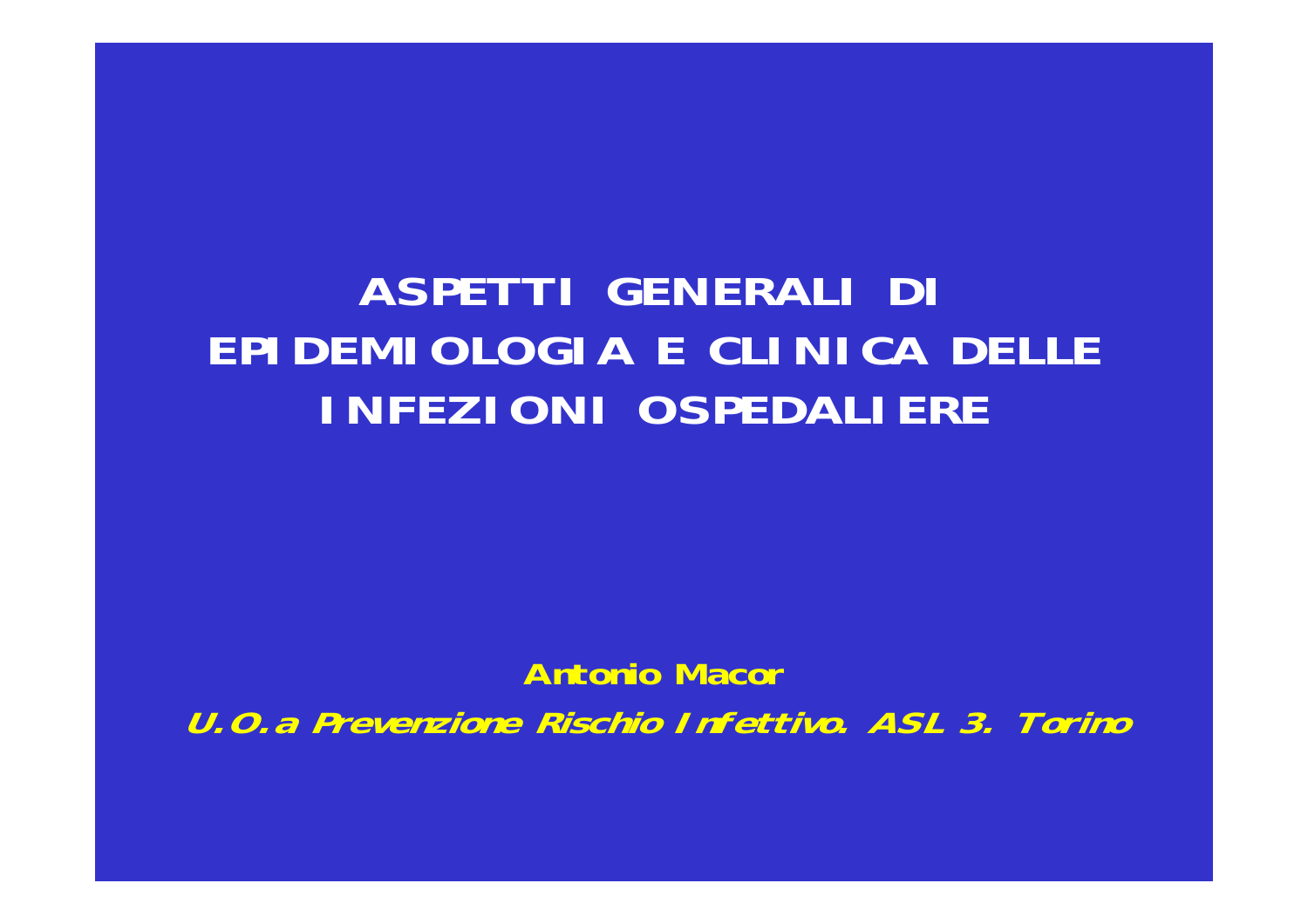## **INFEZIONI OSPEDALIERE: CENNI STORICI ED EVOLUZIONE**

- **META' '800: OSSERVAZIONI DI SEMMELWEIS**
- **ANNI '40: INTRODUZIONE ANTIBIOTICI**
- **META' ANNI '50: PANDEMIA STAFILOCOCCHI PRODUTTORI DI**  β**-LATTAMASI**
- **1959 : NASCITA ICI (ICN) IN INGHILTERRA NELL'AMBITO DI PROGRAMMI DI CONTROLLO**
- **ANNI 60-70: SVILUPPO SISTEMI DI CONTROLLO PAESI ANGLOSASSONI CON 1) SORVEGLIANZA, 2) ICI OGNI 250 P.L., 3) MEDICO DEDICATO, 4) SERVIZIO REGISTRAZIONE INFEZIONI PER CHIRURGHI**
- **ANNI 1974-1983: STUDIO SENIC (Study of Efficacy Nosocomial Infection Control) COORDINATO DAI CDC DI ATLANTA PER GLI U.S.A.**
- **ANNI '80: INIZIO ANCHE IN ITALIA (SIPIO 1983)**
- **ANNI '90: AIDS E, DOPO, DRG**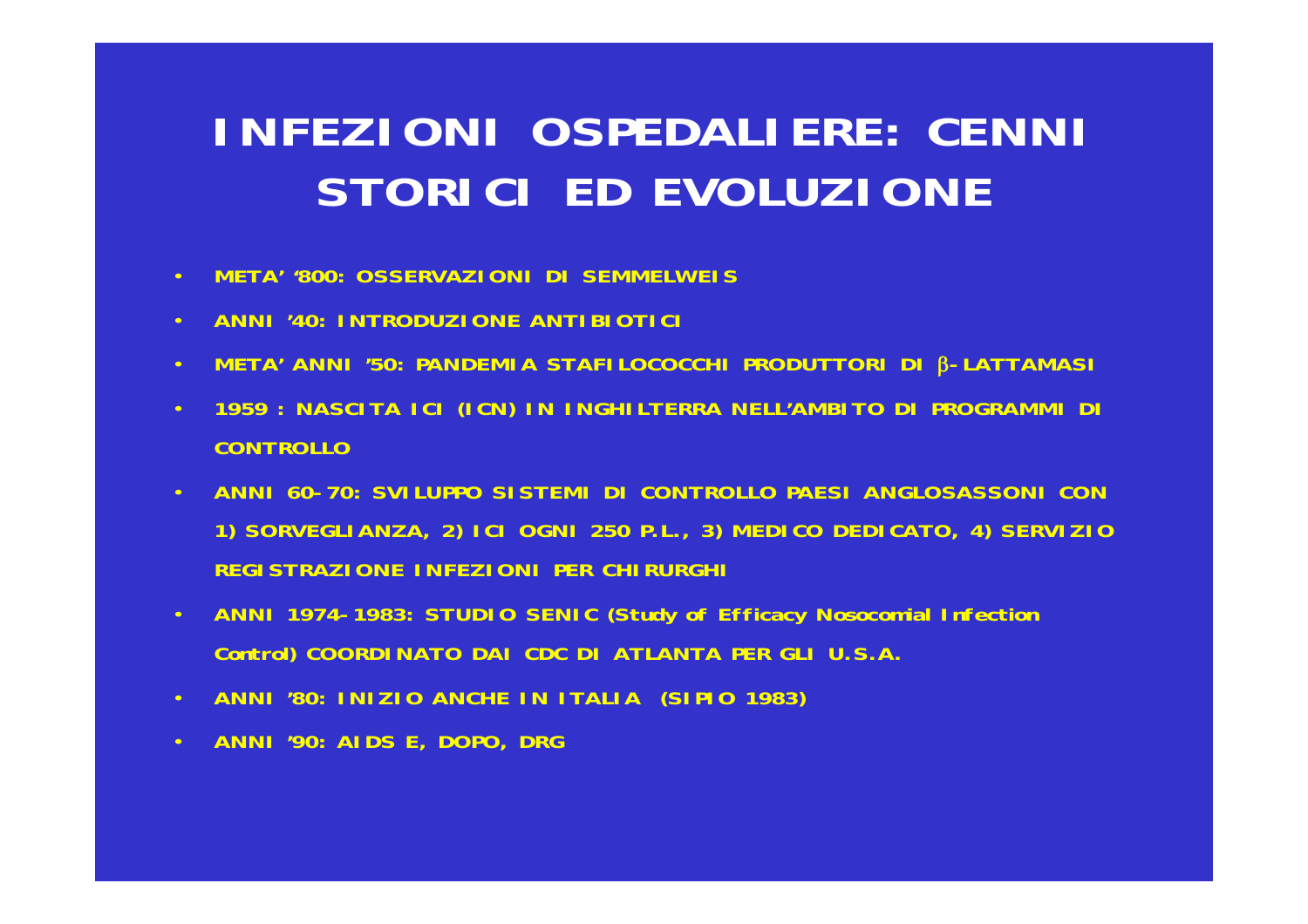



# Improved Patient Outcomes associated with Proper Hand Hygiene







**Ignaz Philipp Semmelweis (1818-65)**

#### ¾ *Link to: Ignaz Semmelweis*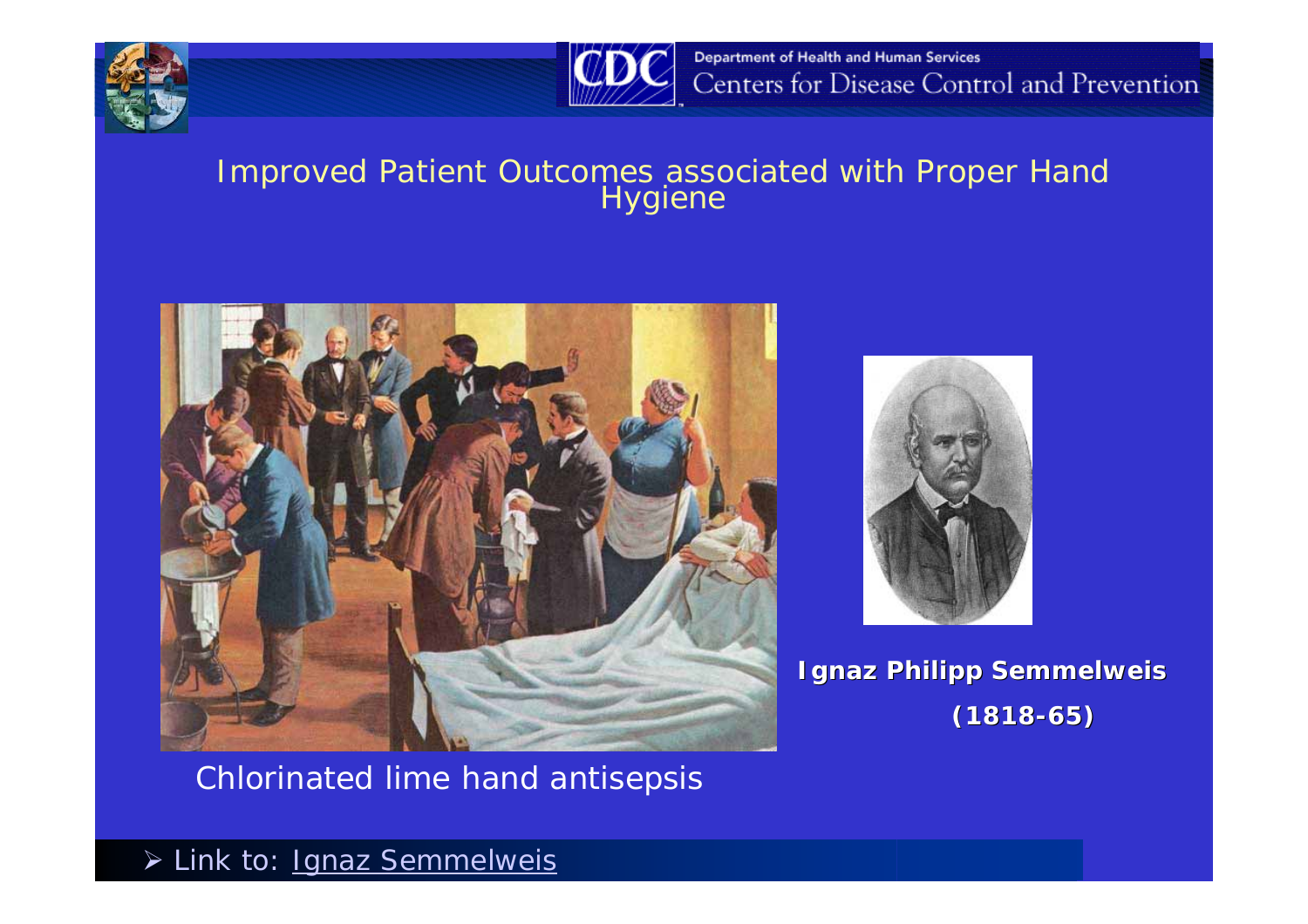**" Le mani, per semplice contatto, possono infettare" egli scrive. Ormai chiunque, abbia sezionato o meno nei giorni precedenti, si dovrà sottoporre ad un'accuratissima disinfezione delle mani con il cloruro di calce.**

**Il risultato non si fa aspettare, ed è magnifico. Nel mese seguente la mortalità puerperale diviene quasi nulla…**

**Louis-Ferdinand Cèline, il dottor Semmelweis, 1952.**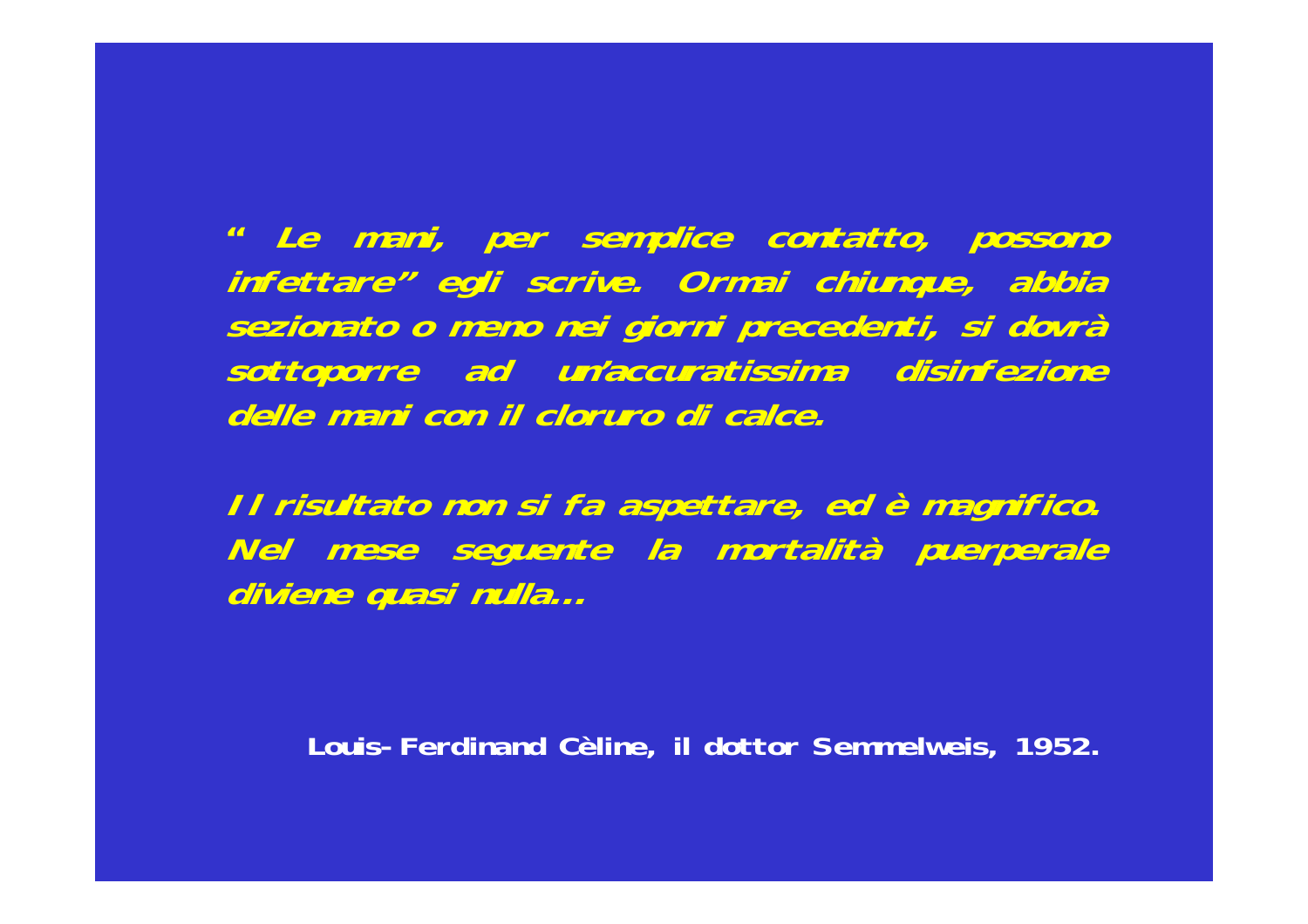×

Indietro \*

 $\vert z \vert$ 

Ministero della Salute

#### $\otimes$   $\otimes$   $\Box$ Cerca & Preferiti Multimedia &

zo **& h**ttp://www.ministerosalute.it/dettaglio/pdPrimoPiano.jsp?id=274&sub=0&lang=it

 $\checkmark$  $\Rightarrow$  Vai Collegame

#### Martedi, 1 novembre 20

Lungotevere Ripa, 1 - 00153 Roma - tel. 06 599

Guida () Mappa () Ricerca Avanzata () Trova scrivi qui...

#### Home > In primo piano > Programma mondiale per la prevenzione delle infezioni ospedaliere

| In primo piano                                                                                                                                                                        | Programma mondiale per la prevenzione delle infezioni ospedaliere                                                                                                                                                                                                                                                                                                                                                                                                                                                                                                                                                                                                                                   |
|---------------------------------------------------------------------------------------------------------------------------------------------------------------------------------------|-----------------------------------------------------------------------------------------------------------------------------------------------------------------------------------------------------------------------------------------------------------------------------------------------------------------------------------------------------------------------------------------------------------------------------------------------------------------------------------------------------------------------------------------------------------------------------------------------------------------------------------------------------------------------------------------------------|
| Gli altri argomenti                                                                                                                                                                   | L'OMS lancia il "Global Patient Safety Challenge 2005-2006"                                                                                                                                                                                                                                                                                                                                                                                                                                                                                                                                                                                                                                         |
| • L'OMS lancia il "Global<br><b>Patient Safety</b><br><b>Challenge 2005-2006"</b><br>· L'intervento del<br>Ministro Storace<br>• Il comunicato stampa<br>dell'OMS<br>Per approfondire | Il 13 ottobre 2005 parte la Campagna contro le infezioni associate all'assistenza sanitaria lanciata<br>dall'Organizzazione Mondiale della Sanità.<br>Si riuniscono 250 partecipanti di vari stati e appartenenti a strutture differenti (agenzie internazionali,<br>agenzie governative, istituzioni mediche).<br>A moderare l'incontro Sir Liam Donaldson, Presidente dell'Alleanza Mondiale per la sicurezza dei pazienti,<br>Dirigente medico in Inghilterra e Consigliere Medico del Governo del Regno Unito. La sessione del mattino<br>si svolge presso la sede dell'OMS di Ginevra. Il pomeriggio si sposterà presso l'Ospedale Universitario di I<br>Ginevra.                              |
| B WHO guidelines on<br>hand hygiene in health<br>care - A summary<br>B WHO guidelines on<br>hand hygiene in health<br>care - The document                                             | L'obiettivo generale è quello di incoraggiare i diversi paesi ad organizzare eventi a livello nazionale con il<br>tema "Una cura attenta all'igiene è una cura più sicura". Saranno i ministri della Salute in prima persona, o<br>un loro rappresentante, ad assumere ufficialmente l'impegno a sostenere questa campagna firmando una<br>dichiarazione con la quale afformane di voler valerizzare e promuovere iniziative a livelle nazionale volte a<br>ridurre le infezioni legate all'assistenza sanitaria. A partire dall'igiene delle mani, riconosciuta come pratica<br>efficace, e sulla quale nel corso della giornata sarà messa a disposizione la guida OMS sull'igiene delle<br>mani. |
|                                                                                                                                                                                       | Una sfida, come dice il titolo della campagna, che i paesi aderenti saranno chiamati ad affrontare e vincere<br>attraverso tre strategie:                                                                                                                                                                                                                                                                                                                                                                                                                                                                                                                                                           |
|                                                                                                                                                                                       | · campagne globali e nazionali per la promozione della campagna<br>· dichiarazione del paese che si impegna a sostenere l'iniziativa<br>$\bullet$ diffusione dell'iniziativa nelle strutture sanitarie territoriali.                                                                                                                                                                                                                                                                                                                                                                                                                                                                                |
|                                                                                                                                                                                       | Per quanto riguarda l'Italia, il ministero della Salute ha sempre posto attenzione alle infezioni associate<br>all'assistenza sanitaria e socio –sanitario che hanno un impatto non indifferente sui costi sanitari. Sin dagli<br>anni Ottanta cono ctati neodotti documenti di indiriano non contractaro lo infogioni ocnodaliori. Cocì como                                                                                                                                                                                                                                                                                                                                                       |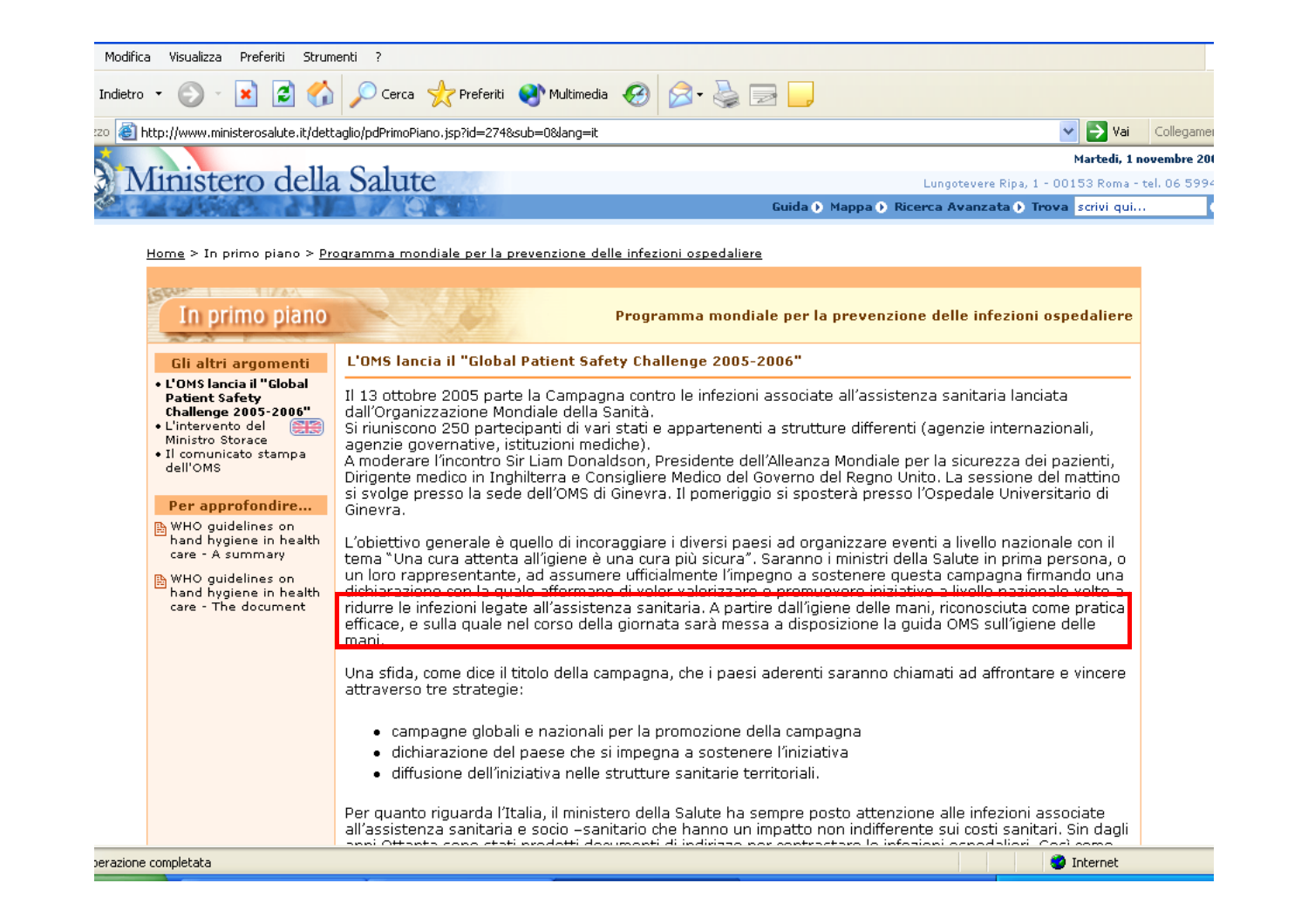## **INFEZIONI OSPEDALIERE: ANDAMENTO ATTUALE**

#### **CONTINUO INCREMENTO, SENZA MISURE DI CONTROLLO, PER:**

- **1) AUMENTO PAZIENTI A RISCHIO -Età, Comorbidità, Immunodepressione,…**
- **2) AUMENTO MANOVRE/SITUAZIONI A RISCHIO -CVC, C.vescicale, PEG, Protesi, Vent.Meccanica, Chirurgia "ad ogni costo", …**
- **3) AUMENTO FENOMENI ANTIBIOTICO-RESISTENZA -Microrganismi "alert"**

#### **I.O.= INDICATORE DI QUALITA' ASSISTENZA PRESTATA IN OSPEDALE**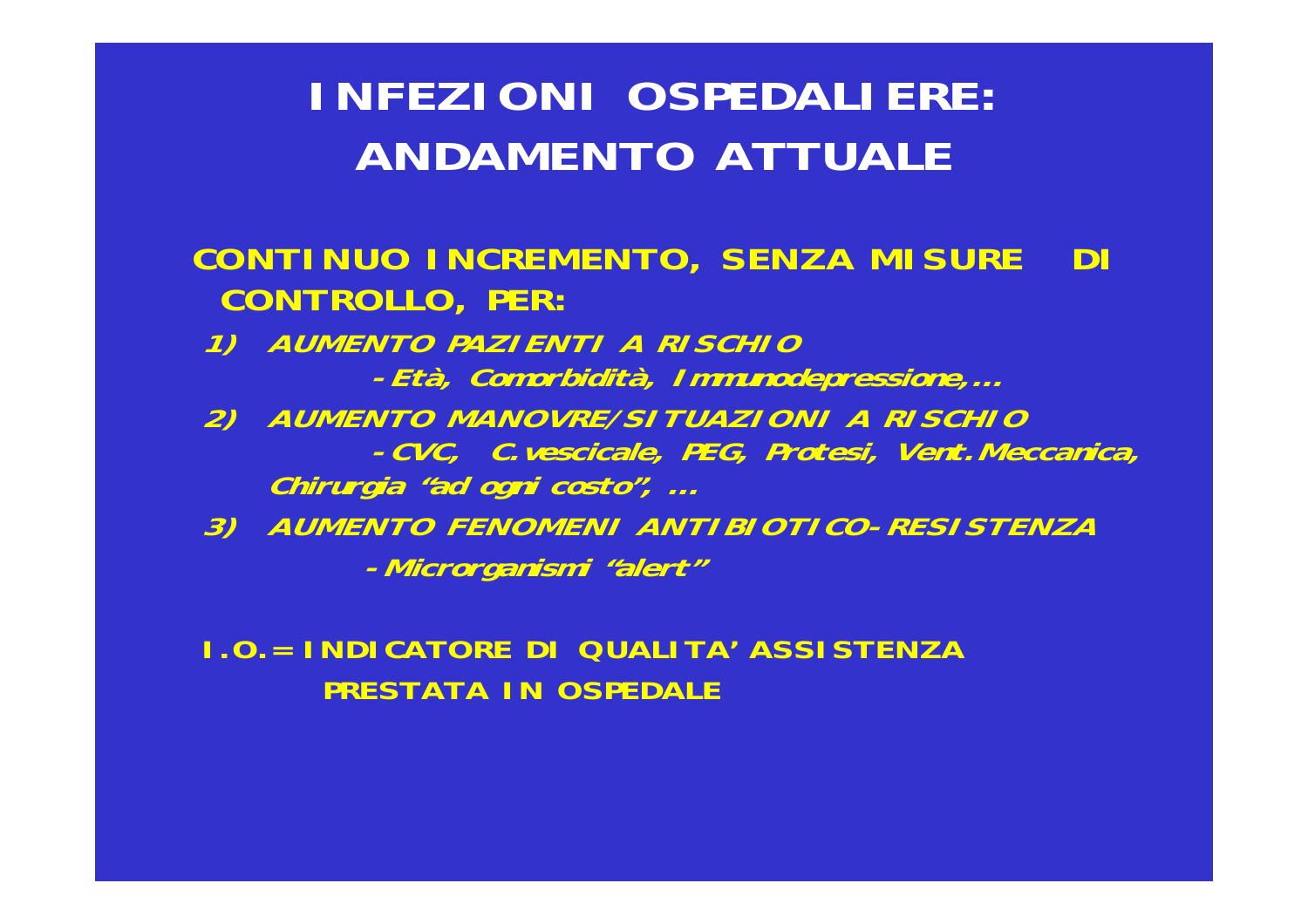

#### **risorse**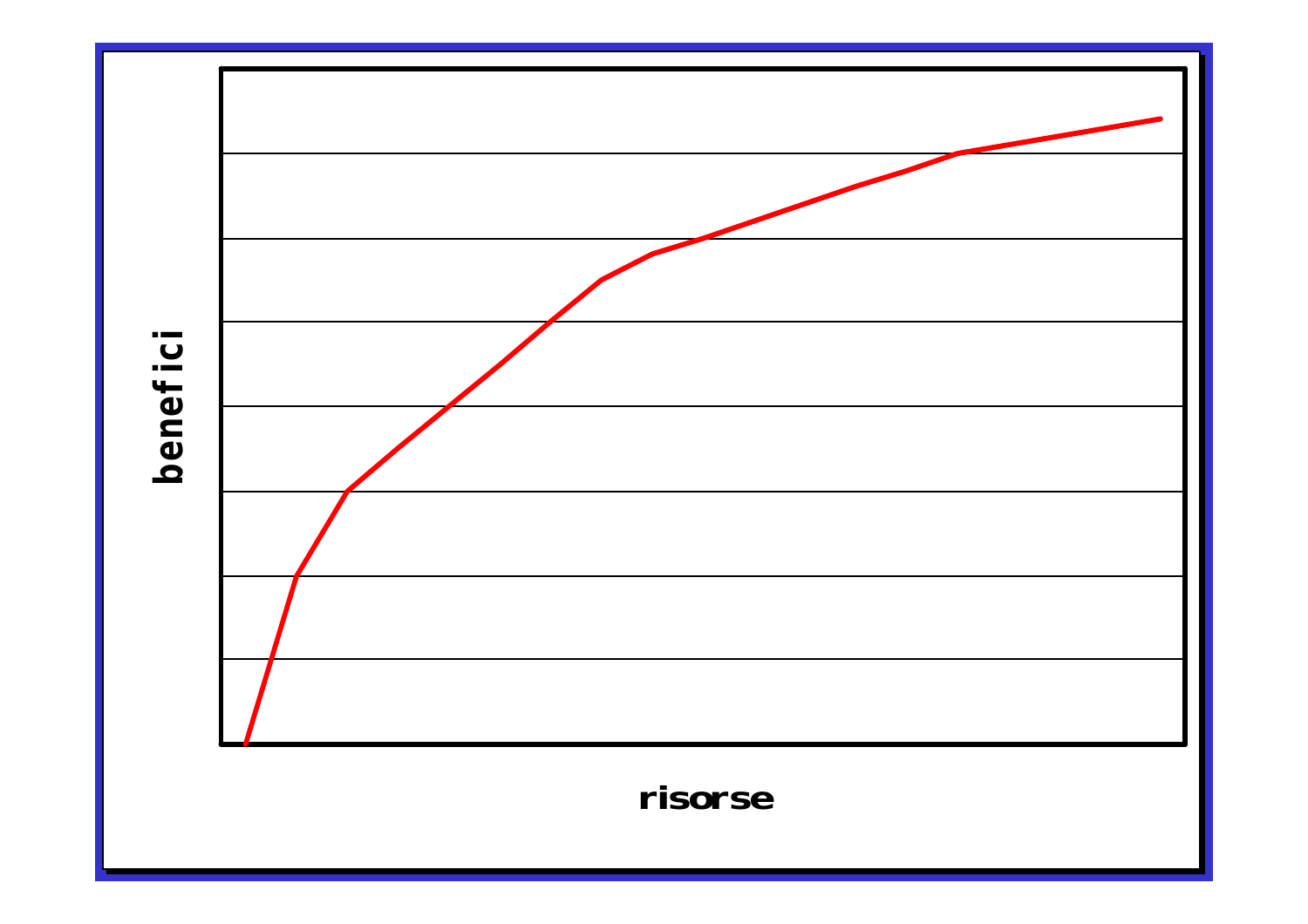### **INFEZIONI OSPEDALIERE: DEFINIZIONE**

**INFEZIONE NE' PRESENTE NE' IN INCUBAZIONE AL MOMENTO DEL RICOVERO, MA COMPARSA DOPO UN PERIODO**  *≥* **48 ORE DALL'AMMISSIONE IN OSPEDALE**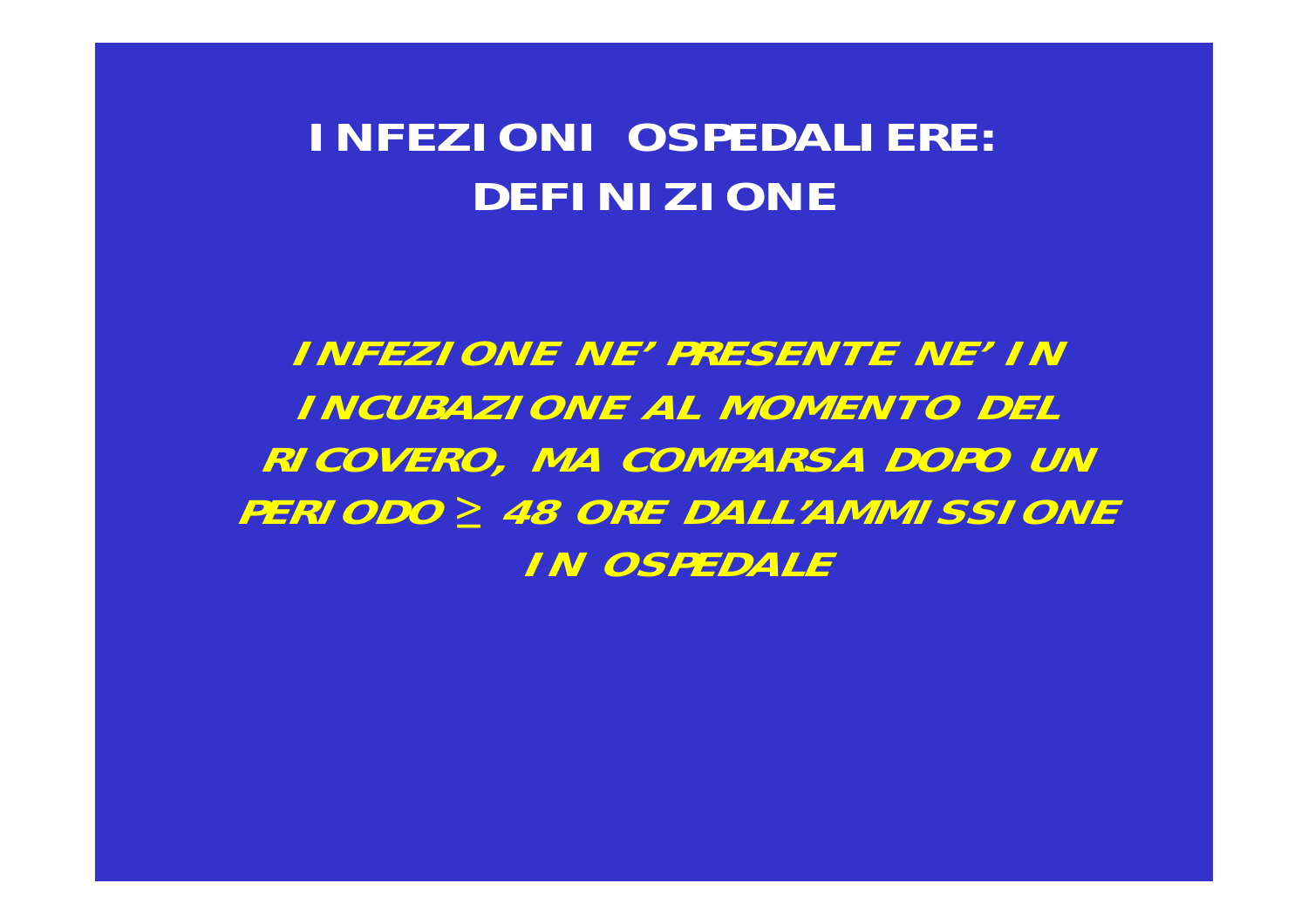## **INFEZIONI OSPEDALIERE: CLASSIFICAZIONE E DISTRIBUZIONE TOPOGRAFICA**

• **LA CLASSIFICAZIONE PIU' USATA E' QUELLA PUBBLICATA DAI CDC DI ATLANTA, CHE COMPRENDE CIRCA 50 SEDI DI INFEZIONE**

**Garner JS. CDC definition for nosocomial infections. Am J Infect Control 1988;16; 128-40**

- **SU CRITERI CLINICI E DI LABORATORIO**
- **LA DIAGNOSI E' CLINICA. IL LABORATORIO LA CONFERMA ED IDENTIFICA GLI AGENTI CAUSALI**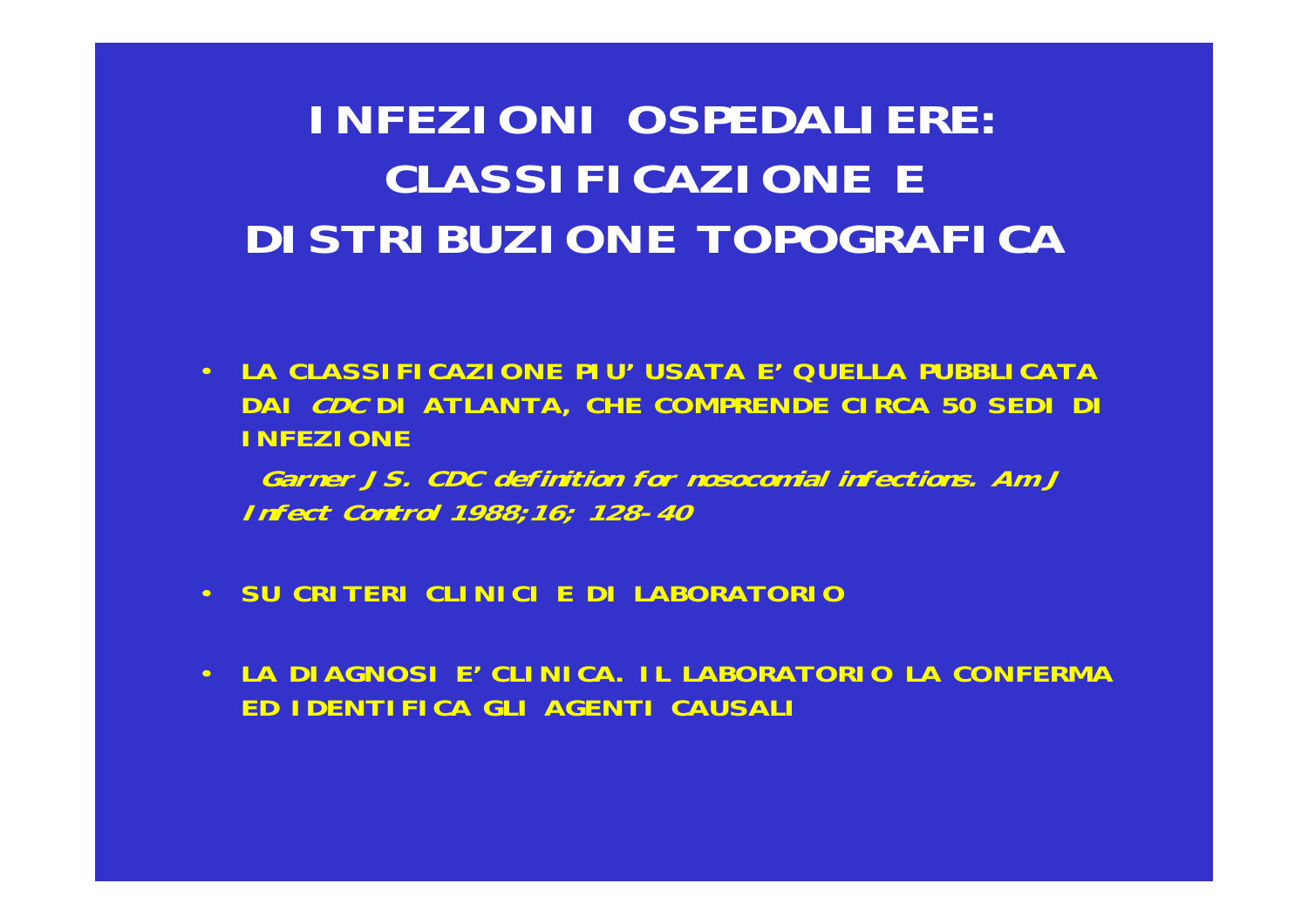#### **CRITERIA FOR DEFINING A SURGICAL SITE INFECTION (SSI)\***

#### **Superficial Incisional SSI**

Infection occurs within 30 days after the operation *and*

infection involves only skin or subcutaneous tissue of the incision *and* at least *one* of the following:

1. Purulent drainage, with or without laboratory confirmation, from the superficial incision.

2. Organisms isolated from an aseptically obtained culture of fluid or tissue from the superficial incision.

3. At least one of the following signs or symptoms of infection: pain or tenderness, localized swelling, redness, or heat *and* superficial incision

is deliberately opened by surgeon, *unless* incision is culture-negative.

4. Diagnosis of superficial incisional SSI by the surgeon or attending physician.

#### Do *not* report the following conditions as SSI:

1. Stitch abscess (minimal inflammation and discharge confined to the points of suture penetration).

2. Infection of an episiotomy or newborn circumcision site.

3. Infected burn wound.

4. Incisional SSI that extends into the fascial and muscle layers (see deep incisional SSI).

*Note:* Specific criteria are used for identifying infected episiotomy and circumcision sites and burn wounds.433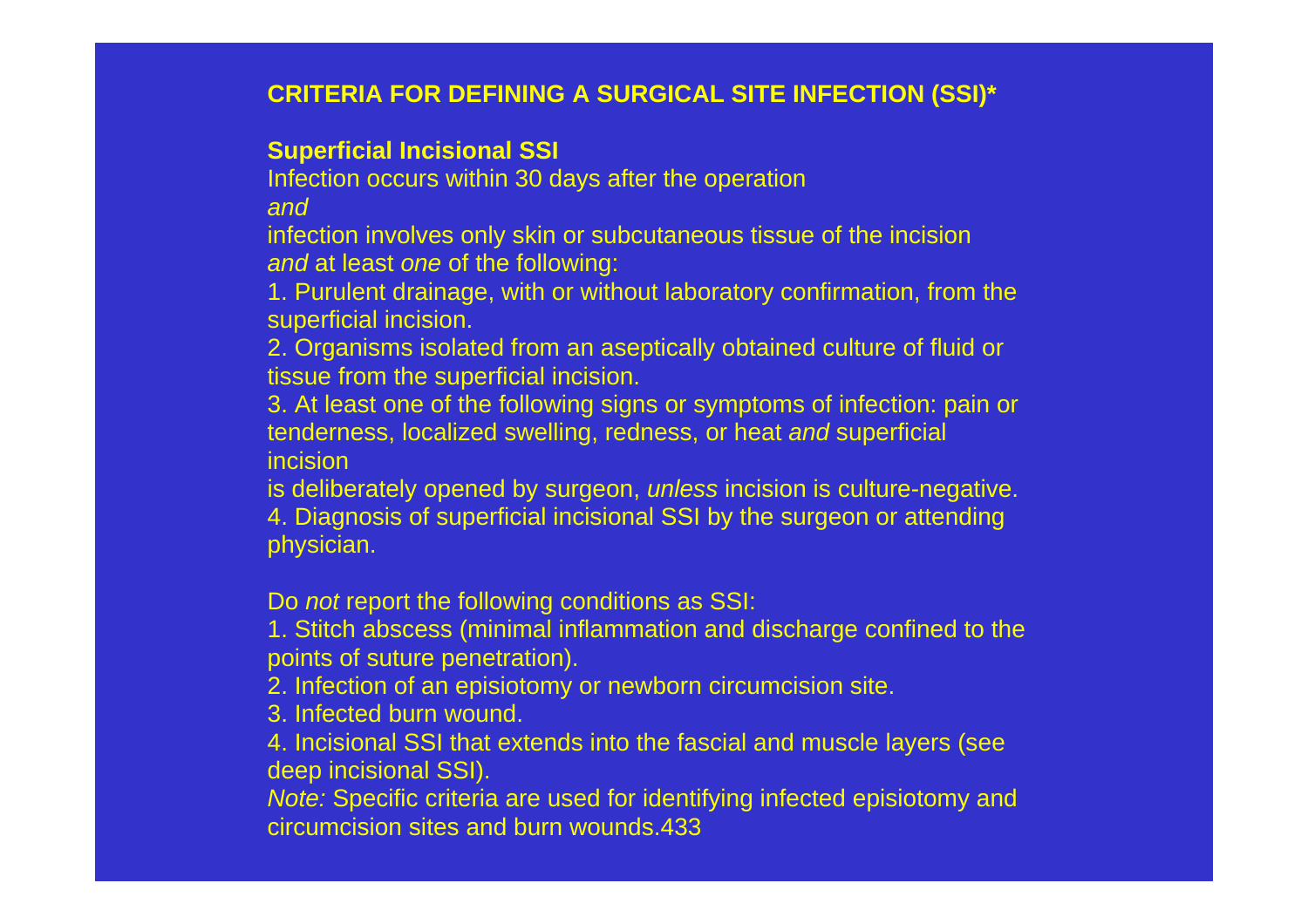#### **Deep Incisional SSI**

Infection occurs within 30 days after the operation if no implant† is left in place or within 1 year if implant is in place and the infection appears to

be related to the operation

*and*

infection involves deep soft tissues (e.g., fascial and muscle layers) of the incision

*and* at least *one* of the following:

1. Purulent drainage from the deep incision but not from the organ/space component of the surgical site.

2. A deep incision spontaneously dehisces or is deliberately opened by a surgeon when the patient has at least one of the following signs or

symptoms: fever (>38ºC), localized pain, or tenderness, unless site is culture-negative.

3. An abscess or other evidence of infection involving the deep incision is found on direct examination, during reoperation, or by histopatholog

ic or radiologic examination.

4. Diagnosis of a deep incisional SSI by a surgeon or attending physician.

*Notes:*

1. Report infection that involves both superficial and deep incision sites as deep incisional SSI.

2. Report an organ/space SSI that drains through the incision as a deep incisional SSI.

**Organ/Space SSI**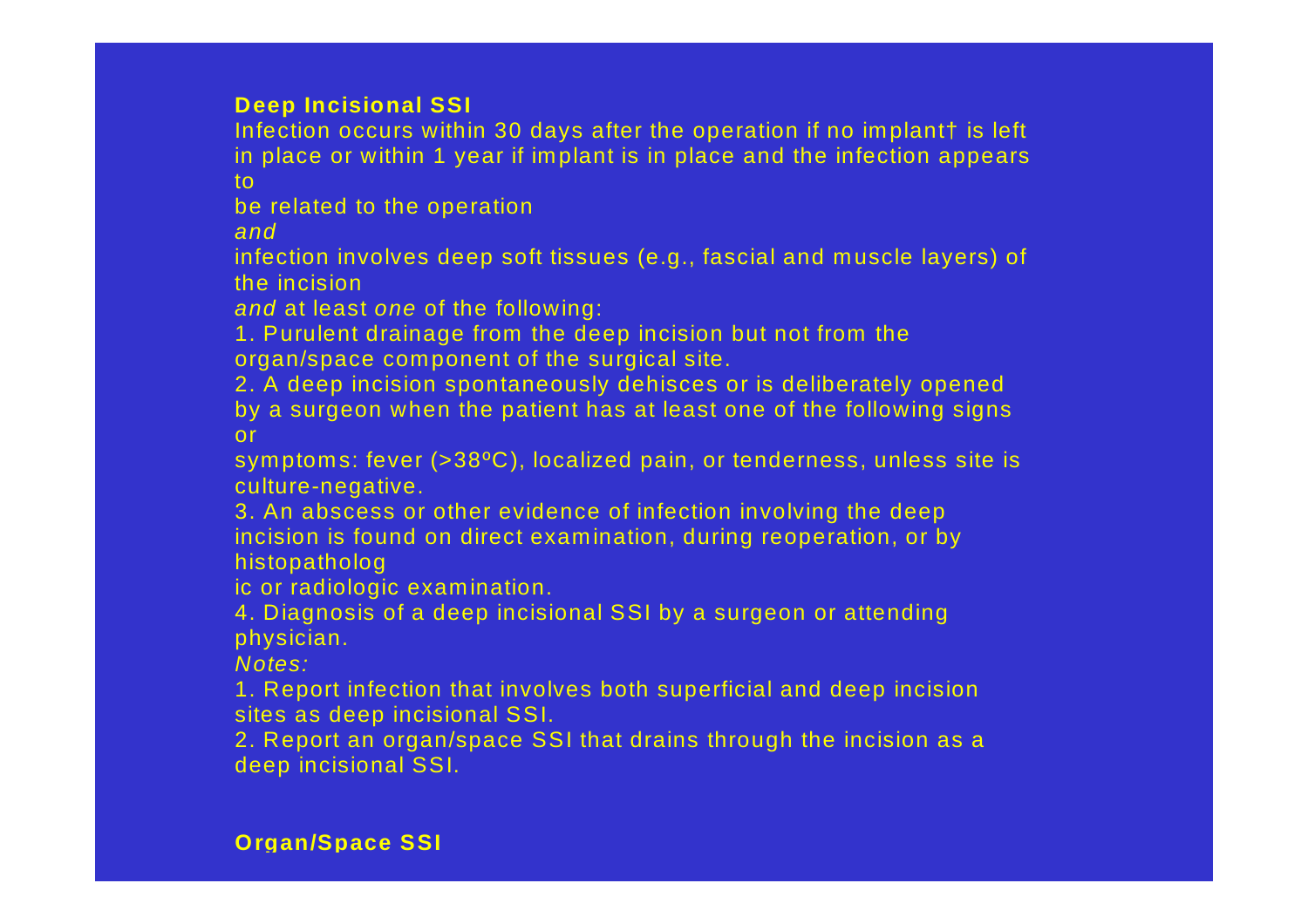### **INFEZIONI OSPEDALIERE: EPI DEMI OLOGIA**

- **· IDENTIFICAZIONE DELLE** 
	- CAUSE
	- CARATTERISTICHE DEI PAZIENTI
	- FREQUENZA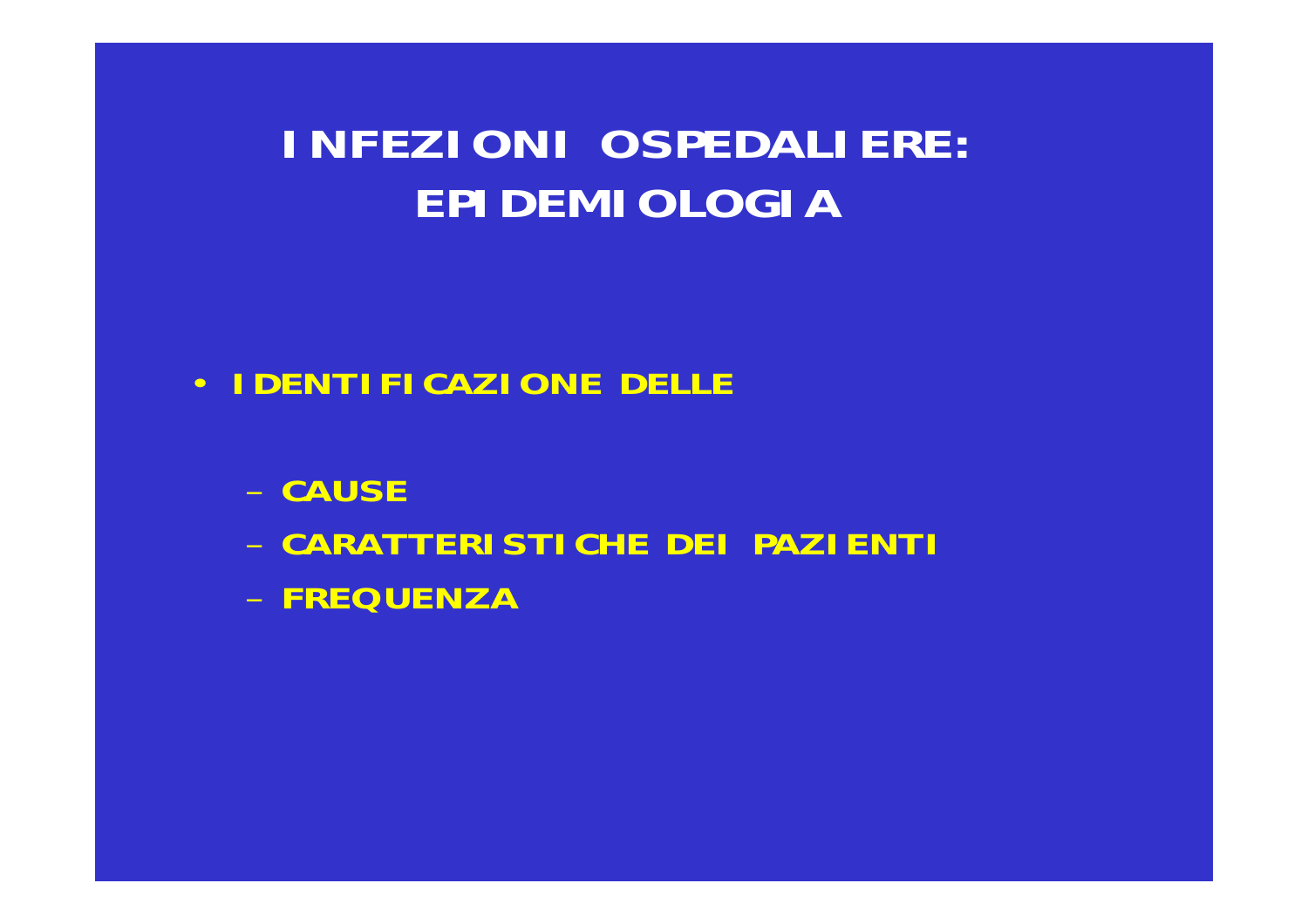## **INFEZIONI OSPEDALIERE: FREQUENZA**

- **PREVALENZA IN EUROPA NEGLI ULTIMI 30 ANNI COMPRESA TRA 3,5% (GERMANIA) E 12,6% (DANIMARCA)**
- **IN ITALIA (STUDIO SIPIO – 1983) : 6,8%**
- **RICONOSCIUTA GENERALMENTE UNA PREVALENZA DEL 7-9%**
- **INCIDENZA INTORNO 5% (con differenze tra i vari reparti)**
- **1/3 PREVENIBILE**
- **MORTALITA' : 1%**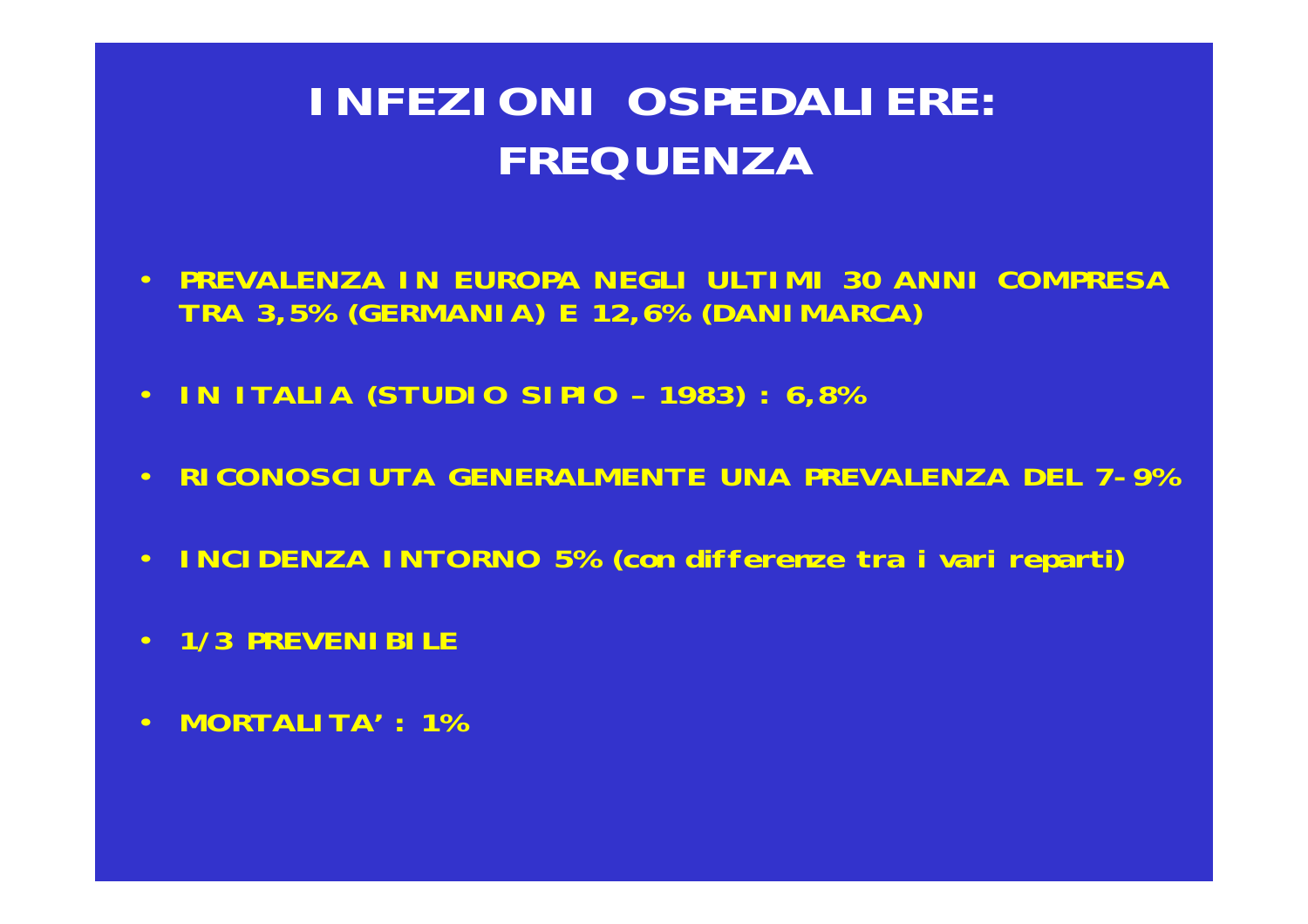#### **Distribuzione percentuale dei siti di Infezione. Studi di prevalenza**

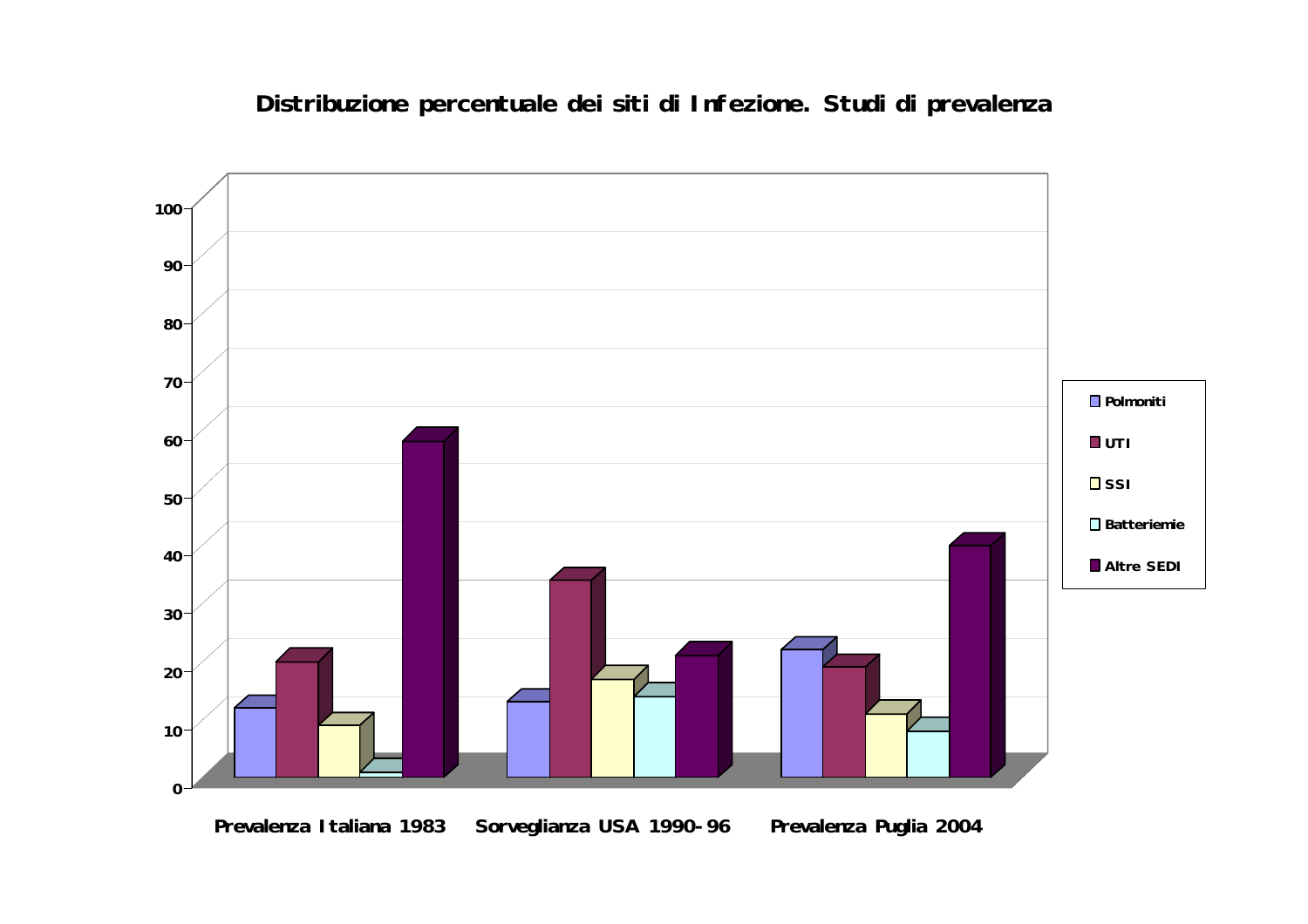# PREVALENZA e INCIDENZA

**STATO** 

**EVENTO** 

## Indica ciò che



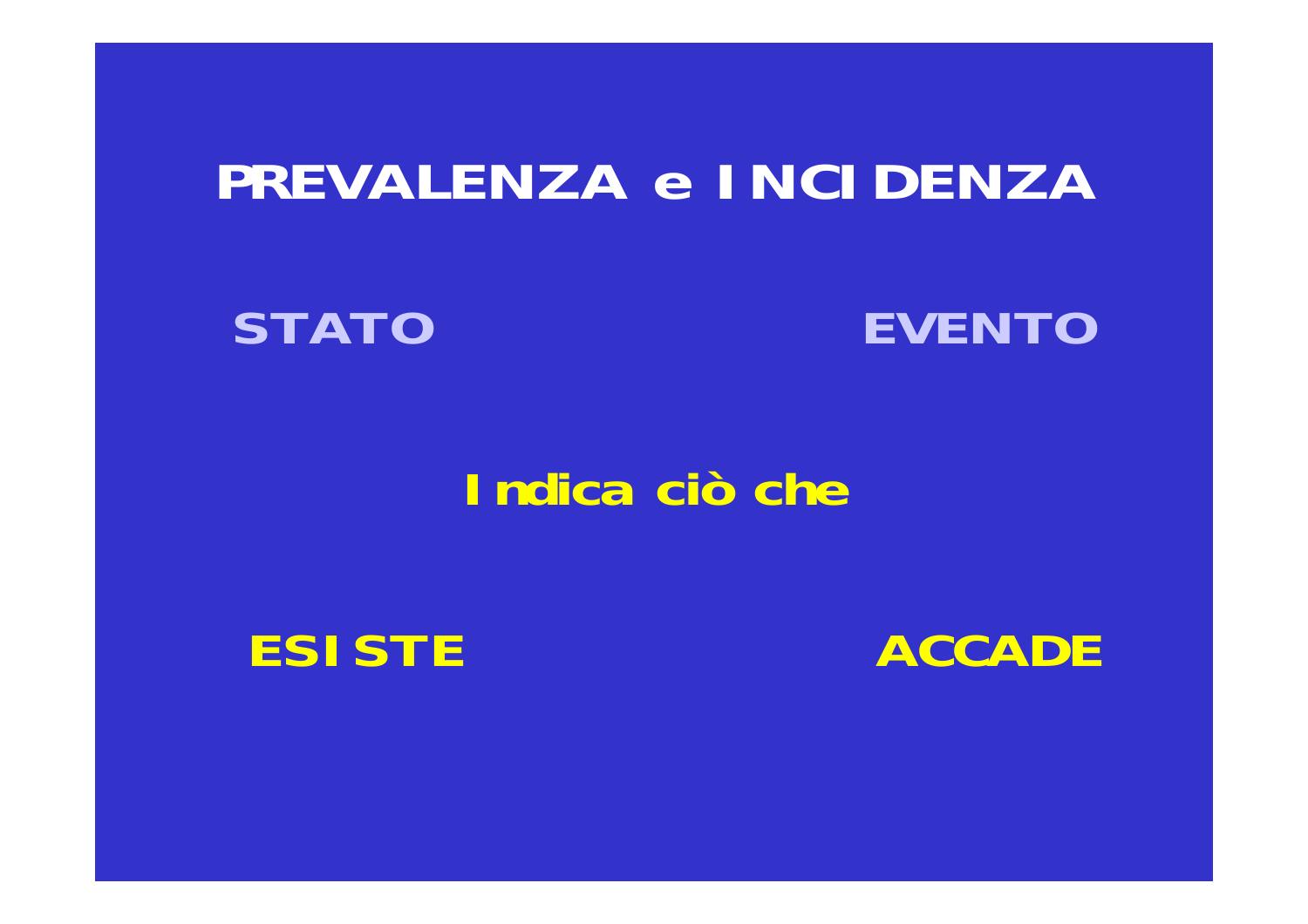# **PREVALENZA e INCIDENZA**

**STATO**

**EVENTO**

### **Probabilità di AVERE INCORRERE nella malattia**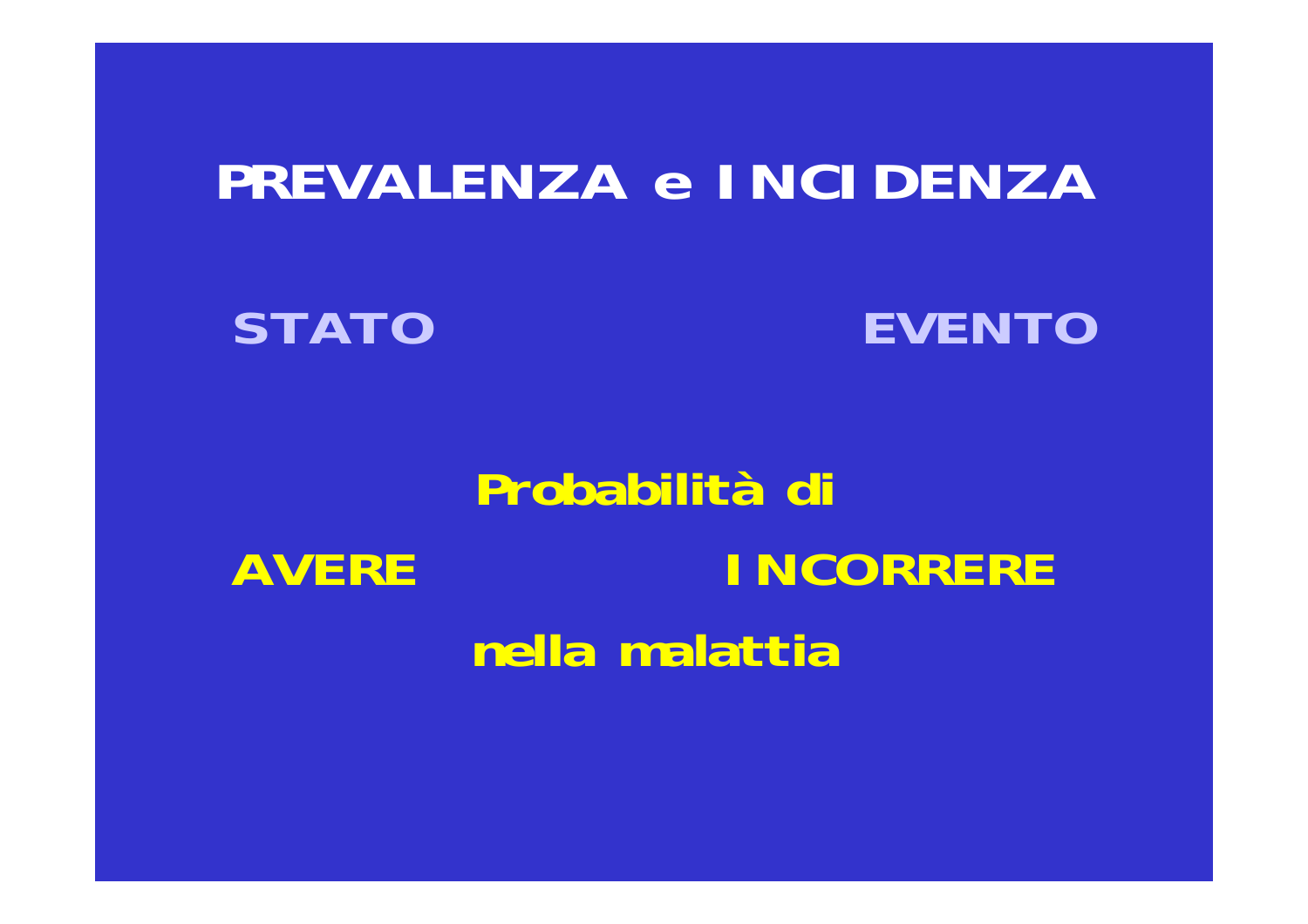# PREVALENZA e INCIDENZA

**STATO** 

**EVENTO** 

Usi

**PROGRAMMA RISORSE PRIORITA'** 

**CAUSA RISCHIO EFFICACIA**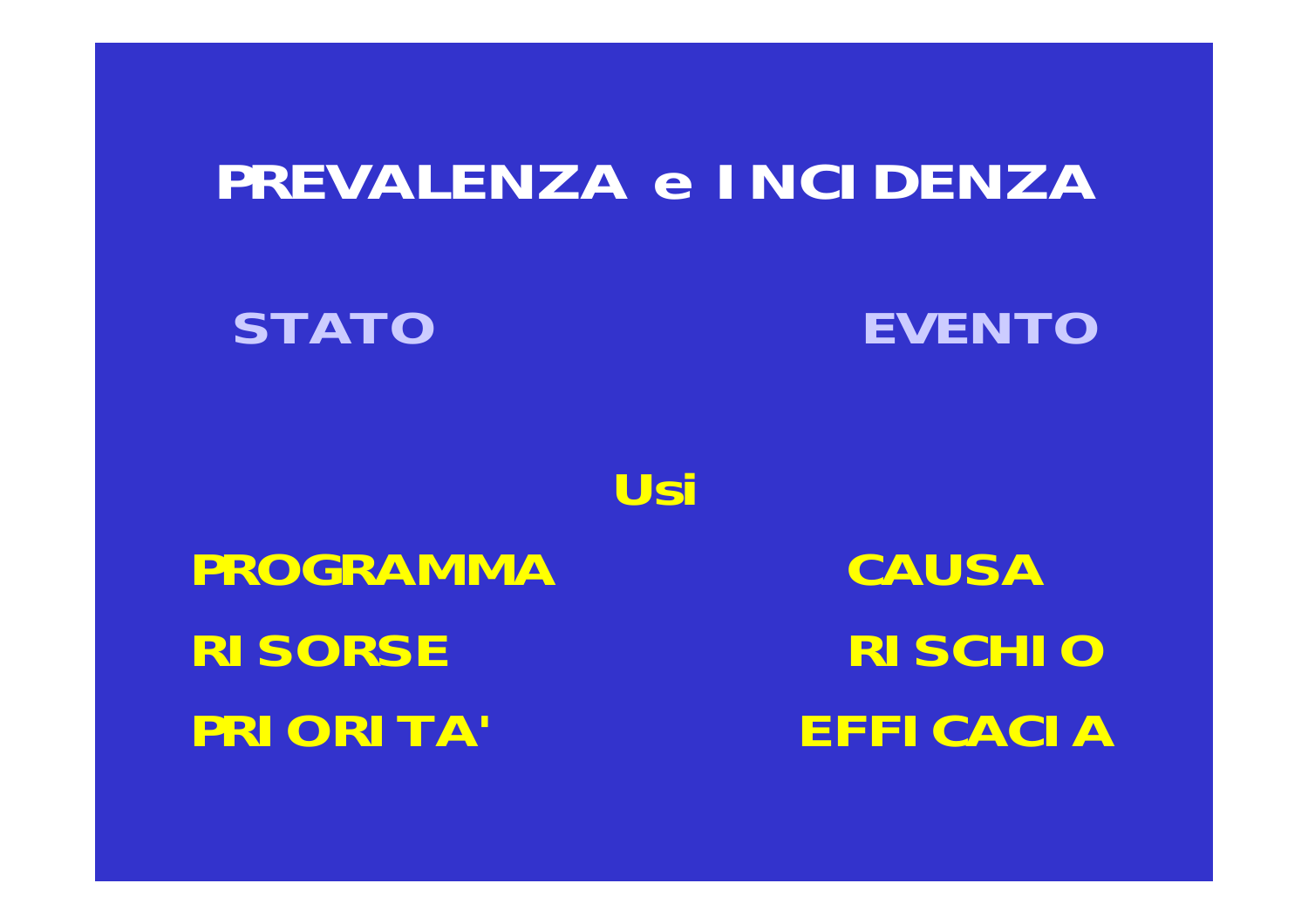# **Tasso**

**misura di frequenza delle malattie o di altri fenomeni, in relazione alla dimensione della popolazione o di altre quantità.**

• **Tutti i tassi sono rapporti,**  • **formula usata :**



• **Alcuni tassi sono proporzioni: (frazione, percentuale)**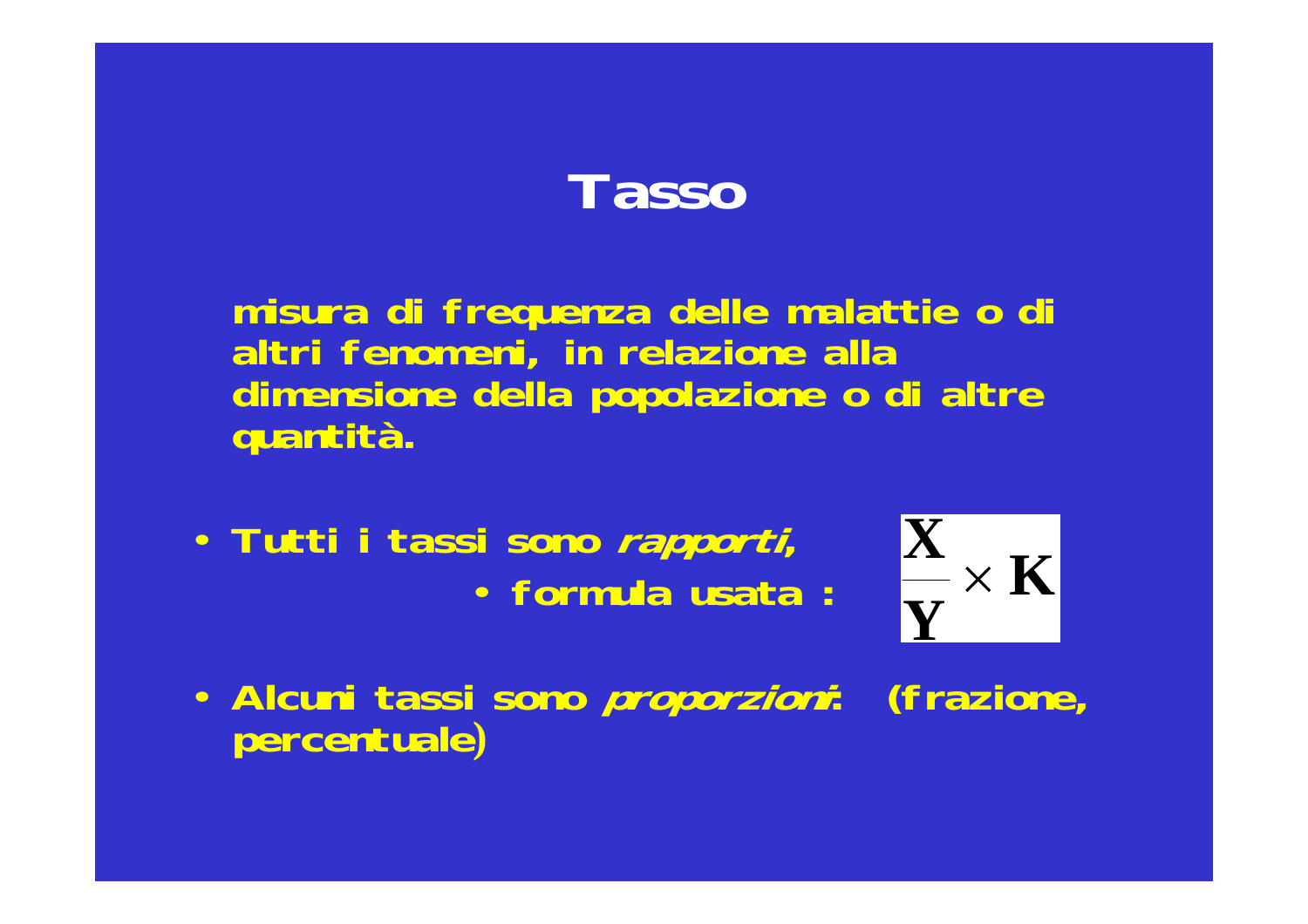# **Tasso di Prevalenza**

Numero di casi in un dato istante di tempo

Numero di persone in una popolazion e in quel momento

- •**tasso di prevalenza puntuale**
- •**tasso di prevalenza di periodo**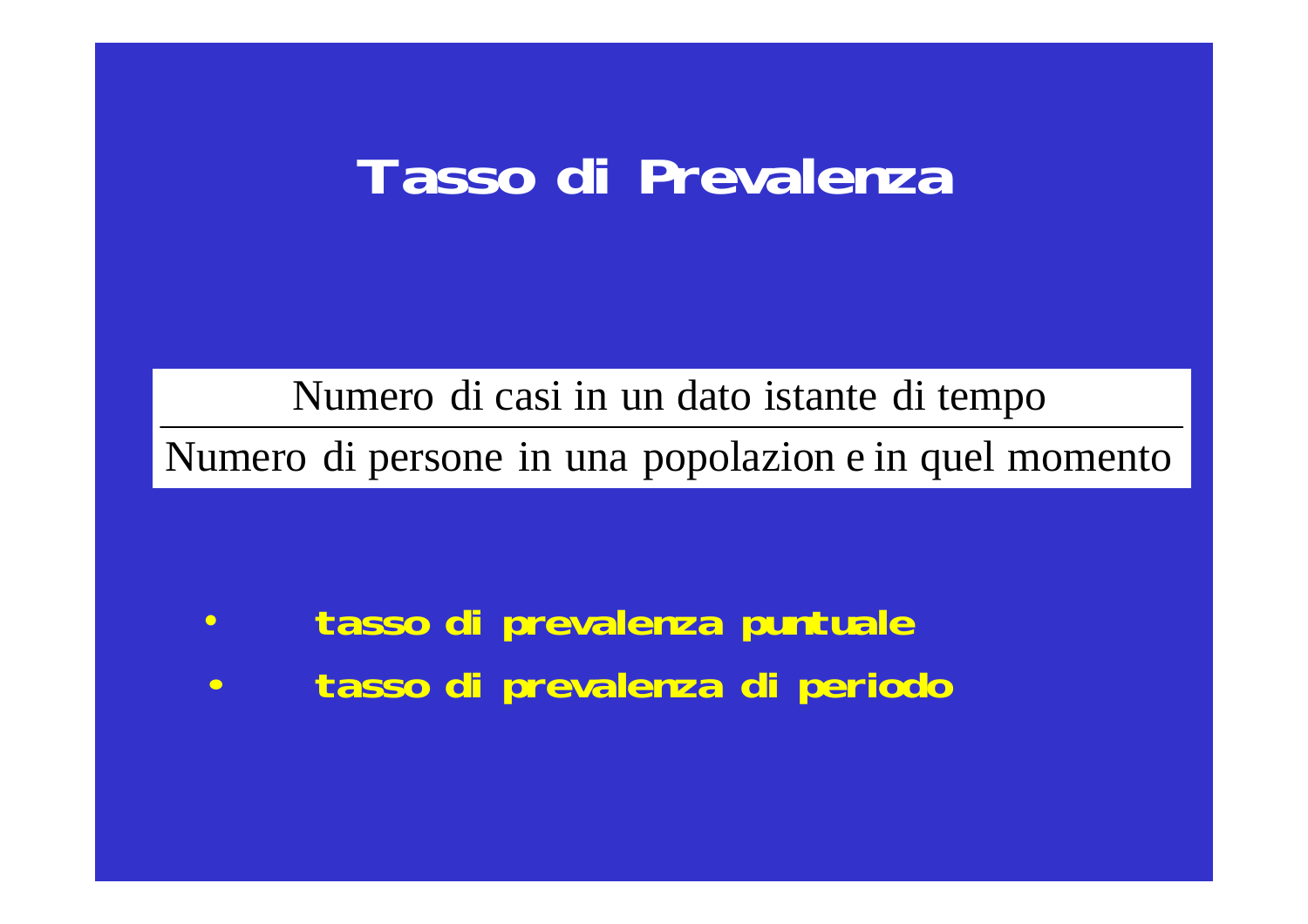# **Tasso di Incidenza**

numero di nuovi casi insorti durante un periodo di tempo

Numero totale (media) delle persone presenti durante lo stesso periodo

- $\bullet$ **tasso di incidenza ordinaria**
- $\bullet$ **tasso di incidenza cumulativa**
- $\bullet$ **densità media di incidenza**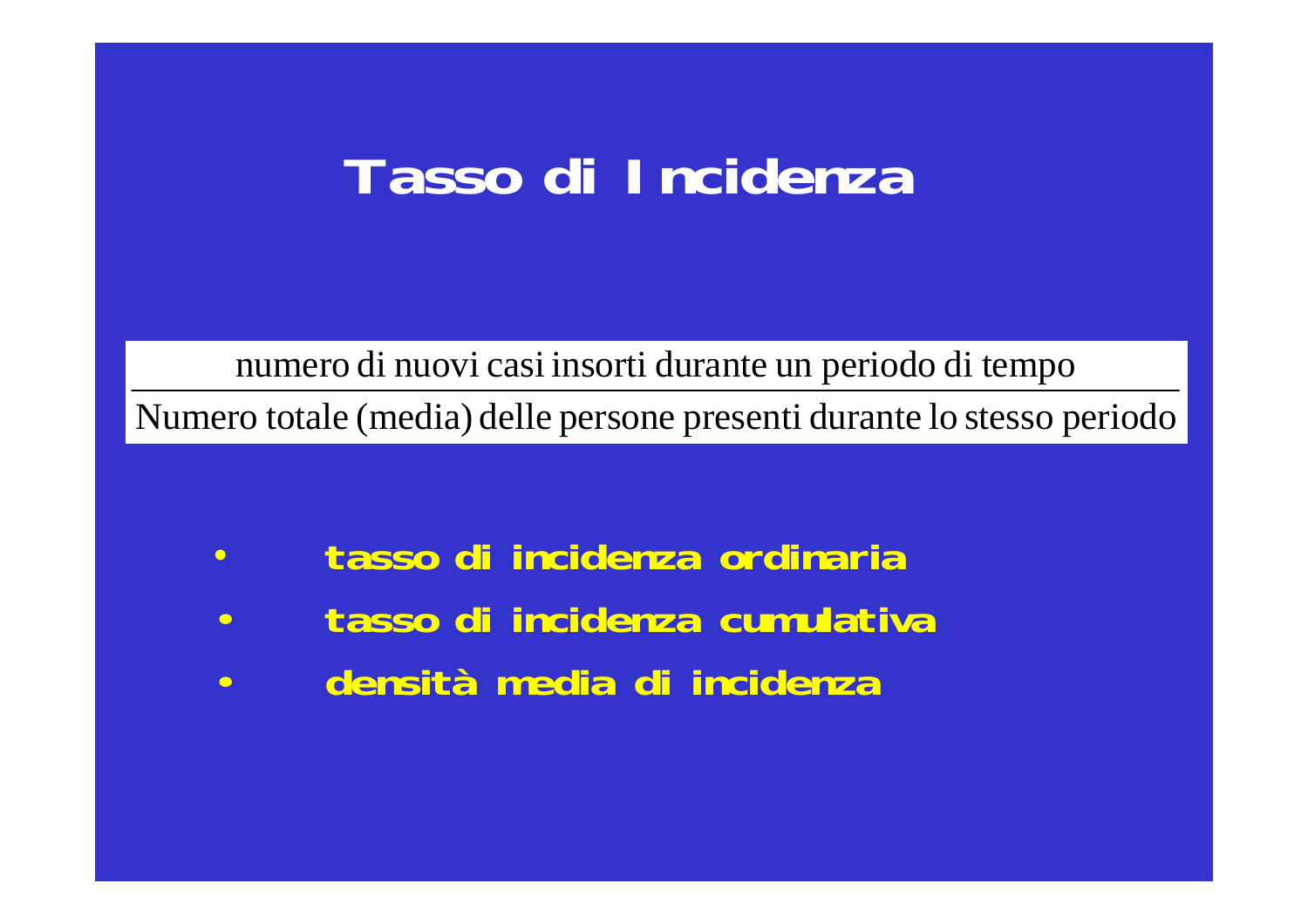Table 2. Pooled means and percentiles of the distribution of device utilization ratios, by type of ICU, ICU component, January 2002 through June 2004

| Central line utilization <sup>1</sup> |                           |              |             | Percentile |      |              |      |      |
|---------------------------------------|---------------------------|--------------|-------------|------------|------|--------------|------|------|
| Type of ICU                           | No. of units              | Patient-days | Pooled mean | 10%        | 25%  | 50% (median) | 75%  | 90%  |
| Coronary                              | 60                        | 305,911      | 0.38        | 0.15       | 0.22 | 0.36         | 0.51 | 0.60 |
| Cardiothoracic                        | 梢                         | 230,487      | 0.79        | 0.55       | 0.70 | 0.83         | 0.87 | 0.93 |
| Medical                               | 95                        | 596,588      | 0.52        | 0.31       | 0.37 | 0.52         | 0.64 | 0.75 |
| Medical-surgical                      |                           |              |             |            |      |              |      |      |
| Major teaching                        | 100                       | 759,464      | 0.57        | 0.36       | 0.47 | 0.56         | 0.66 | 0.74 |
| All others                            | 109                       | 979,550      | 0.50        | 0.29       | 0.38 | 0.49         | 0.58 | 0.66 |
| Neurosurgical                         | 30.                       | 116,931      | 0.48        | 0.23       | 0.33 | 0.50         | 0.55 | 0.65 |
| Pediatric                             | 54                        | 349,258      | 0.46        | 0.20       | 0.31 | 0.46         | 0.57 | 0.64 |
| Surgical                              | 100                       | 590,220      | 0.61        | 0.34       | 0.52 | 0.63         | 0.72 | 0.81 |
| Trauma                                | $\boldsymbol{\mathit{2}}$ | 115,099      | 0.61        | 0.40       | 0.49 | 0.60         | 0.71 | 0.79 |
| Burn                                  | 14                        | 76,877       | 0.56        |            |      |              |      |      |
| Respiratory                           | 6                         | 26,567       | 0.47        |            |      |              |      |      |

<sup>+</sup> Number of central line-days

Number of patient-days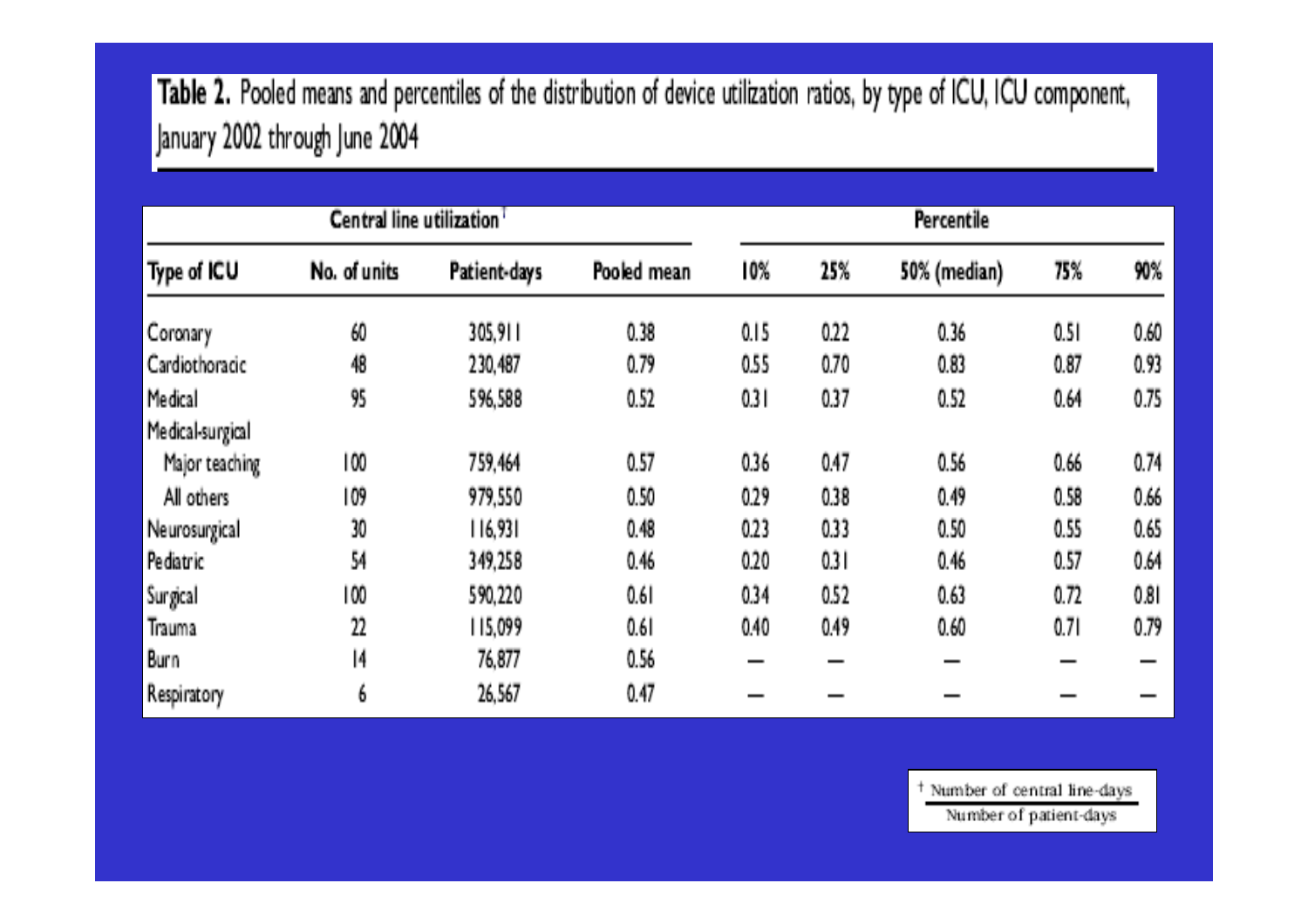Table 1. Pooled means and percentiles of the distribution of device-associated infection rates, by type of ICU, ICU component, January 2002 through June 2004

| Central line-associated BSI rate <sup>1</sup> |              |                   |             | Percentile |     |                  |     |      |
|-----------------------------------------------|--------------|-------------------|-------------|------------|-----|------------------|-----|------|
| Type of ICU                                   | No. of units | Central line-days | Pooled mean | 10%        | 25% | 50% (median)     | 75% | 90%  |
| Coronary                                      | 60           | 116,546           | 3.5         | I.O        | 1.5 | 32               | 7,0 | 9.0  |
| Cardiothoracic                                | 48           | 182,407           | 27          | 0.0        | 0.9 | 1.8              | 27  | 4.9  |
| Medical                                       | 94           | 312,478           | 5.0         | 0.5        | 24  | 3.9              | 64  | 8.8  |
| Medical-surgical                              |              |                   |             |            |     |                  |     |      |
| Major teaching                                | 100          | 430,979           | 40          | IJ         | 26  | 3.4 <sub>1</sub> | 5.1 | 7.6  |
| All others                                    | 109          | 486, 115          | 32          | 0.8        | 1.6 | 3.1              | 43  | 6.1  |
| Neurosurgical                                 | 30           | 56,645            | 46          | 0.0        | 0.9 | 3.1              | 5,8 | 10.6 |
| Pediatric                                     | 54           | 161,314           | 6.6         | 0.9        | 3.0 | 5.2              | 81  | 112  |
| Surgical                                      | 99           | 358,578           | 4.6         | 0.0        | 2.0 | 3.4              | 5.9 | 8.7  |
| Trauma                                        | 22           | 70,372            | 7.4         | 1.9        | 33. | 5.2              | 82  | 11.9 |
| Burn                                          | 14           | 43,002            | 7.0         |            |     |                  |     |      |
| Respiratory                                   | 6            | 12,593            | 48          |            |     |                  |     |      |

 $+$  Number of central line-associated BSIs  $\times$ 1000 Number of central line-days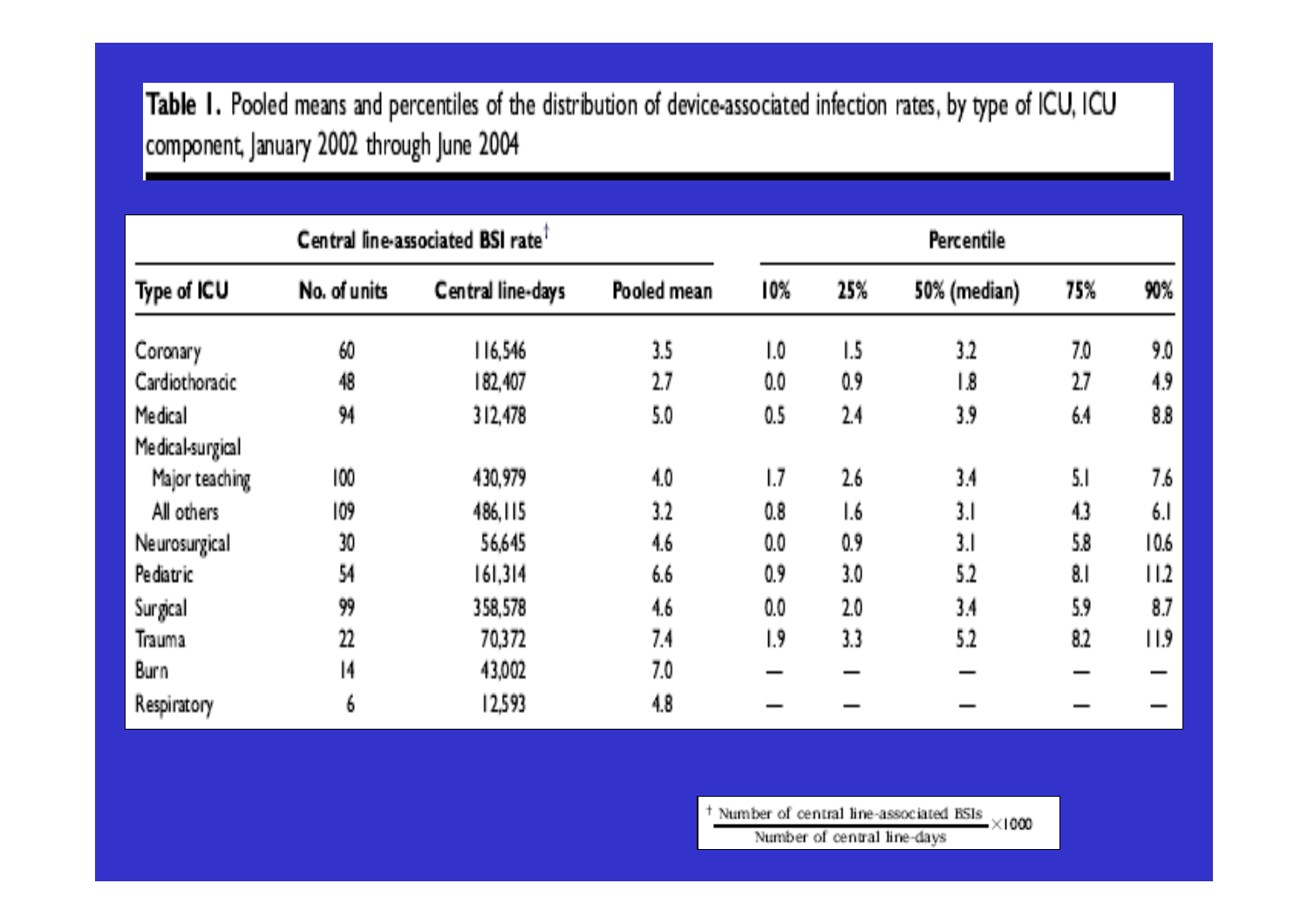### **INFEZIONI OSPEDALIERE: FREQUENZA**

#### • **PREVALENZA** :

- N°INFETTI OINFEZIONI / N°RICOVERAT
	- RI SENTE DELLA DURATA DELLA DEGENZA
	- PIU' FACILE DA CALCOLARE
- **INCIDENZA**
	- N° NUOVI CASI INFEZIONE IN UN PERIODO / N° RICOVERATI NEL PERIODO
		- NON CONSIDERA INFEZIONI MULTIPLE
		- NON CONSI DERA LA DURATA DI DEGENZA
		- PIU' TEMPO E PIU' RISORSE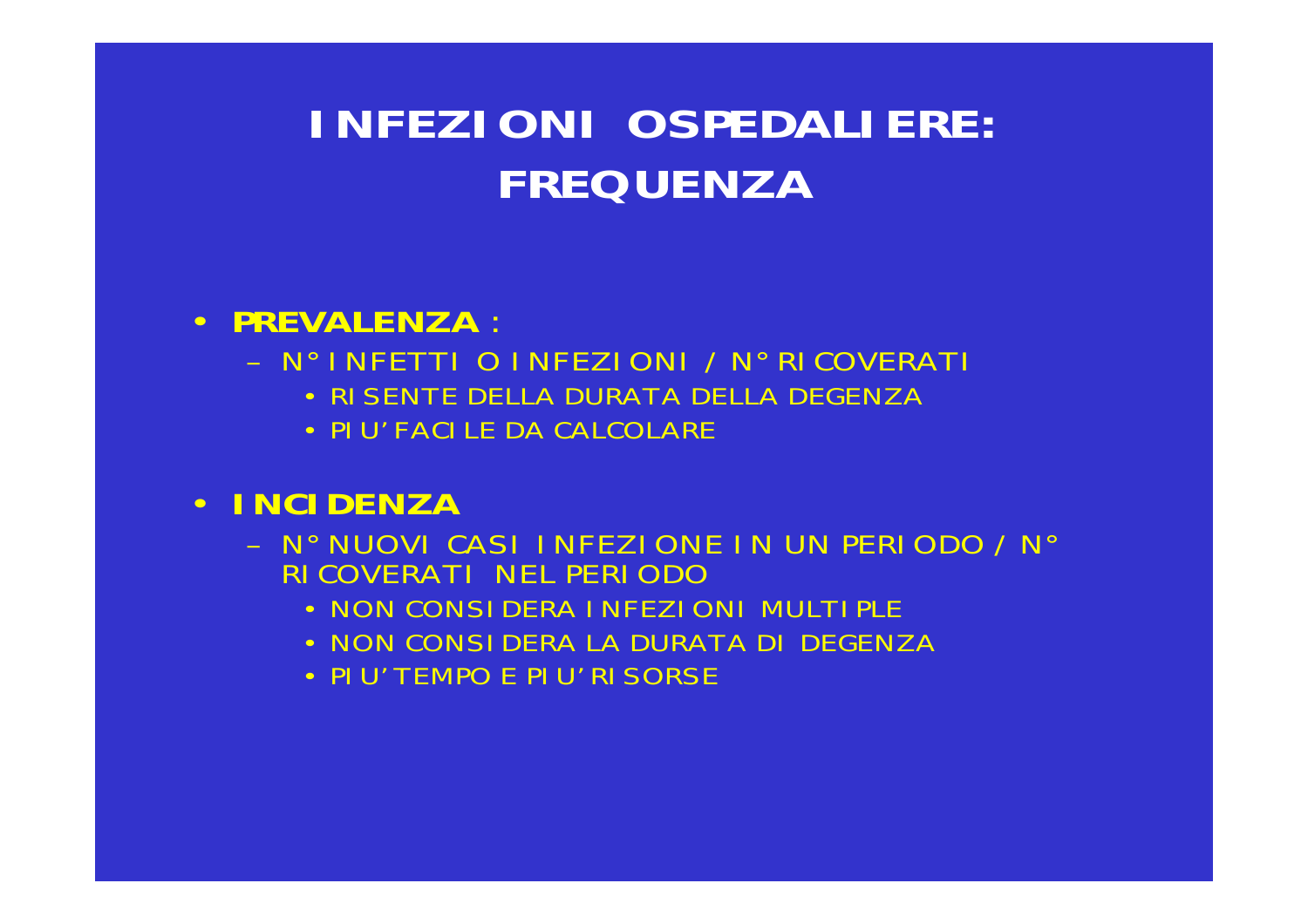## **IVU: INCIDENZA ED EZIOLOGIA**

- LEGATA AL CATETERISMO VESCICALE
- • FREQUENZA DA 8 A 27% IN SISTEMI A DRENAGGIO CHIUSO
- 30% BATTERIURICI E' SINTOMATICO; 3% E' BATTERIEMICO
- BATTERIEMIE ASSOCIATE A CV: 15% DEL TOTALE

- < 30 gg.: E.coli, Ps.aeruginosa, ALTRE Enterobatteriaceae (Klebsiella, Proteus, ) Enterococchi, St. epidermidis, Funghi
- > 30 gg: : Polimicrobiche. E.coli, Ps. Aeruginosa, Morganella morganii, Proteus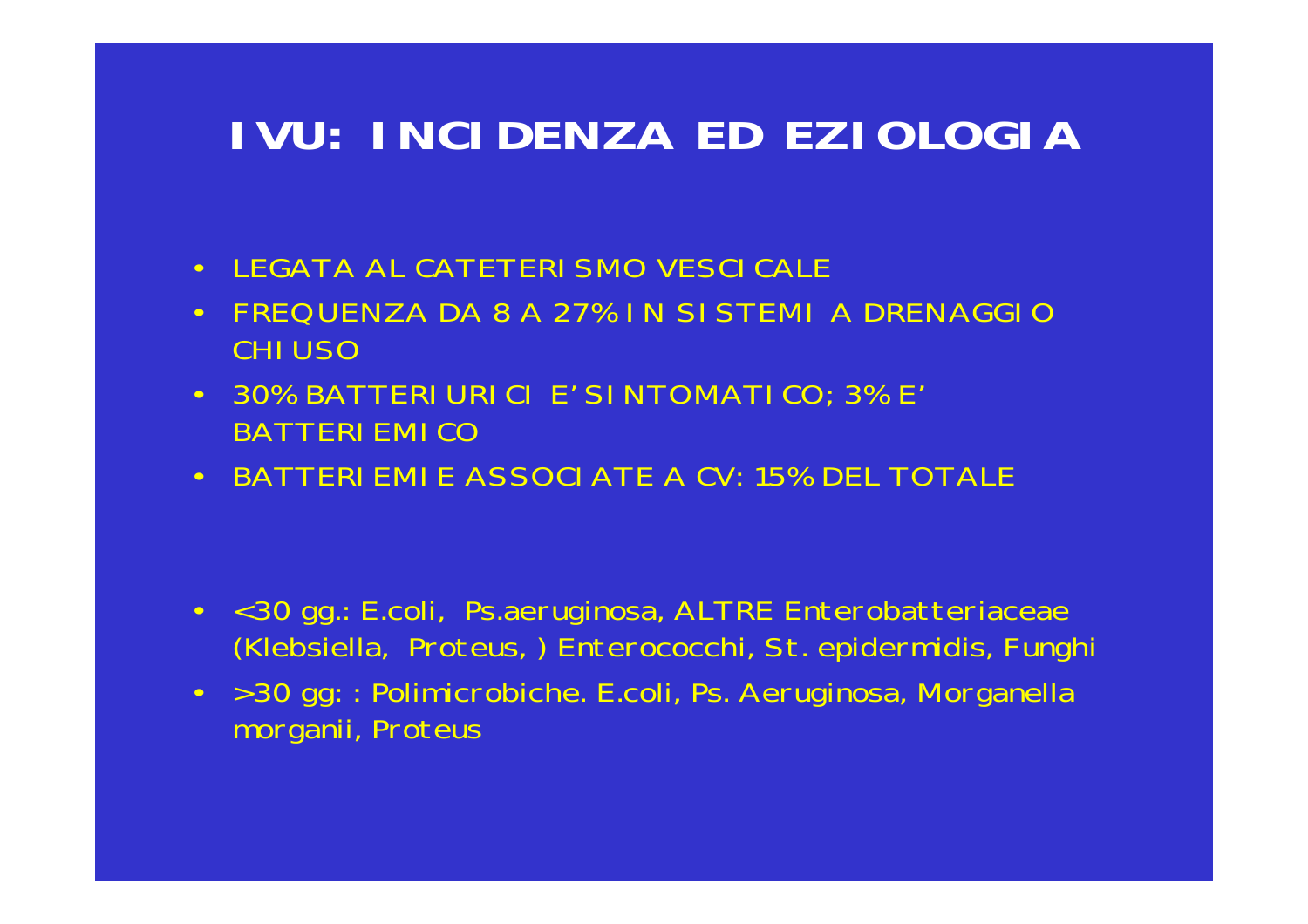## **IVU: PATOGENESI**

- DA FLORA ENDOGENA (AREA PERIURETRALE) OD ESOGENA (DA CONTAMINAZIONE ATTREZZATURE)
- ACCESSO IN VESCICADEI BATTERI:
	- DURANTE L'INSERZIONE
	- ATTRAVERSO IL LUME DEL CV
	- ATTRAVERSO LA SUPERFICIE ESTERNA DEL CV
- CAPACITA' DEI BATTERI DI PRODURRE BIOFILM (MATRICE EXTRACELLULARE DI GLICOCALICE BATTERICO) CHE PERMETTE ADESIONE E PROTEGGE DA RISPOSTA IMMUNITARIA E TERAPIA ATB
- PREVALENZA AUMENTA CON LA DURATA: 50% A 11-14 GG, 100% A 30 GG.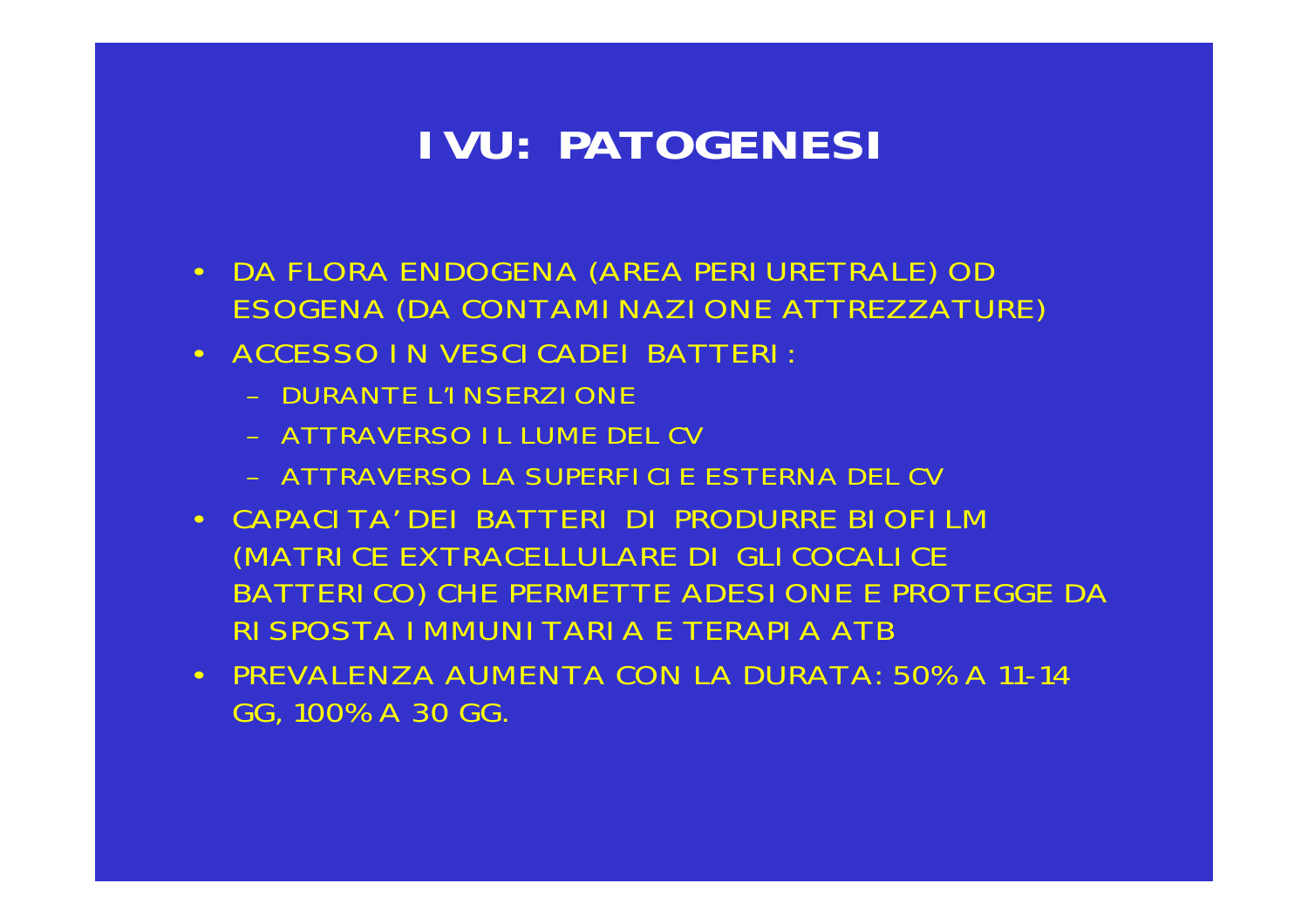### **IVU: FATTORI DI RISCHIO**

- FATTORI NON MODIFICABILI LEGATI AL PAZIENTE: ETA', SESSO, PATOLOGIA DI BASE, GRAVIDANZA....
- FATTORI MODIFICABILI CHE AUMENTANO IL RISCHIO DI INGRESSO DEI MICRORGANISMI:
	- DURATA CATETERI SMO
	- SISTEMA DI DRENAGGIO
	- FRRORI ASSISTENZIALI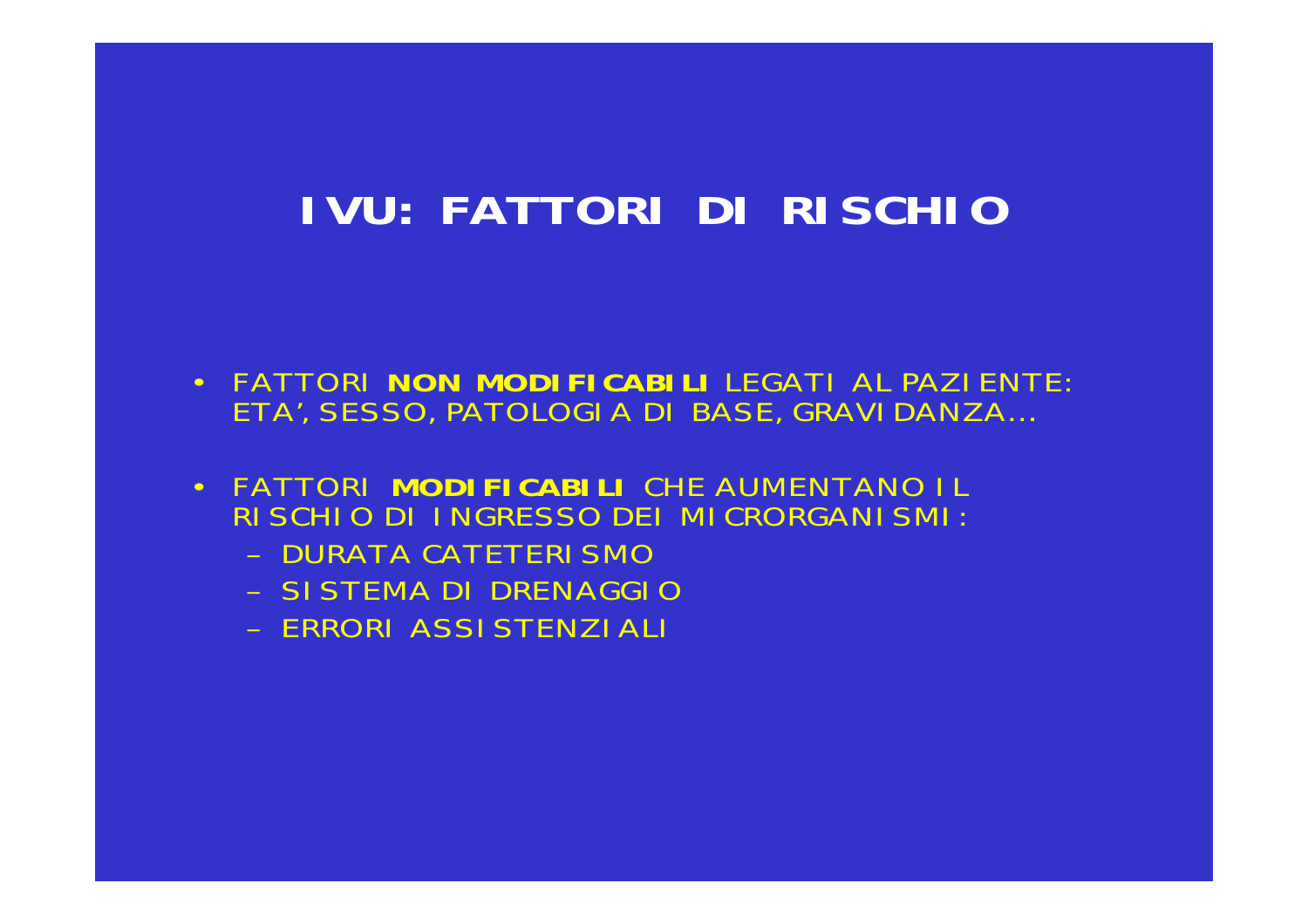## **IVU: MISURE PREVENTIVE**

#### $\bullet$ 1) PREVENZIONE DELLA **CATETERIZZAZIONE**

– INDICAZIONI NON APPROPRIATE, RIEDUCAZIONE, CONDOM, INTERMITTENZA..

#### • 2) PREVENZIONE DELLA **BATTERIURIA**

- NON INTERROMPERE MAI IL CIRCOLO CHIUSO, MANIPOLAZIONE CV IN ASEPSI, LAVAGGIO MANI, NON CONTAMINARE IL RUBINETTO…
- DISINFEZIONE MEATO URETRALE(?)
- ANTIBIOTICI (**NO!!!)**
- 3) PREVENZIONE DELLE COMPLICANZE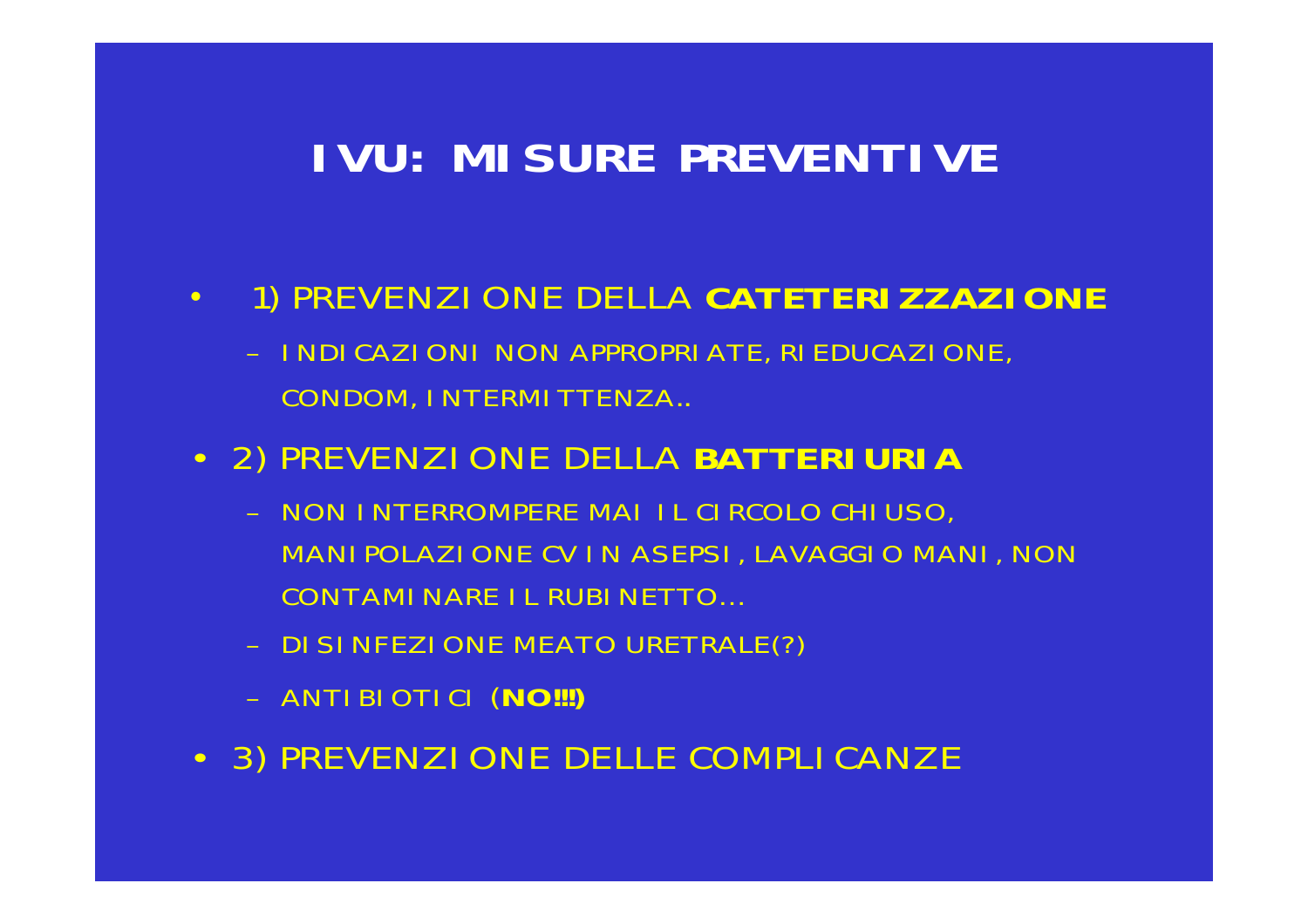### **SURGICAL SITE INFECTION**

- All'interno del NNIS, monitoraggio della SSI dalla fine anni '60
- 3° causa di infezione nosocomiale, 14-16% di tutte le I.O.
- In USA da 1.9 a 3.3% di tutti gli interventi chirurgici / anno
- 38% delle infezioni nei reparti chirurgici
- • 2/3 infezione loco-regionale, 1/3 organo o spazio
- Aumento degenza **di 7-10 giorni**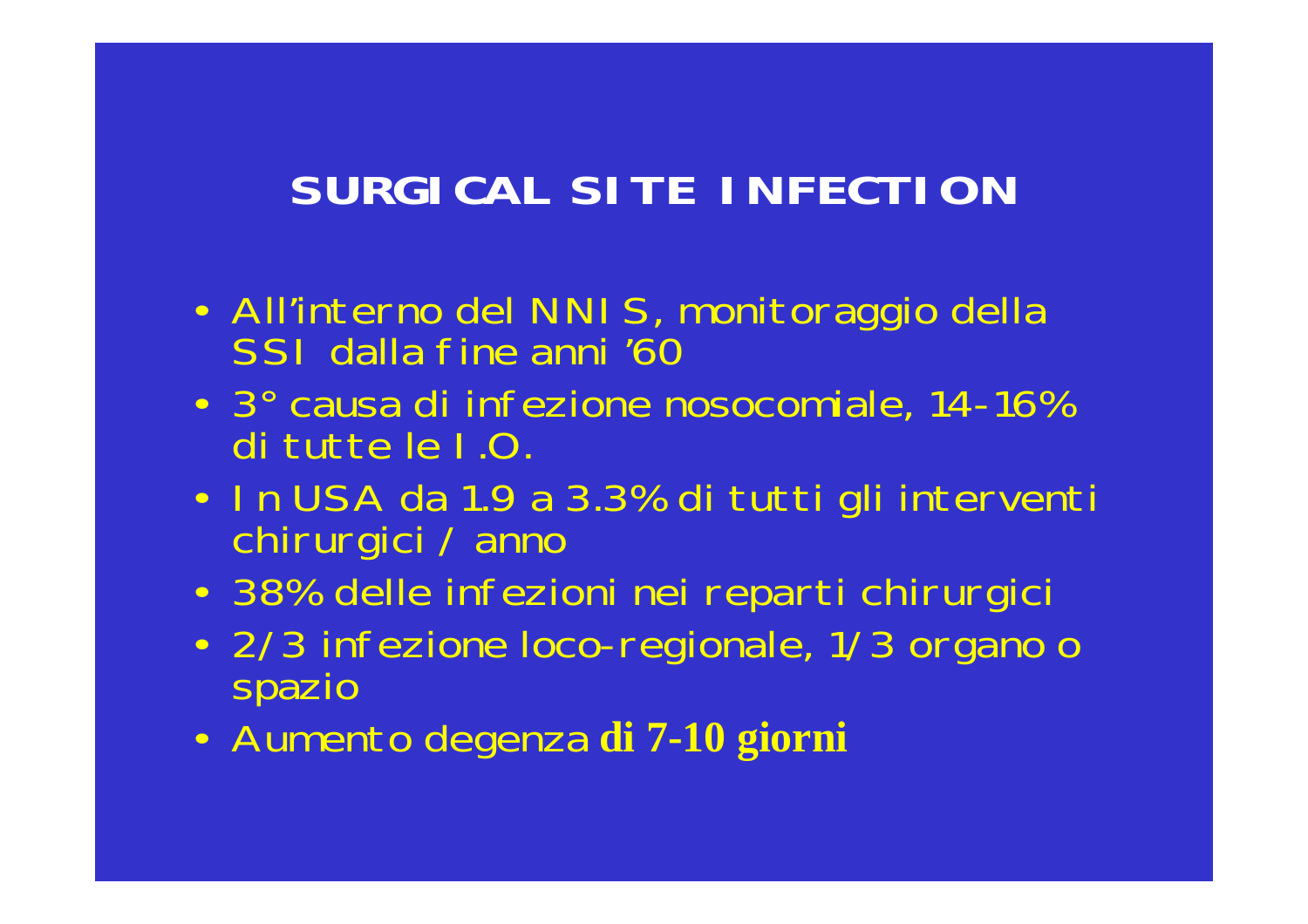# **FATTORI CHE CONDIZIONANO SSI**

### **Diminuiscono infezioni**

- **Miglioramento ventilazione S.O.**
- **Metodi di sterilizzazione**
- **Uso di barriere**
- $\bullet$  **Miglioramento tecniche chirurgiche**
- **Antibiotico-profilassi**

### **Aumentano infezioni**

- $\bullet$  **Batteri multiantibiotico-resistenti**
- $\bullet$  **Aumento pz. a rischio etàcomorbidità immunocomprom.**
- **Aumento impianti protesici e trapianti**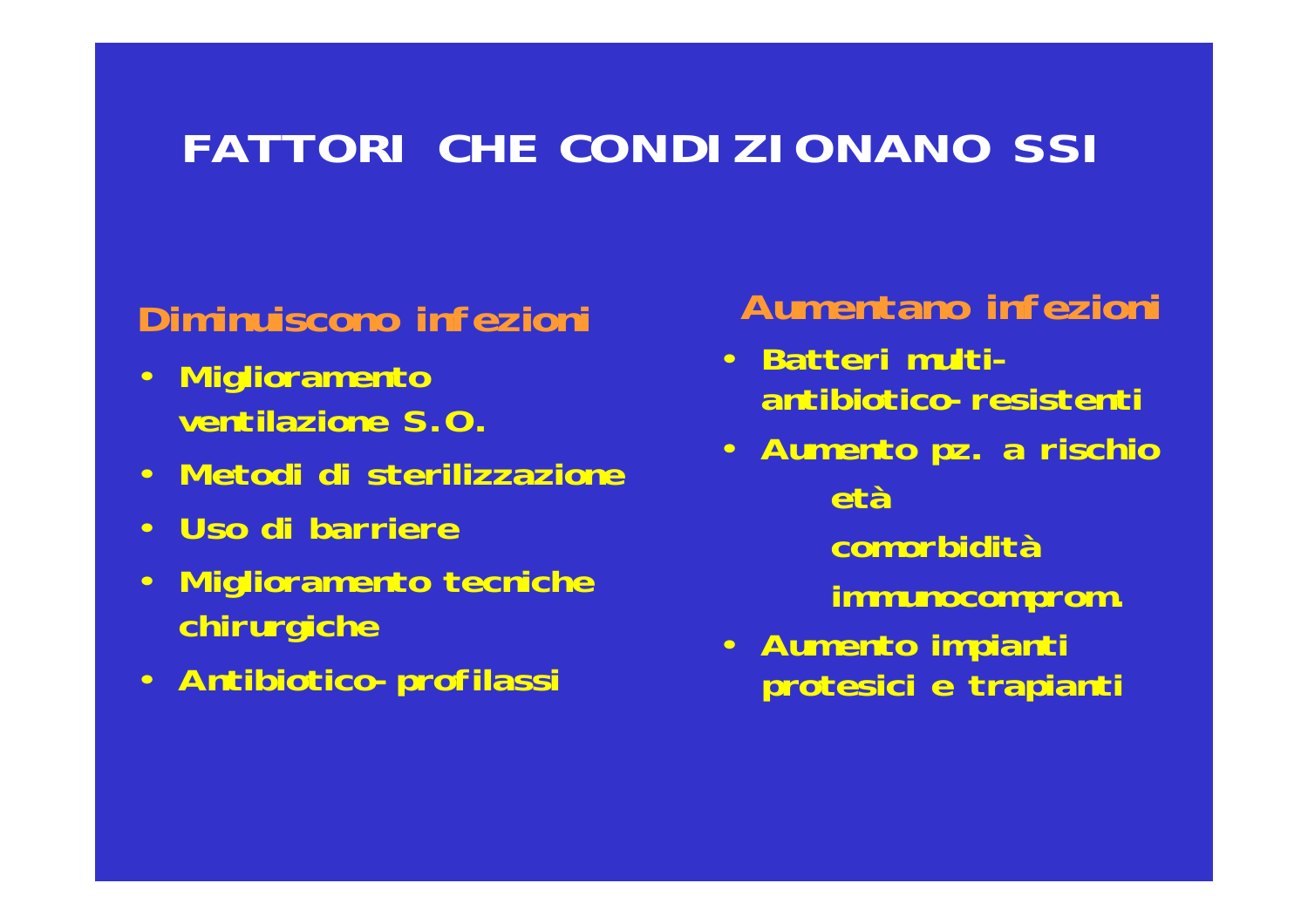### **PATOGENESI : rapporto tra carica infettante, virulenza e difese dell'ospite**

#### •Patogeni endogeni

- Flora cute
- Flora mucose
- Flora visceri

#### •Patogeni esogeni

- Personale
- Ambiente
- Strumenti

Flora cute - Da siti a distanza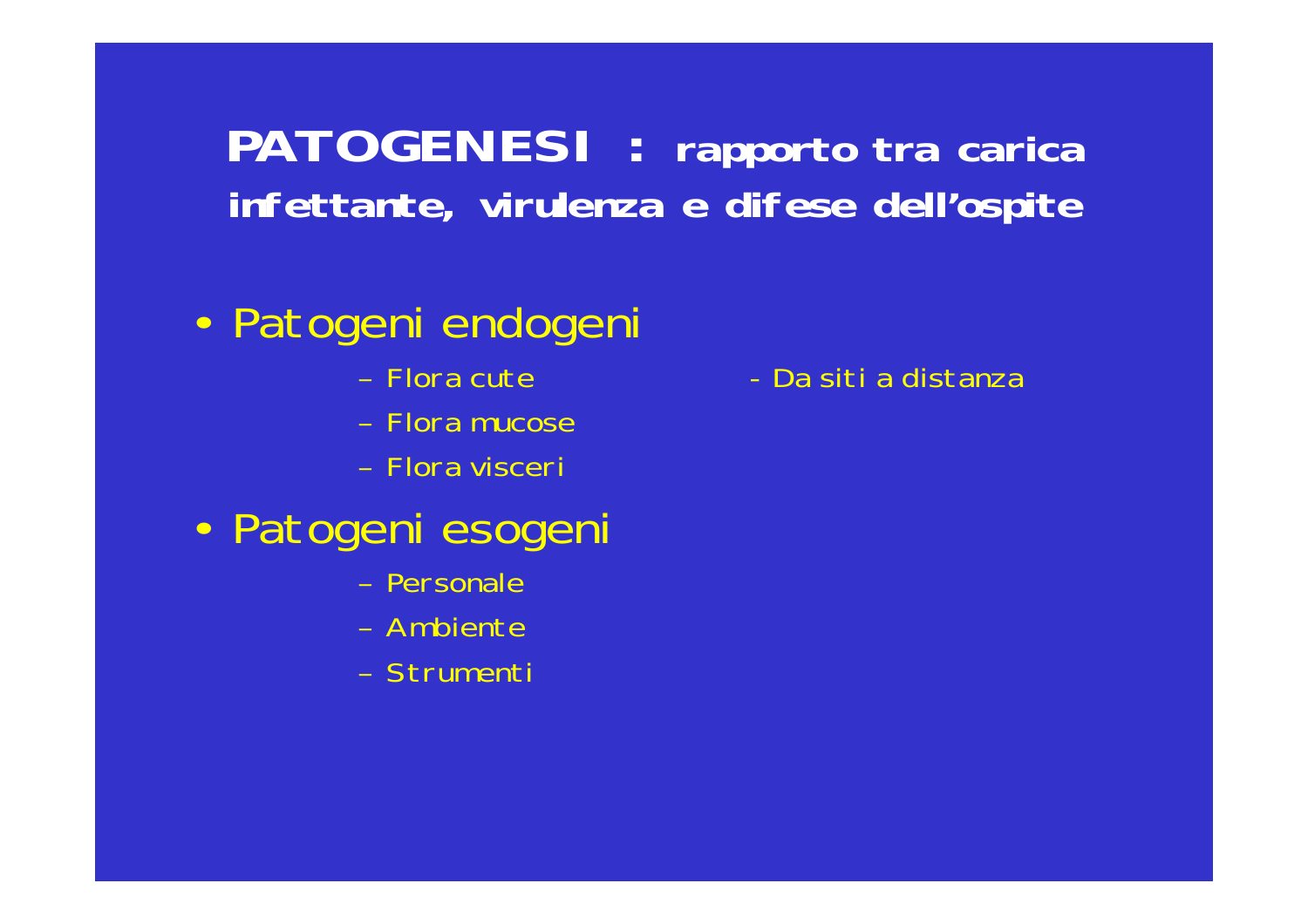## **POLMONITE NOSOCOMIALE: DEFINIZIONE**

- •Esordio > 48 ore
- • Segni radiologici e/o obiettivi (rantoli, ottusità)
- •UNO tra
	- escreato purulento
	- isolamento microrganismo
	- evidenza istopatologica
	- movimento anticorpale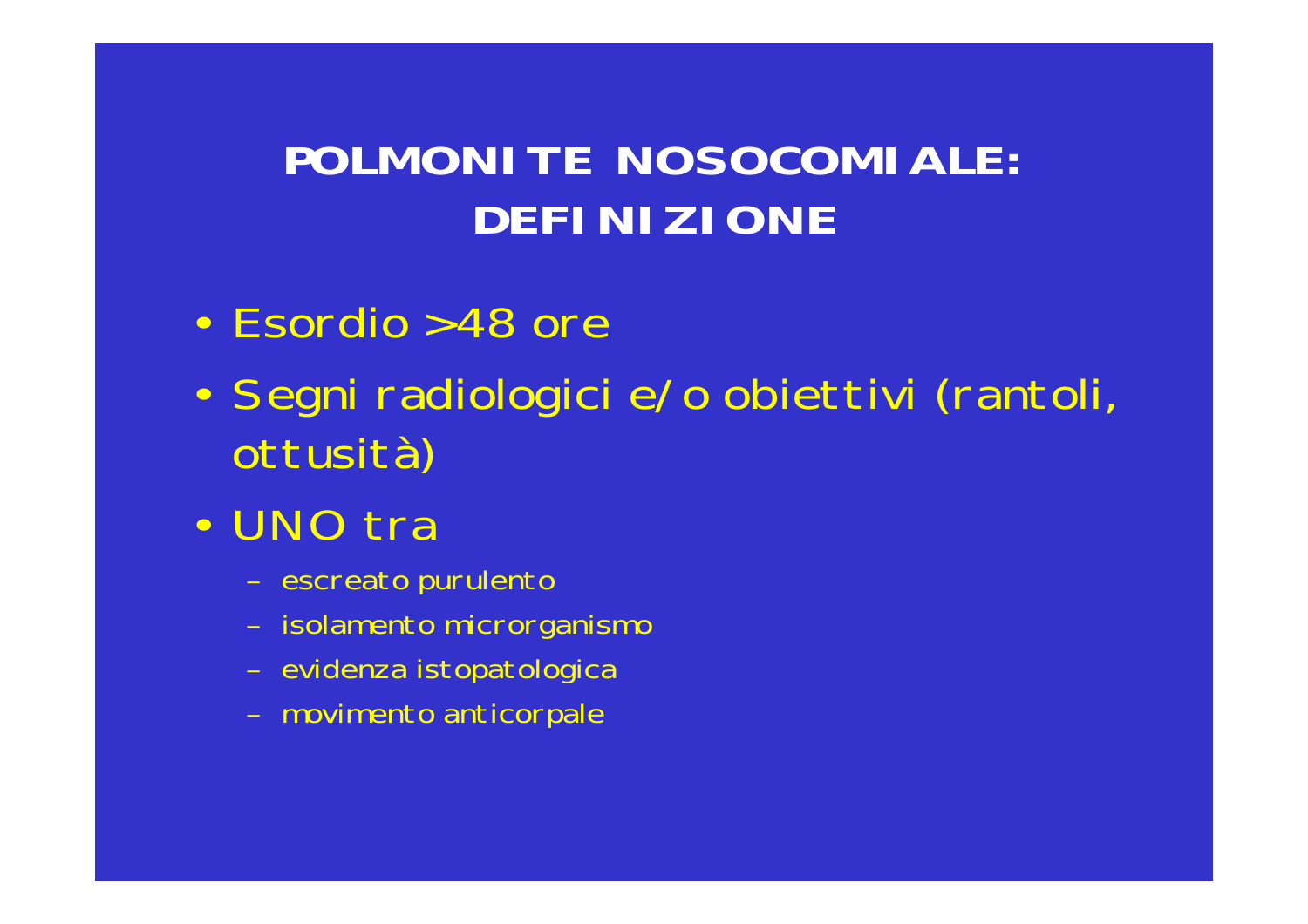### **POLMONITI NOSOCOMIALI: DIMENSIONI DEL PROBLEMA**

- •Secondo posto nelle I.O.
- •tra 0.5% e 1.5% dei ricoveri
- •20% nei ricoverati in ICU
- •> 40% se ventilazione meccanica
- •mortalità 15-30%
- •tempio medio degenza > 7-9 giorni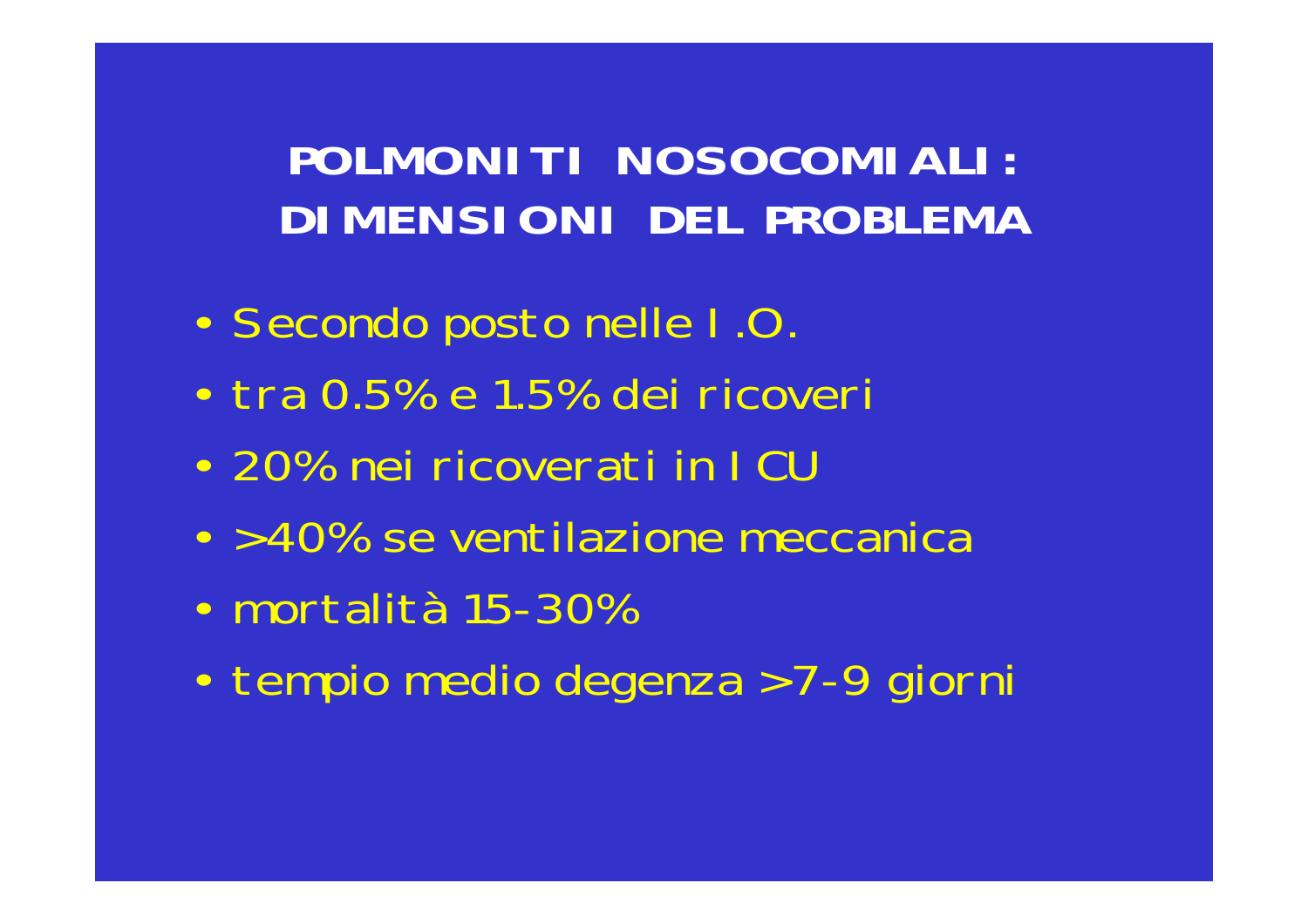### POLMONITI NOSOCOMIALI: **PATOGENESI**

- 1) ASPIRAZIONE DI BATTERI COLONIZZANTI  $\bullet$ **OROFARINGE, SPESSO INUSUALI PER:** 
	- GRAM PROVENI ENTE DA APPARATO GI
	- ANAEROBI OROFARINGE
	- ALTERAZIONE DEGLUTIZIONE...
- 2) INALAZIONE AEROSOL CON BATTERI
	- CONTAMINAZIONE ATTREZZATURA RESPIRATORIA PER CONTATTO CON MANI COLONIZZATE, INADEGUATA STERILIZZAZIONE, ACQUA E LIQUIDI CONTAMINATI..
- 3) DI FFUSI ONE EMATOGENA
	- PIU'RARA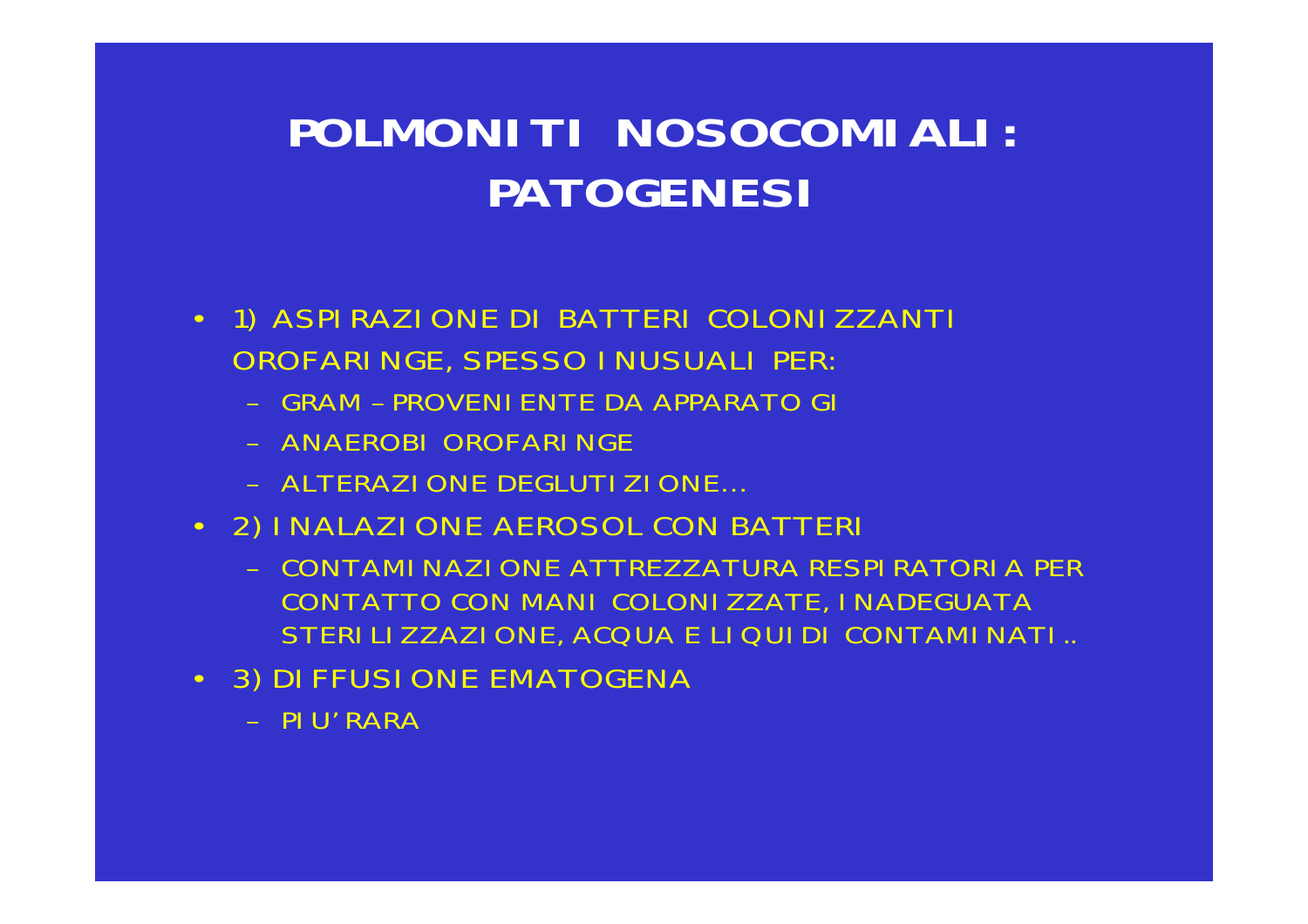## **POLMONITI NOSOCOMIALIFATTORI DI RISCHIO**

#### $E$ **NDOGENI**

- **Età > 65 anni Età > 65 anni**
- **BPCO**
- $\bullet$  **Compromissione Compromissione coscienza coscienza**
- **Patologie di base Patologie di base**
- **Debilitazione Debilitazione**

### **ESOGENI ESOGENI**

- **Tubo tracheale Tubo tracheale**
- **Steroidi**
- **Chir. Toracica Toracica**
- **SNG**
- •**Anti-H2**
- **Sedativi**
- **Contamin Contamin. personale . personale**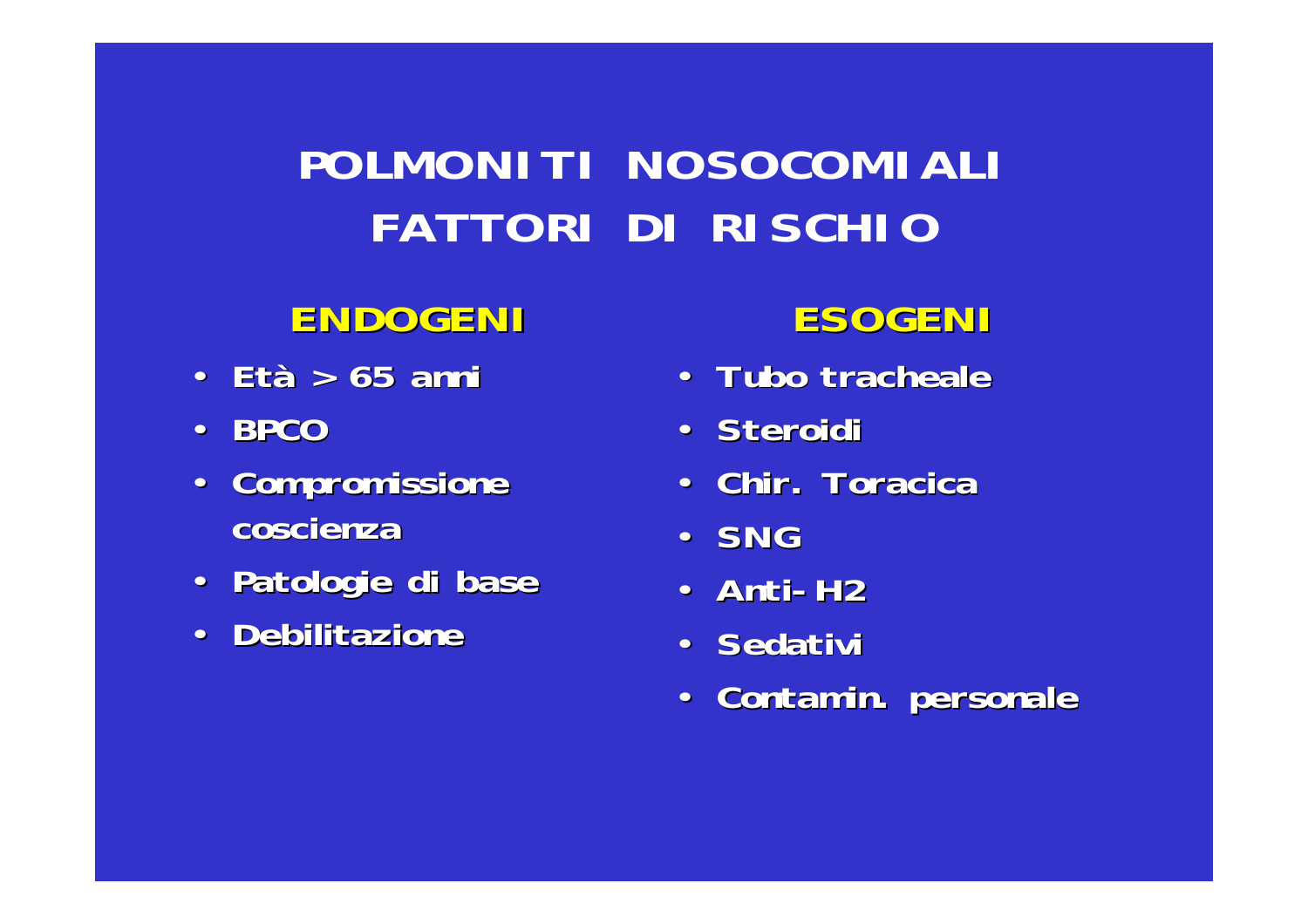### **POLMONITI NOSOCOMIALI: MISURE PREVENTIVE E DI CONTROLLO**

- • RIDUZIONE RISCHIO DI INFEZIONE ENDOGENA
	- FI SI OTERAPI A RESPI RATORI A NEI PZ. CHI RURGI C
	- PROFILASSI ANTI ULCERA CON SUCRALFATO
	- ANTIBIOTICI (?)
- RIDUZIONE RISCHIO ASSOCIATO ALLE ATTREZZATURE
- • RIDUZIONE RISCHIO TRASMISSIONE DA PERSONA A PERSONA
	- LAVAGGIO MANI, ISOLAMENTO/MISURE DI BARRIERA
- RIDUZIONE RISCHIO AMBIENTALE (LEGIONELLA)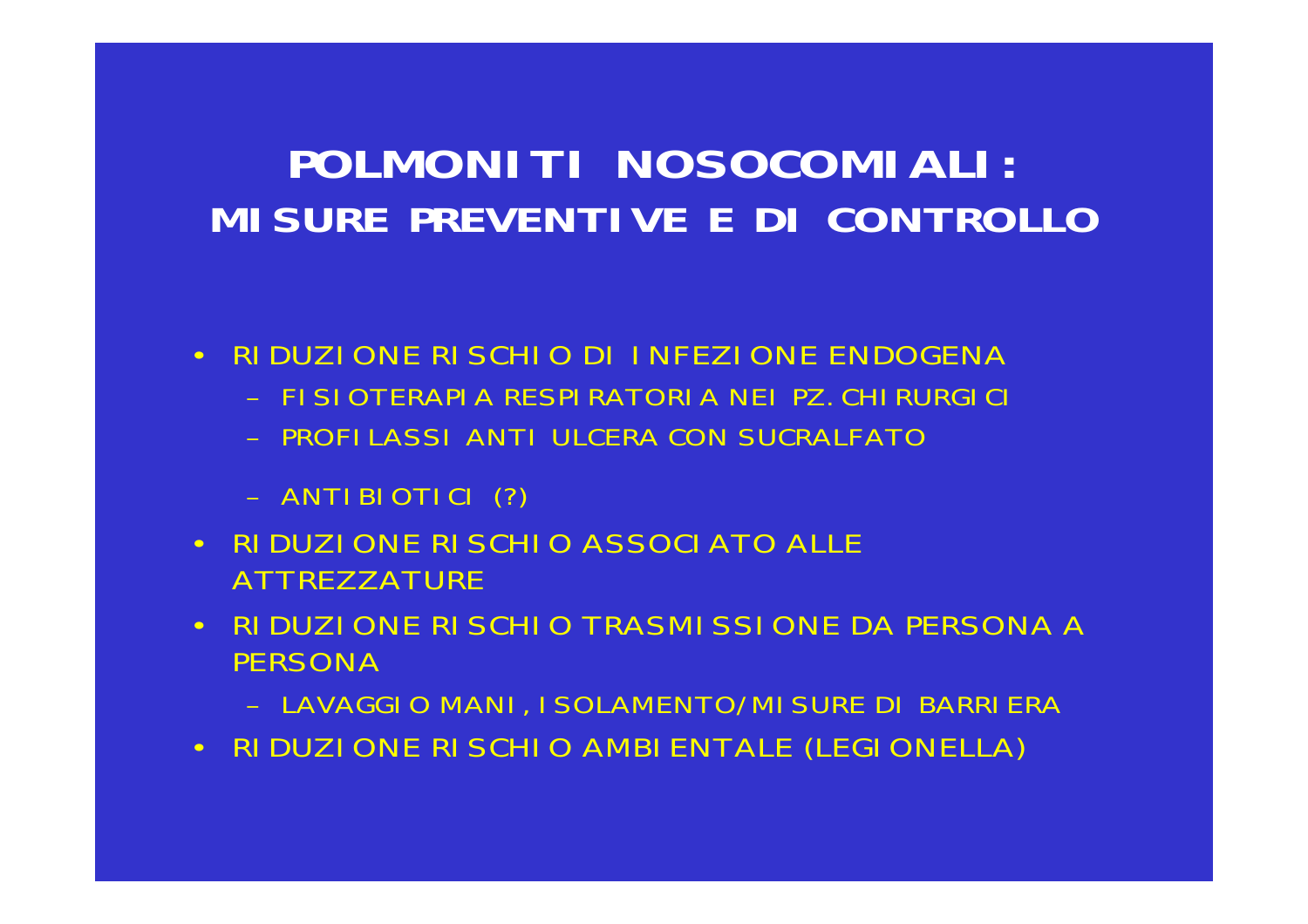## **INFEZIONI ASSOCIATE A CVC: EZIOLOGIA E PATOGENESI**

- GRAM + (St. epidermidis o coagulasi negativi; meno St.aureus; Enterococchi); Funghi
- Colonizzazione CVC da cute (<10 gg; extraluminale) o raccordo ( >30 gg; intraluminale)
- Disseminazione ematogena e Contaminazione liquido di infusione
- Capacità di adesione degli Stafilococchi con formazione "slime" (matrice polisaccaridica che ingloba e protegge i batteri)
- MORTALI TA' ELEVATA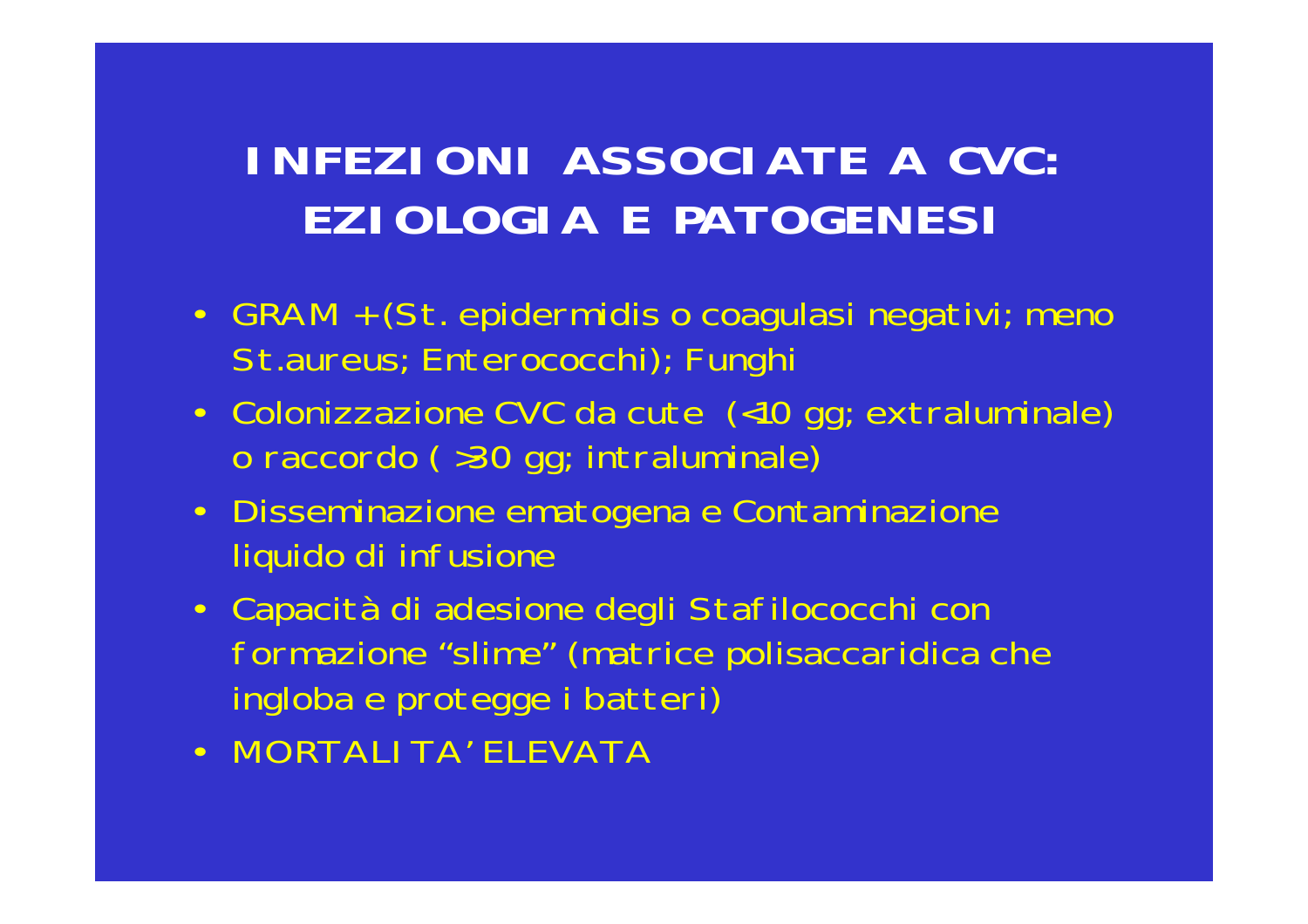### **INFEZIONI ASSOCIATE A CVC: MISURE PREVENTIVE**

- RI DURRE COLONI ZZAZI ONE PUNTA DEL CV - LAVAGGIO MANI, MATERIALE STERILE PER CVC, MEDI CAZI ONE CORRETTA, SOSTI TUZI ONE DOPO 72-96 H...
- RIDURRE RISCHIO DI CONTAMINAZIONE DELLE SOLUZIONI PARENTERALI E DEL SET **DI INFUSIONE**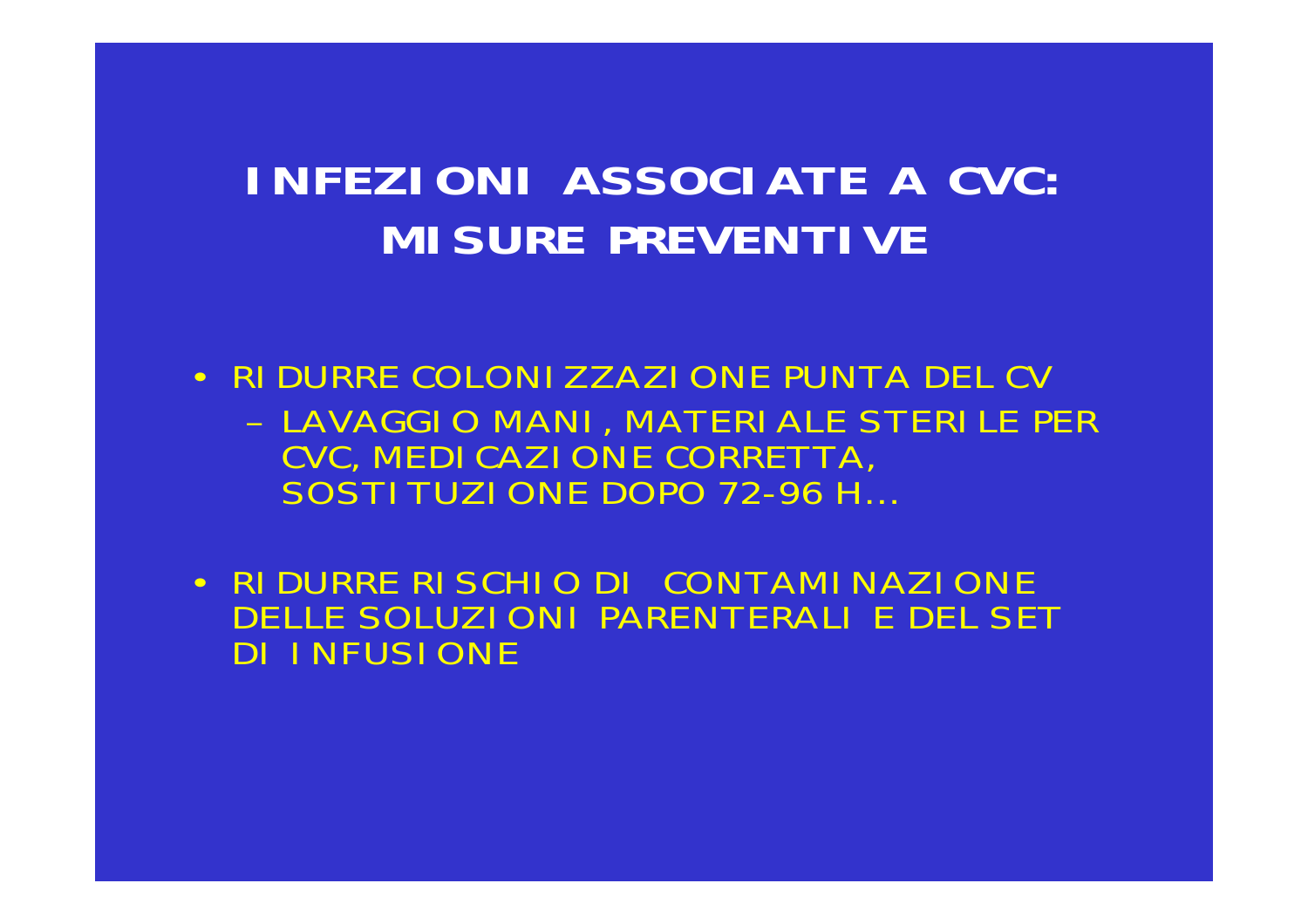



#### Biofilm on Intravenous Catheter Connecter 24 hours after **Insertior**



Scanning Electron Micrograph

¾ *Link to: Link to: Biofilms Biofilms and device and device-associated infections associated infections*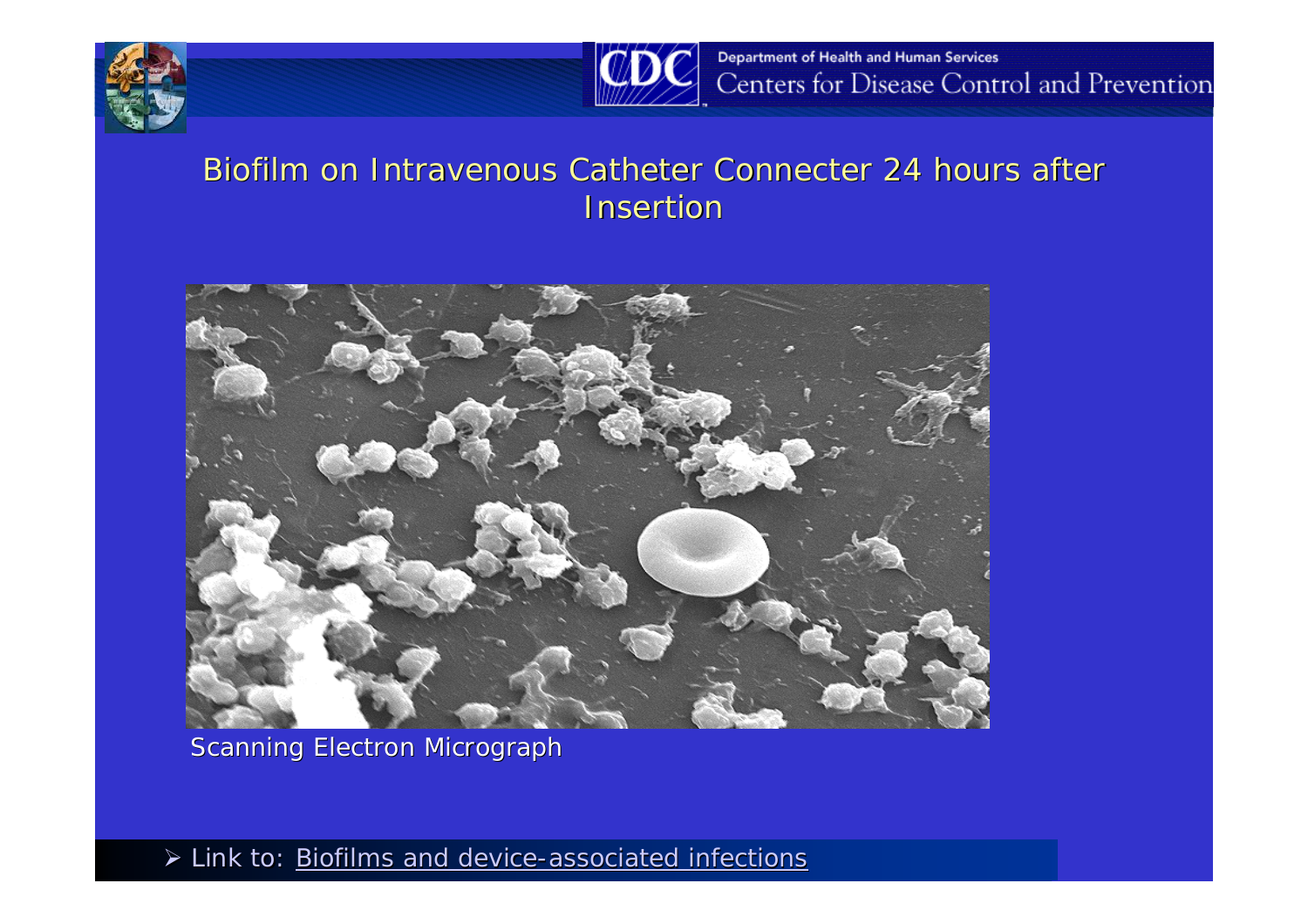



**12 Steps to Prevent Antimicrobial Resistance: Hospitalized Adults** *Step 7: Treat infection, not contamination*

#### Interpreting a "Positive" Blood Culture



*Source: Kim SD, et al: Infect Control Hosp Epidemiol 2000;21:213-7*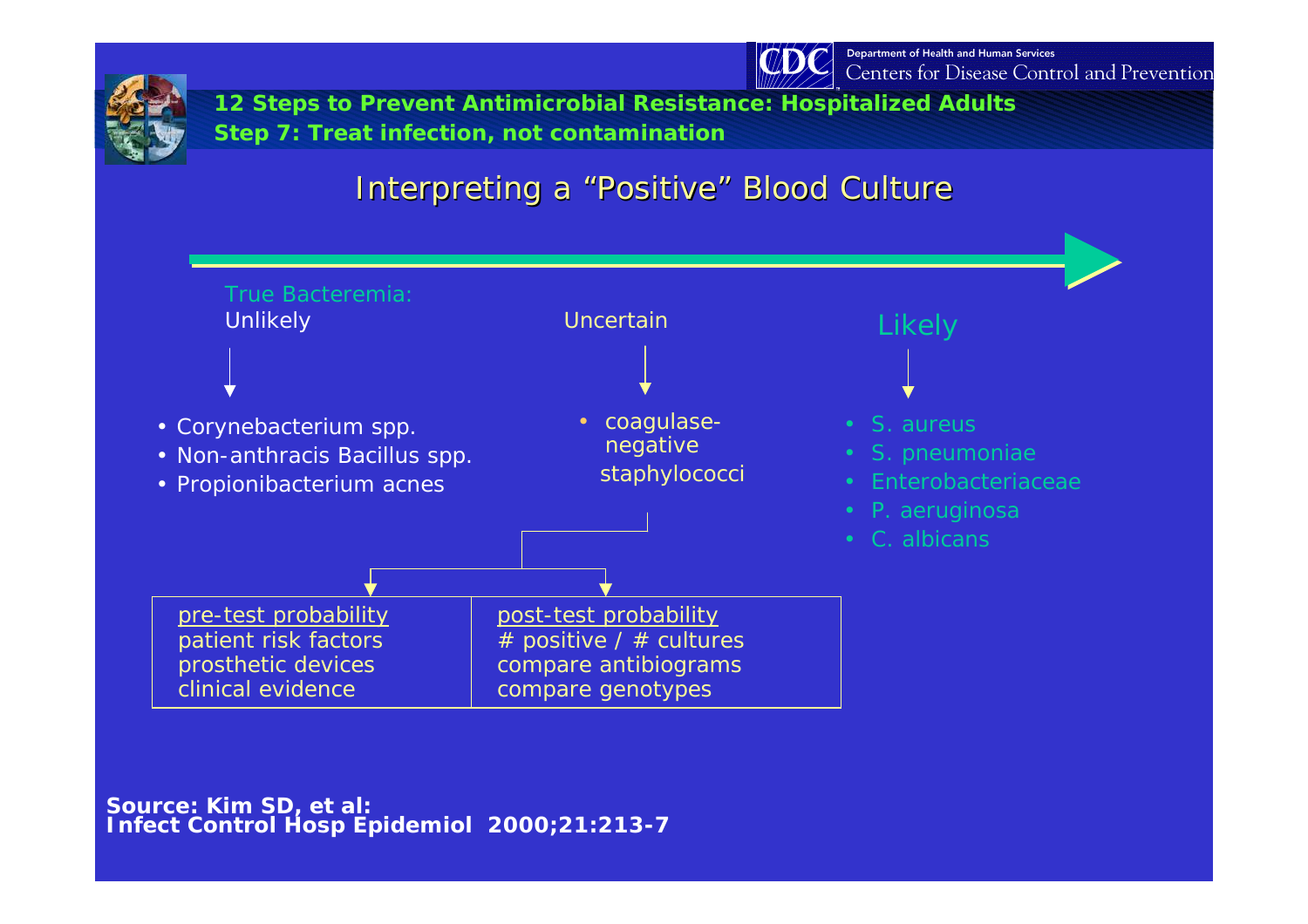### EPIDEMIA: DEFINIZIONE

- . AUMENTO STATISITICAMENTE SIGNIFICATIVO **DELLA FREQUENZA DI INFEZIONE RISPETTO A OUFLLA OSSERVATA IN PRECEDENZA**
- FACILMENTE RICONOSCIBILE SE CONCENTRATA NEL **TEMPO E NELLO SPAZIO**
- CLUSTER EPIDEMICO: AUMENTO NON STATI STI CAMENTE SI GNI FI CATI VO. COMPARSA DI ALCUNI CASI DI INFEZIONE CHE CONDIVIDONO 1 O PIU' FATTORI DI RISCHIO. MEDESIMI MOTIVI COME **CAUSA DI INFEZIONE**
- RILEVANTI PER:
	- IMPATTO FMOTIVO
	- GRAVITA'. SPESSO IN REPARTI O PZ A RISCHIO
	- SPESSO PREVENIBILI, DOVUTE AD ERRORI **ASSISTENZIALI**
	- IMPLICAZIONI MEDICO-LEGALI
	- APPROFLITTARNE PER MIGLIORARE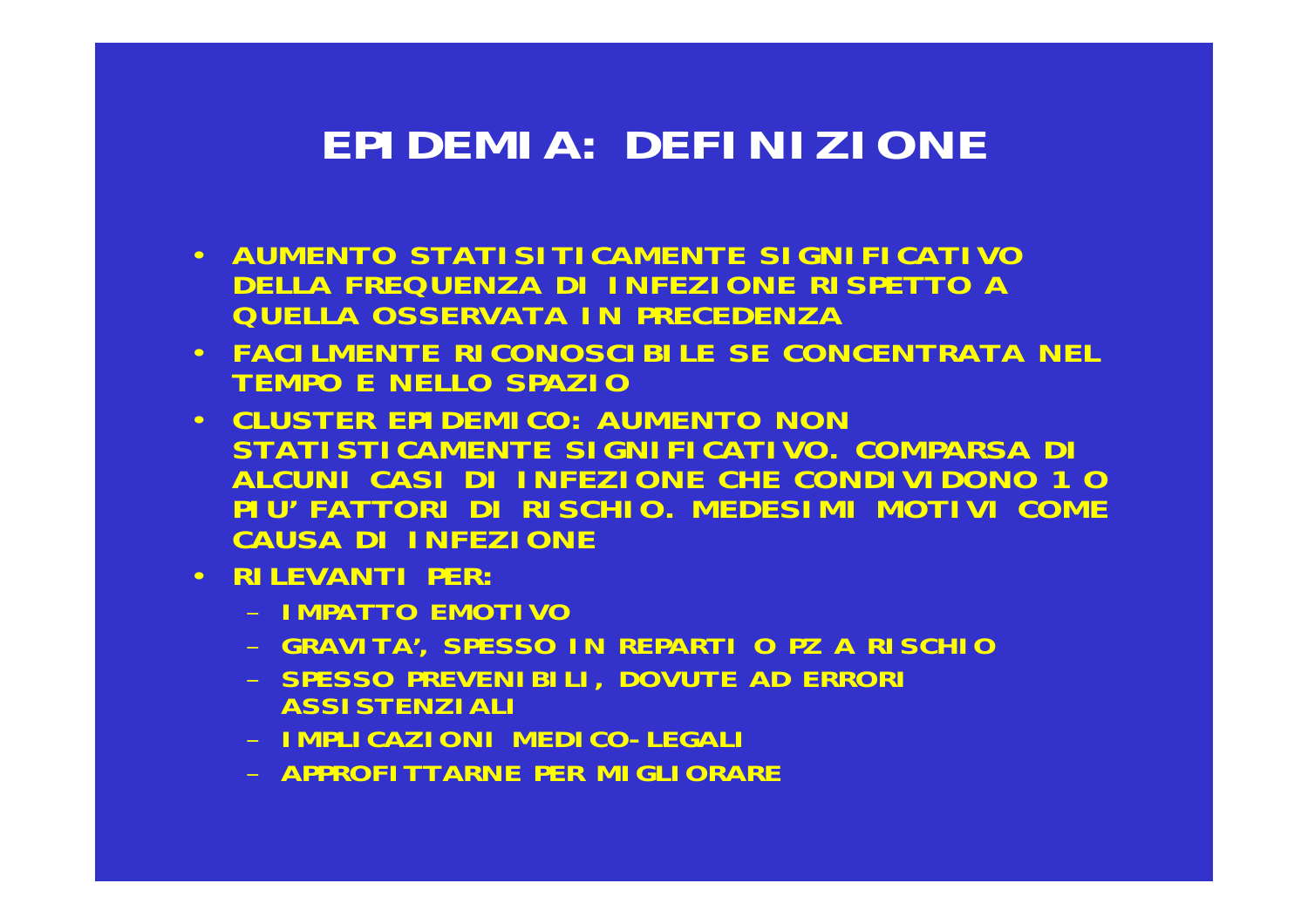## **EPIDEMIA: EZIOLOGIA E MODALITA' DI TRASMISSIONE**

- **EZIOLOGIA: DI TUTTO ED OVUNQUE (MOLTISSIME SEDI POSSONO ESSERE COINVOLTE)**
- **TRASMISSIONE DA AGENTI COMUNITARITRASMESSI IN OSPEDALE IN QUANTO COMUNITA' CHIUSA**
	- **DI ORIGINE ALIMENTARE, OROFECALE, VIE AEREE, DA CONTATTO AMBIENTALE (LEGIONELLA), PER VIA PARENTERALE**
- **TRASMISSIONE DA AGENTI TIPICAMENTE OSPEDALIERI**
	- **FONTI AMBIENTALI (ASPERGILLO) PER PZ IMMUNO-COMPROMESSI, DA OPERATORI PER CONTATTO O VIA OROFECALE (STAFILO, CD), DA PZ A PZ PER CONTAMINAZIONE PRESIDI, DA FONTI COMUNI AMBIENTALI (SOLUZIONI, DISINFETTANTI, LATTE IN POLVERE, ACQUA DISTILLATA…), DA SAMR**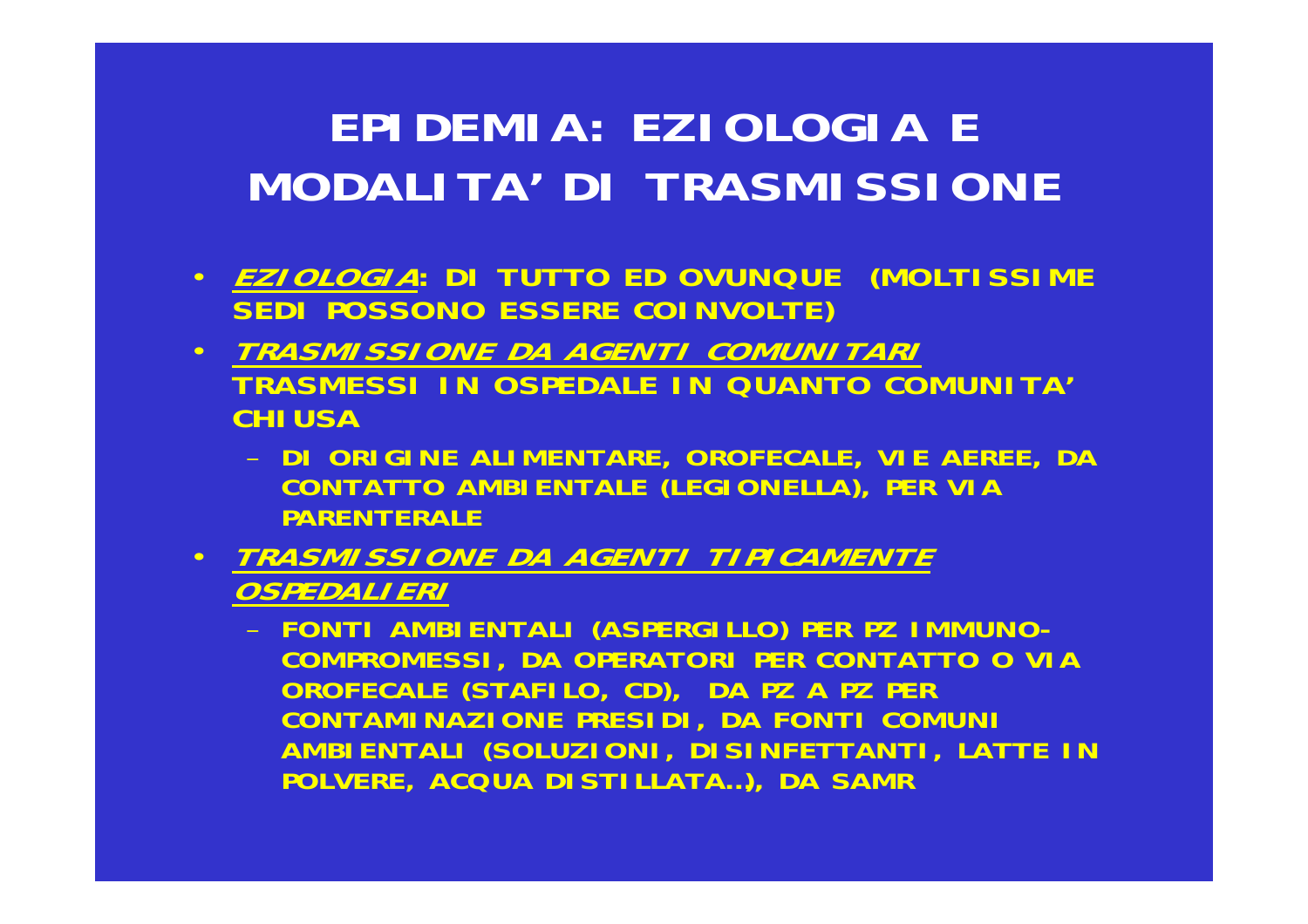**INDAGINE EPIDEMIOLOGICASCOPO: IDENTIFICARE FONTE E MODALITA' TRASMISSIONE DELL'INFEZIONE (I)**

- **GRUPPO DI LAVORO: ICI, DS, MICROBIOLOGO, P.R.I., CLINICI**
- **DEFINIZIONE DI CASO**
- **RACCOLTA DATI SU APPOSITA SCHEDA, DALLE CARTELLE CLINICHE DI TUTTI I CASI SOSPETTI (RICERCA ATTIVA; 1-6 o anche 12 MESI PRIMA)**
- **VERIFICARE AUMENTO DELL'INCIDENZA**
- **MANTENERE CEPPI IN LABORATORIO**
- **COSTRUIRE CURVA EPIDEMICA (FONTE COMUNE PUNTIFORME O CRONICA; DA PERSONA A PERSONA), CONFRONTANDOLA CON L'ESECUZIONE DI EVENTUALI PROCEDURE**
- **IDENTIFICARE IL LUOGO (PIANTINA)**
- **IDENTIFICARE BENE LA POPOLAZIONE COINVOLTA**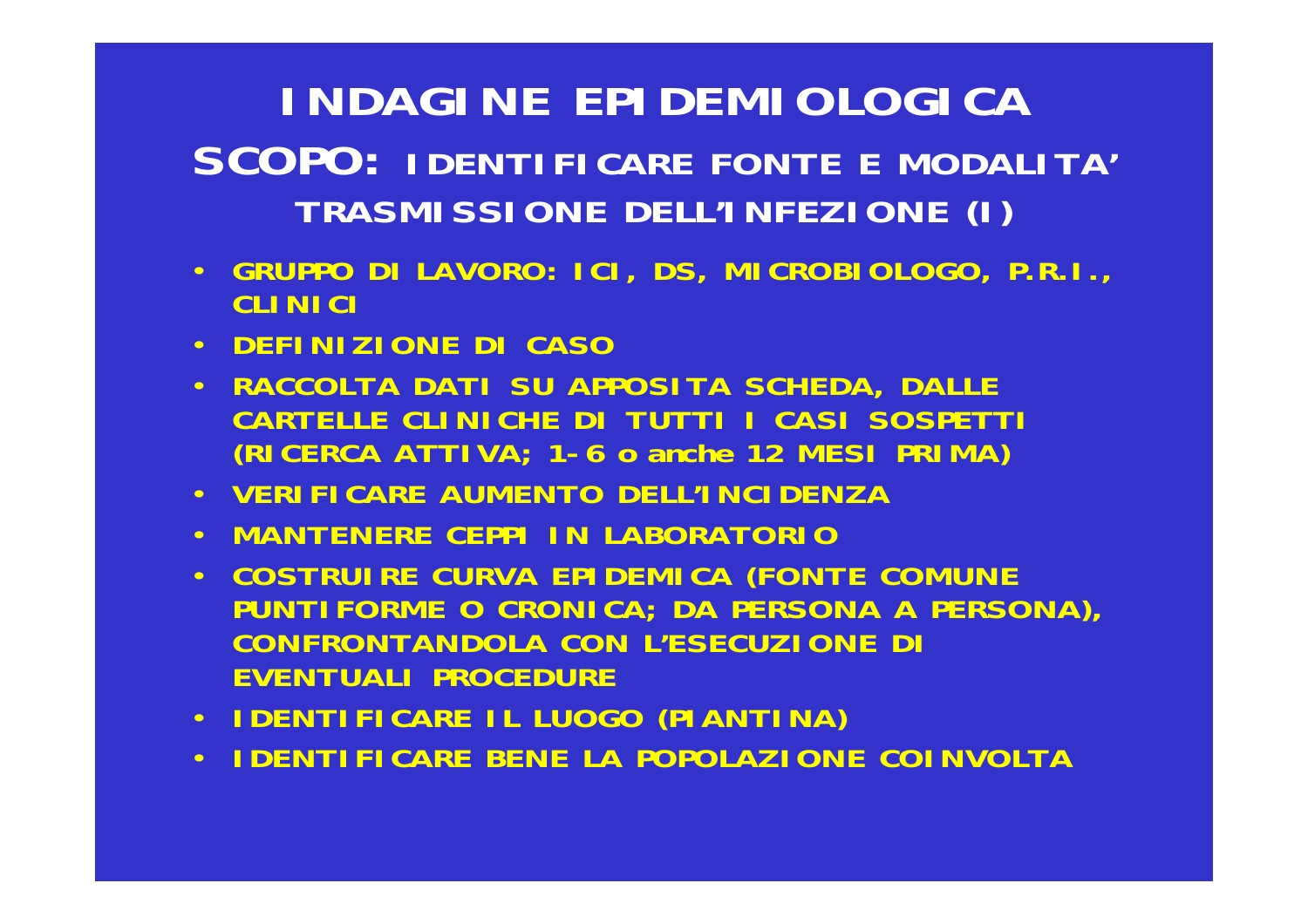INDAGINE EPIDEMIOLOGICA SCOPO: IDENTIFICARE FONTE E MODALITA' **TRASMISSIONE DELL'INFEZIONE (II)** 

- **· FORMULARE IPOTESI**
- · RICERCARE CAUSE
- APPLICARE MISURE CORRETTIVE E DI CONTROLLO
- $\cdot$  EVITARE:
	- DI SINFEZIONE AMBIENTALE
	- SCREENING MICROBIOLOGICO NON MIRATO PER PZ E **PFRSONALF**
	- PROFILASSI ATR
	- ALLONTANARE I PARENTI, CHIUDERE REPARTO E **RICOVERI**
- *PSEUDOEPI DEMI A*: AUMENTO I SOLAMENTI IN  $\bullet$ ASSENZA DI RISCONTRI CLINICI SIGNIFICATIVI. - DA CONTAMINAZIONE DOPO O DURANTE IL PRELIEVO **MI CROBI OLOGICO**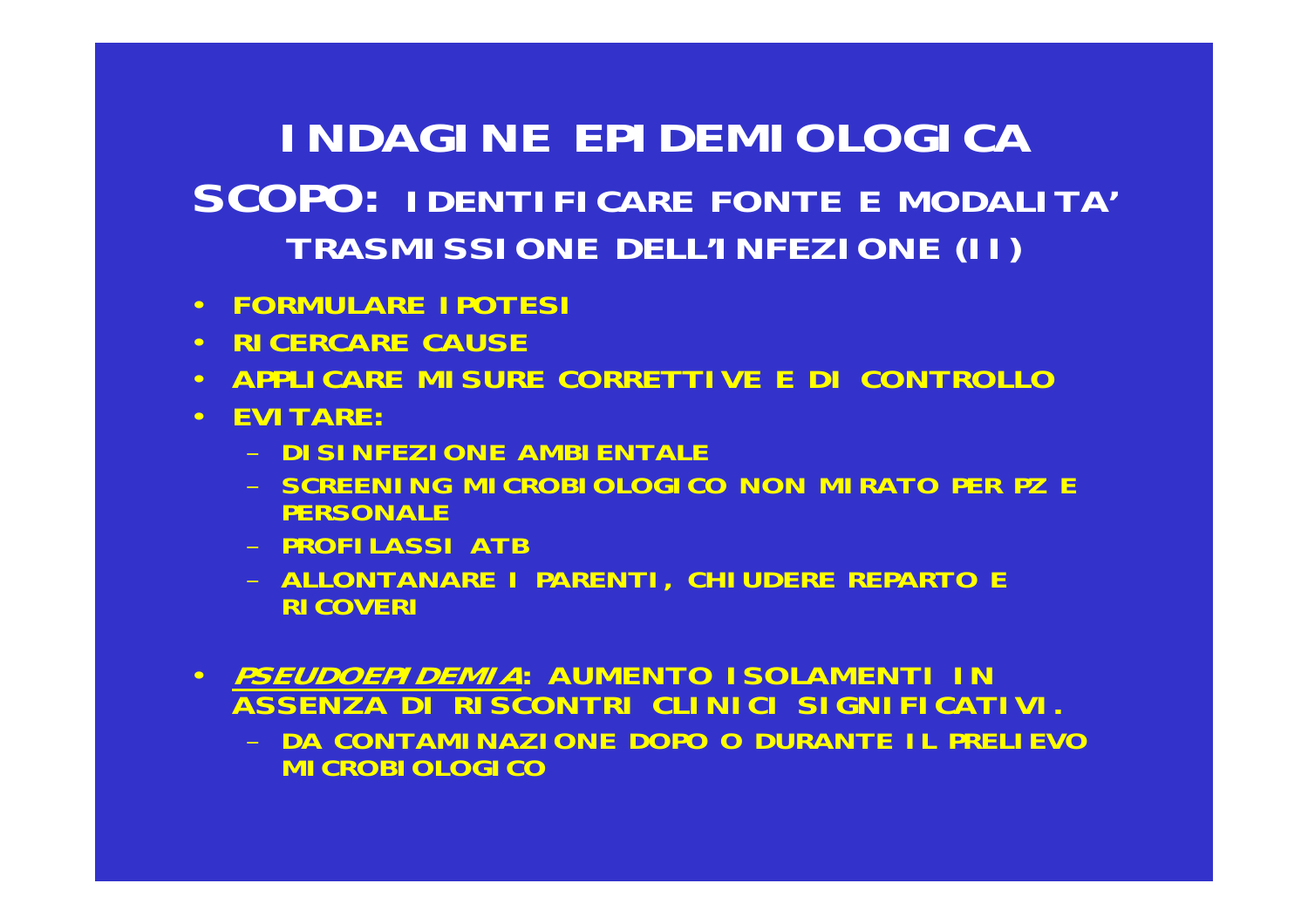**PROMOZIONE DI UN USO OTTIMALE DELLA TERAPIA ANTIBIOTICA**

**L'USO SCORRETTO DETERMINA:Aumento MortalitàAumento costi Aumento resistenze batteriche**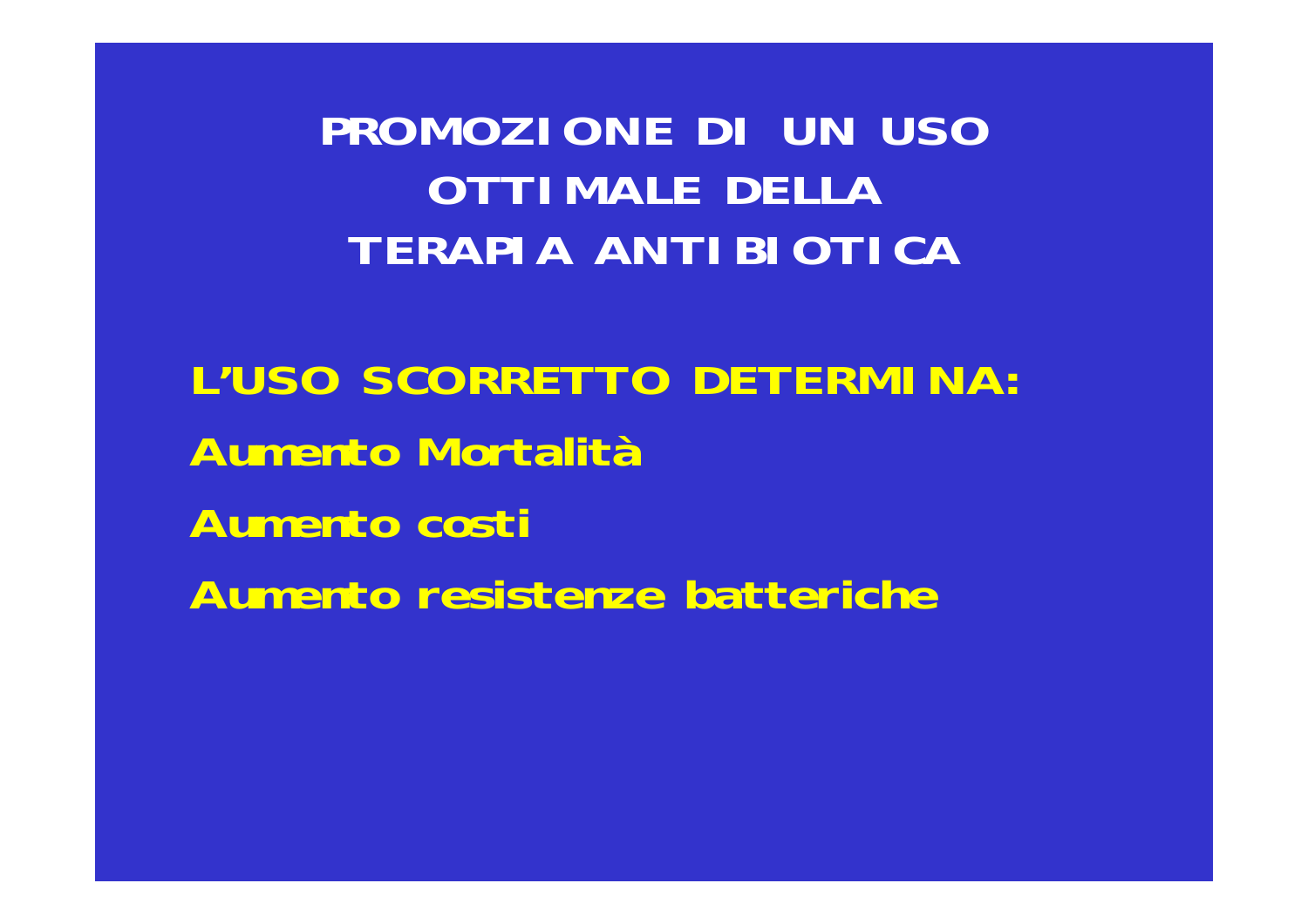### **DIAGNOSI**

- **ESEGUIRE UNA DIAGNOSI CLINICA DI INFEZIONE E' SPESSO PROBLEMATICO**
- **USARE BENE IL LABORATORIO E LA** RADIOLOGIA, SENZA ABUSARE DELLA **"MEDICINA DIFENSIVA"**
- · PREPARARE LINEE GUIDA E PROTOCOLLI **DI AGNOSTICO-TERAPEUTICI PER LE PRINCIPALI PATOLOGIE INFETTIVE**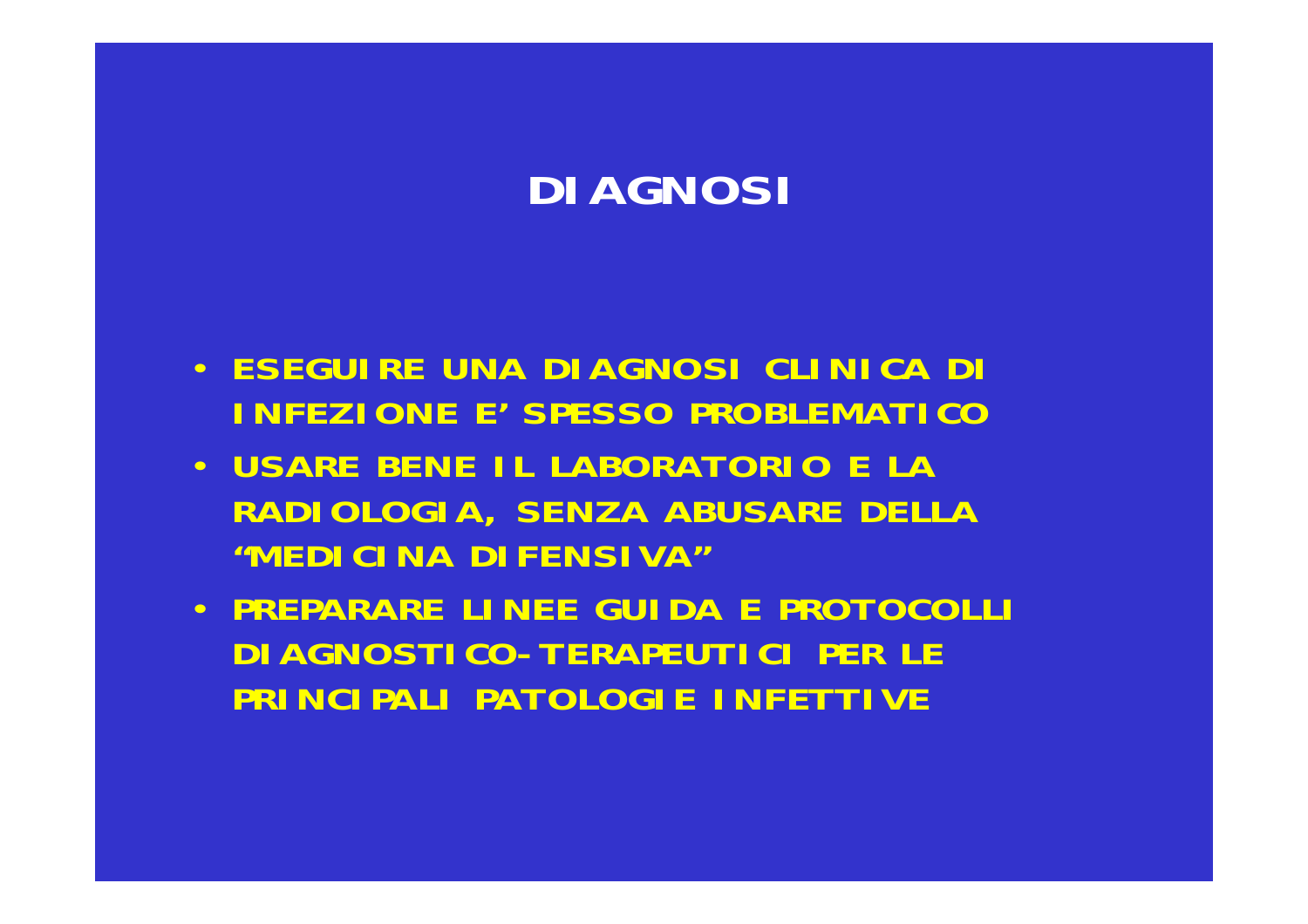### TERAPIA ANTIBIOTICA EMPIRICA

- E' INDISPENSABILE NELLA GRAN PARTE DEI CASI IN ATTESA DEI RISULTATI **MI CROBI OLOGICI**
- I PROTOCOLLI DI TERAPIA DOVREBBERO COMPRENDERE LE INFEZIONI PIU' COMUNI SPECIFICANDO I PATOGENI PIU' PROBABILI, LE CARATTERISTICHE FARMACOCINETICHE DEGLI ATB SCELTI, DOSAGGI E MODALITA' DI SOMMINISTRAZIONE, PROFILO DI **ANTIBIOTICORESISTENZA DELLA FLORA MICROBICA LOCALE**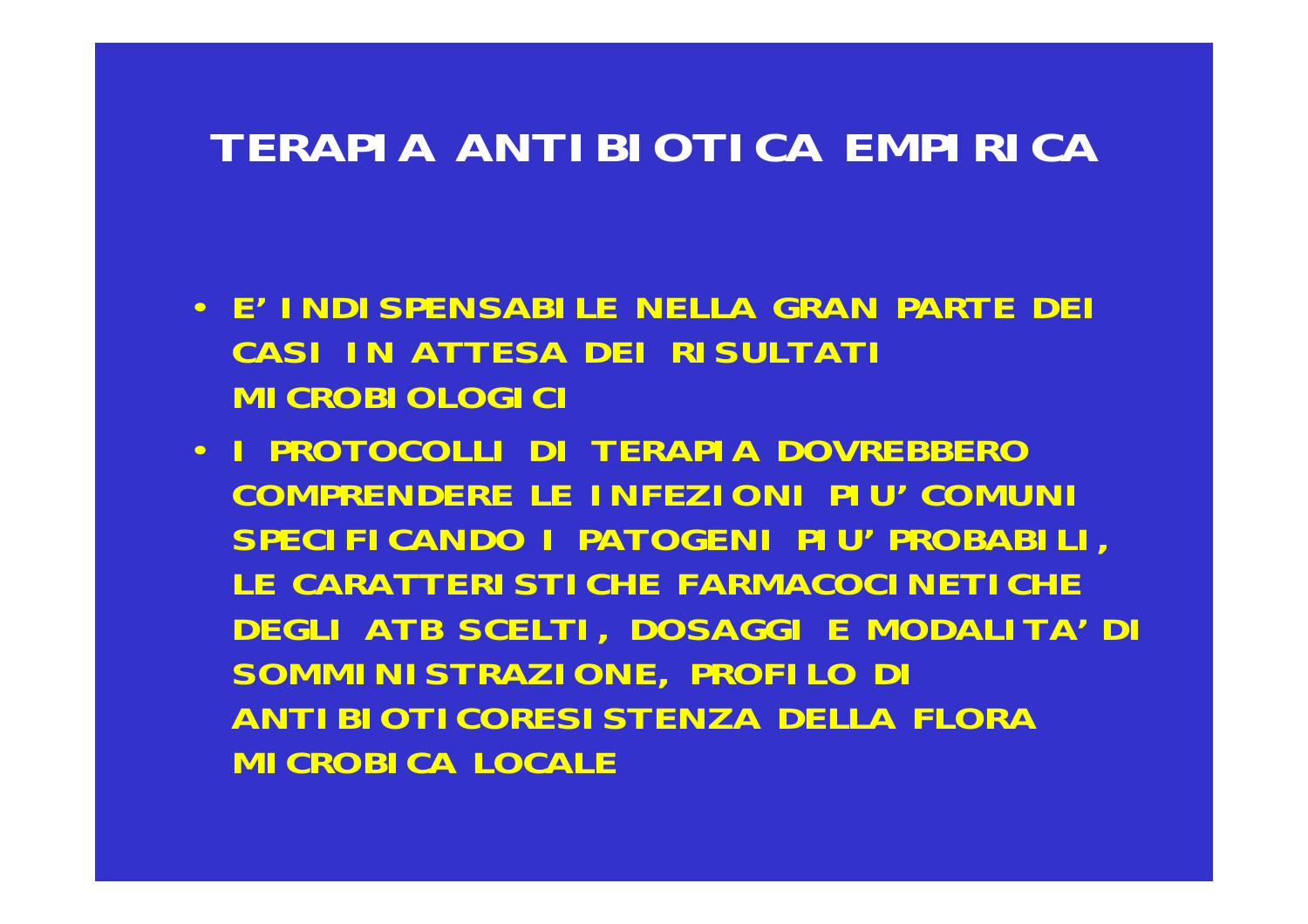### **REVISIONE DELL'USO DEGLI ANTIBIOTICI**

- **MONITORAGGIO COSTANTE DELL'USO DELLE PRINCIPALI CLASSI DI ANTIBIOTICI, ATTRAVERSO DATI DI CONSUMO ESPRESSI IN DDD/1000 GG PAZIENTE**
- **REPORT PERIODICO AI REPART**
- •**CONFRONTI CON I DATI MICROBIOLOGICI**
- **ADOZIONE DI MISURE PARTICOLARI PER LIMITARE L'ABUSO DI ATB (formulari, richieste motivate, restrizione del prontuario, etc)**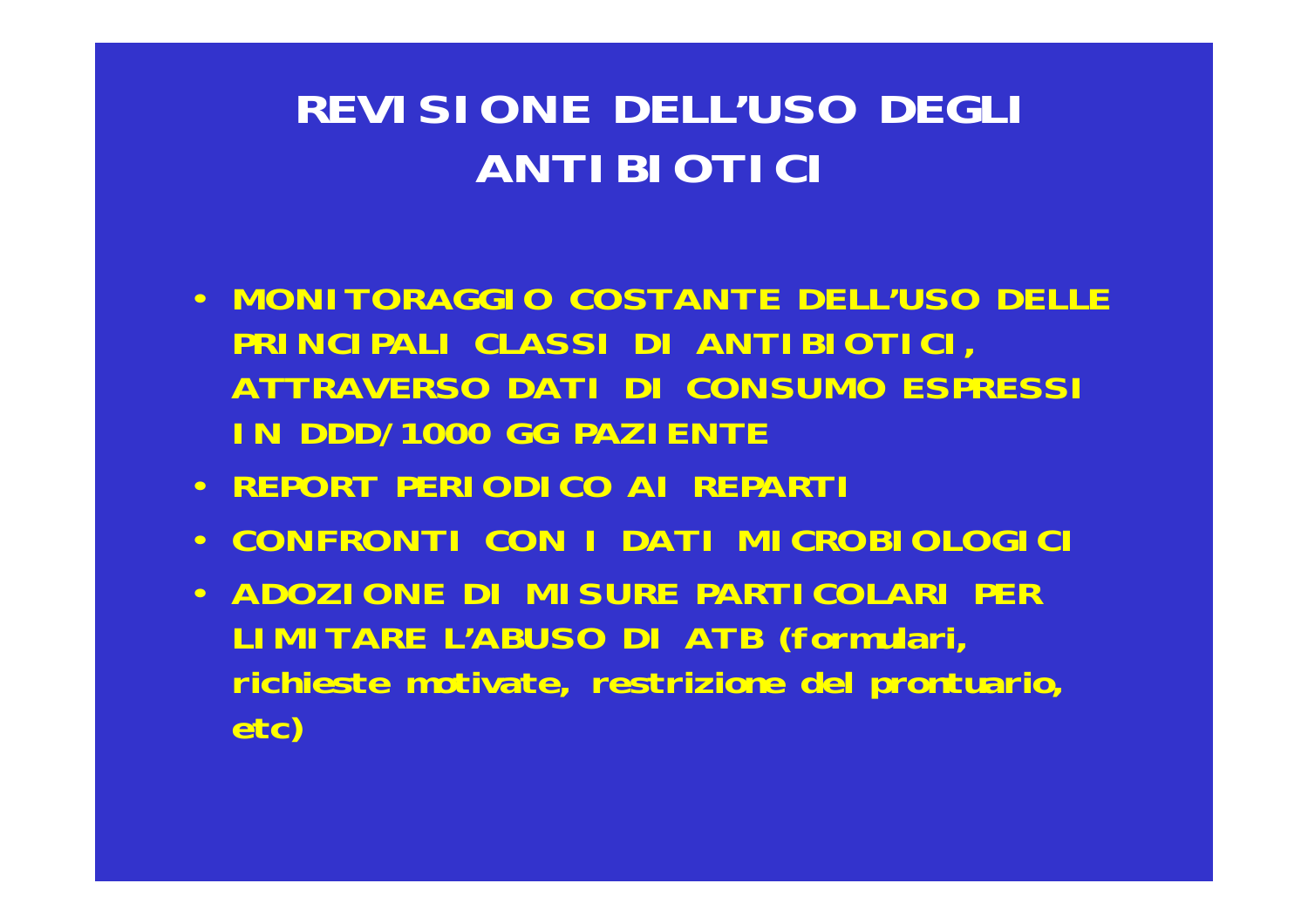



#### **Emergence of Antimicrobial Resistance Emergence of Antimicrobial Resistance**

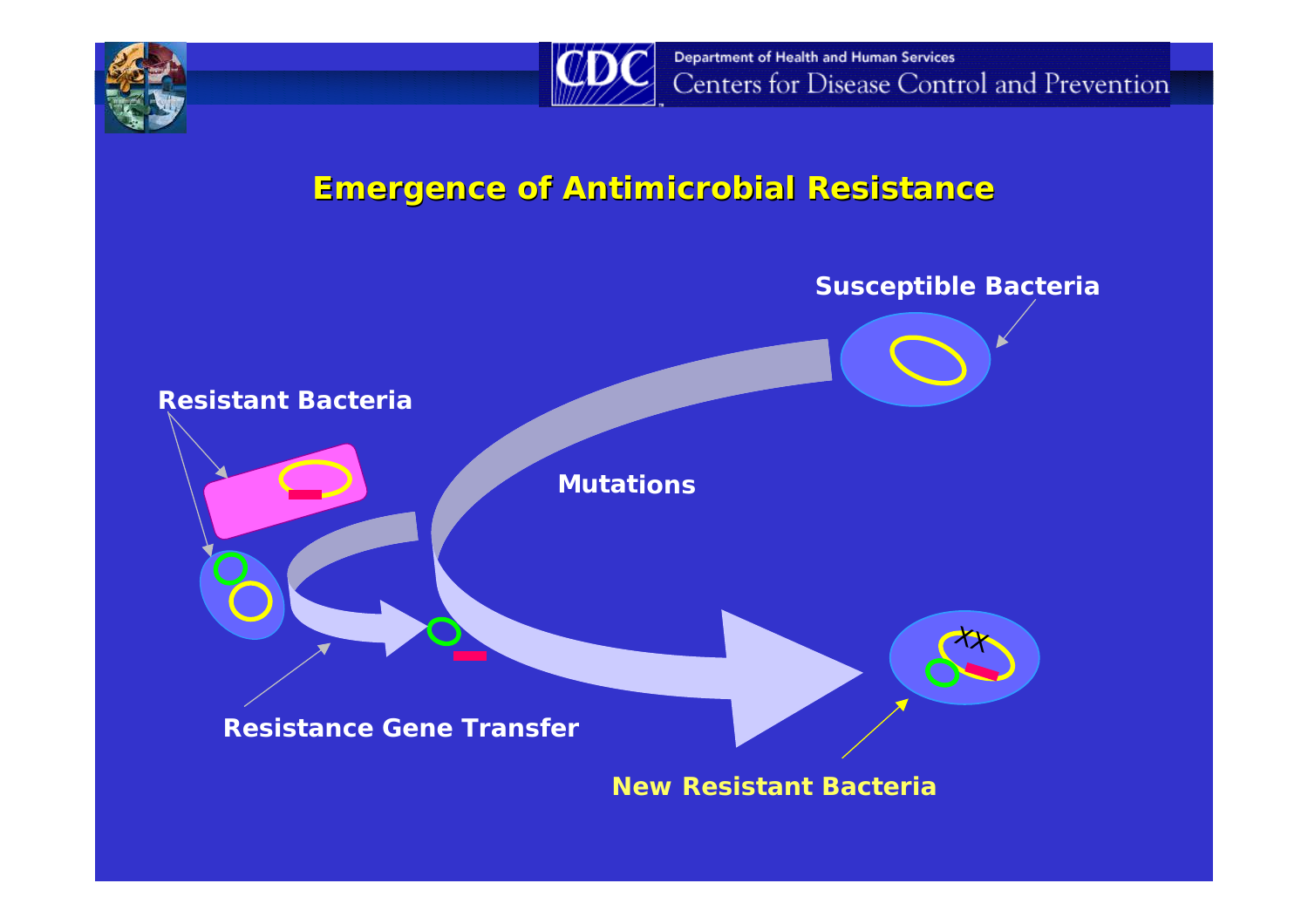



#### **Selection for antimicrobial Selection for antimicrobial-resistant Strains resistant Strains**

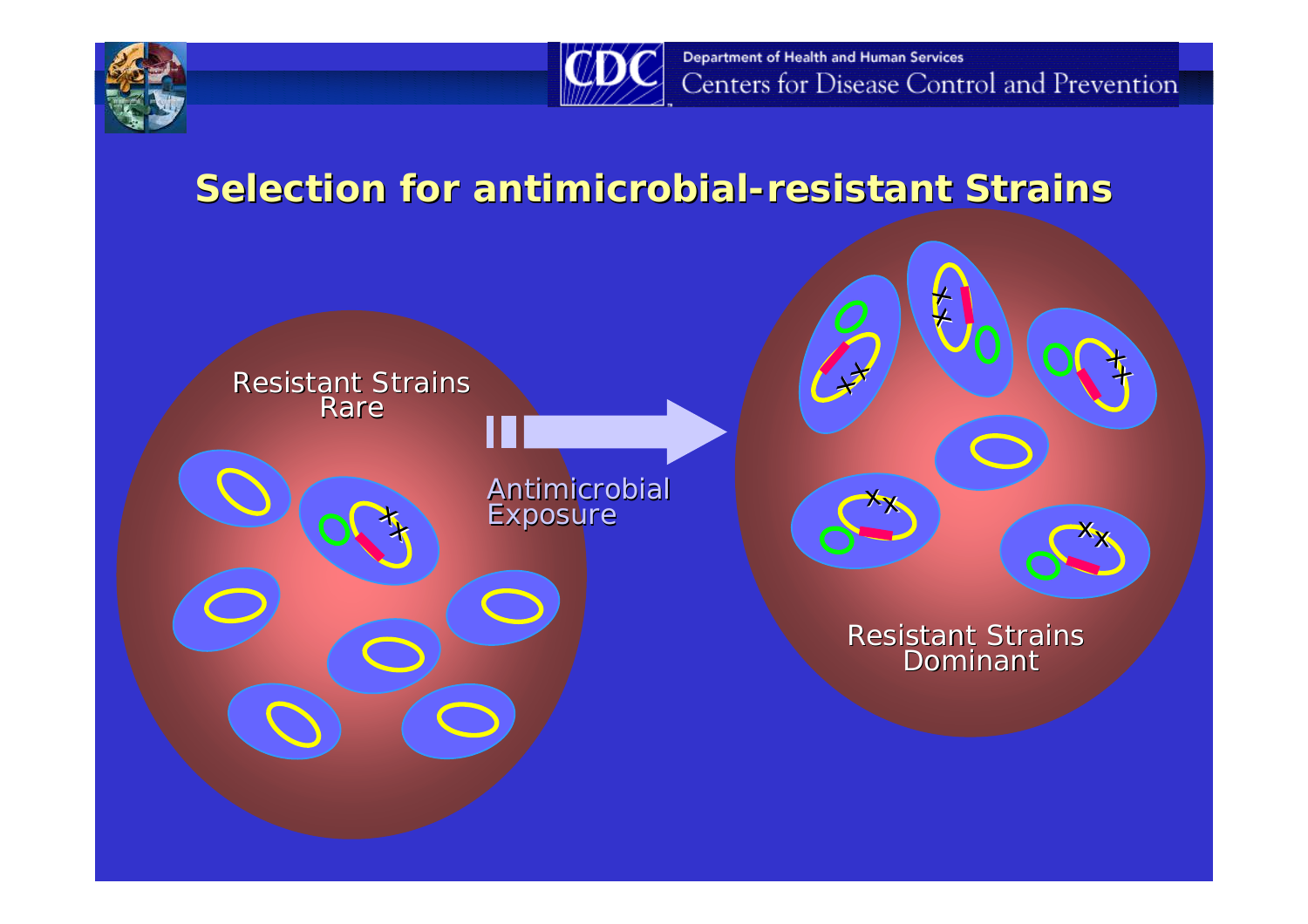



#### **Evolution of Drug Resistance in S. aureus**



¾ *Link to: CDC Facts about VISA* ¾ *Link to: CDC Facts about VRE*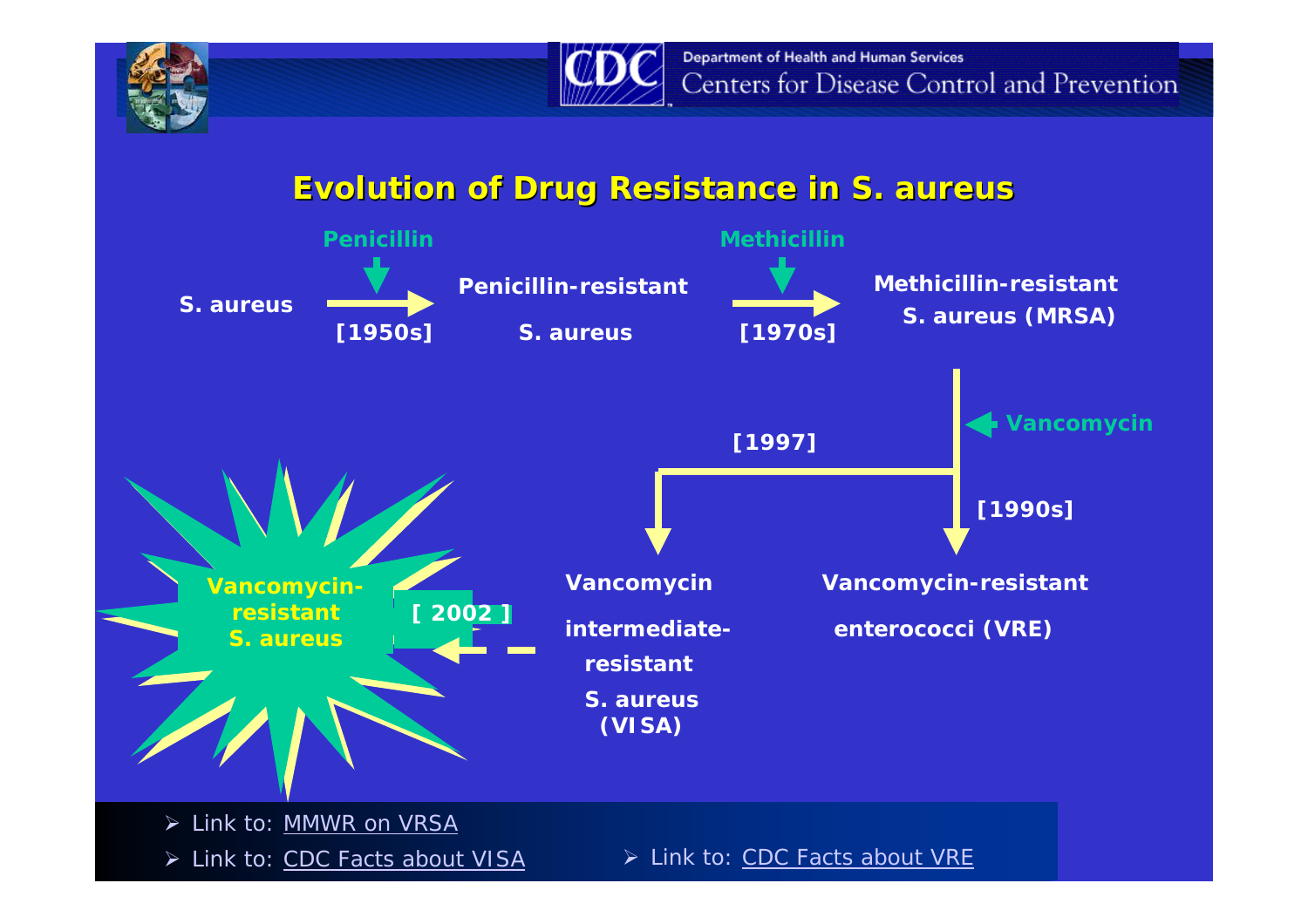

**Department of Health and Human Services** Centers for Disease Control and Prevention



**Campaign to Prevent Antimicrobial Resistance in Healthcare Settings** 

#### *Antimicrobial Resistance: Antimicrobial Resistance:***Key Prevention Strategies Key Prevention Strategies**

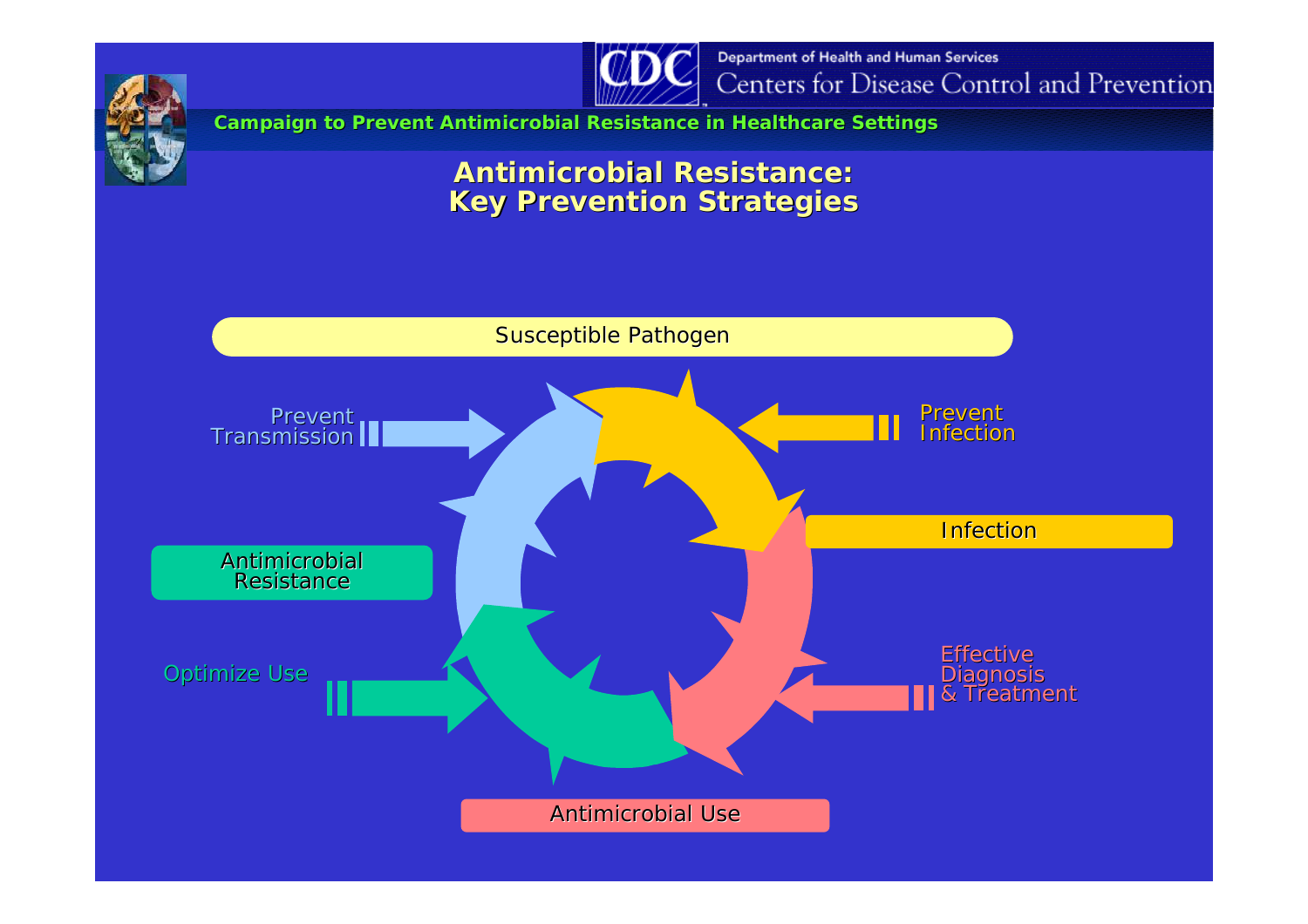

**Campaign to Prevent Antimicrobial Resistance in Healthcare Settings**

#### **12 Steps to Prevent Antimicrobial Resistance: Hospitalized Adults**

| 12 Break the chain<br>11 Isolate the pathogen                                                           | <b>Prevent Transmission</b>             |  |  |
|---------------------------------------------------------------------------------------------------------|-----------------------------------------|--|--|
| 10 Stop treatment when cured<br>9 Know when to say "no" to vanco<br>8 Treat infection, not colonization | Use Antimicrobials Wisely               |  |  |
| 7 Treat infection, not contamination<br>6 Use local data<br>5 Practice antimicrobial control            |                                         |  |  |
| <b>Access the experts</b><br>4<br>3 Target the pathogen                                                 | <b>Diagnose &amp; Treat Effectively</b> |  |  |
| Get the catheters out<br><b>Vaccinate</b>                                                               | <b>Prevent Infections</b>               |  |  |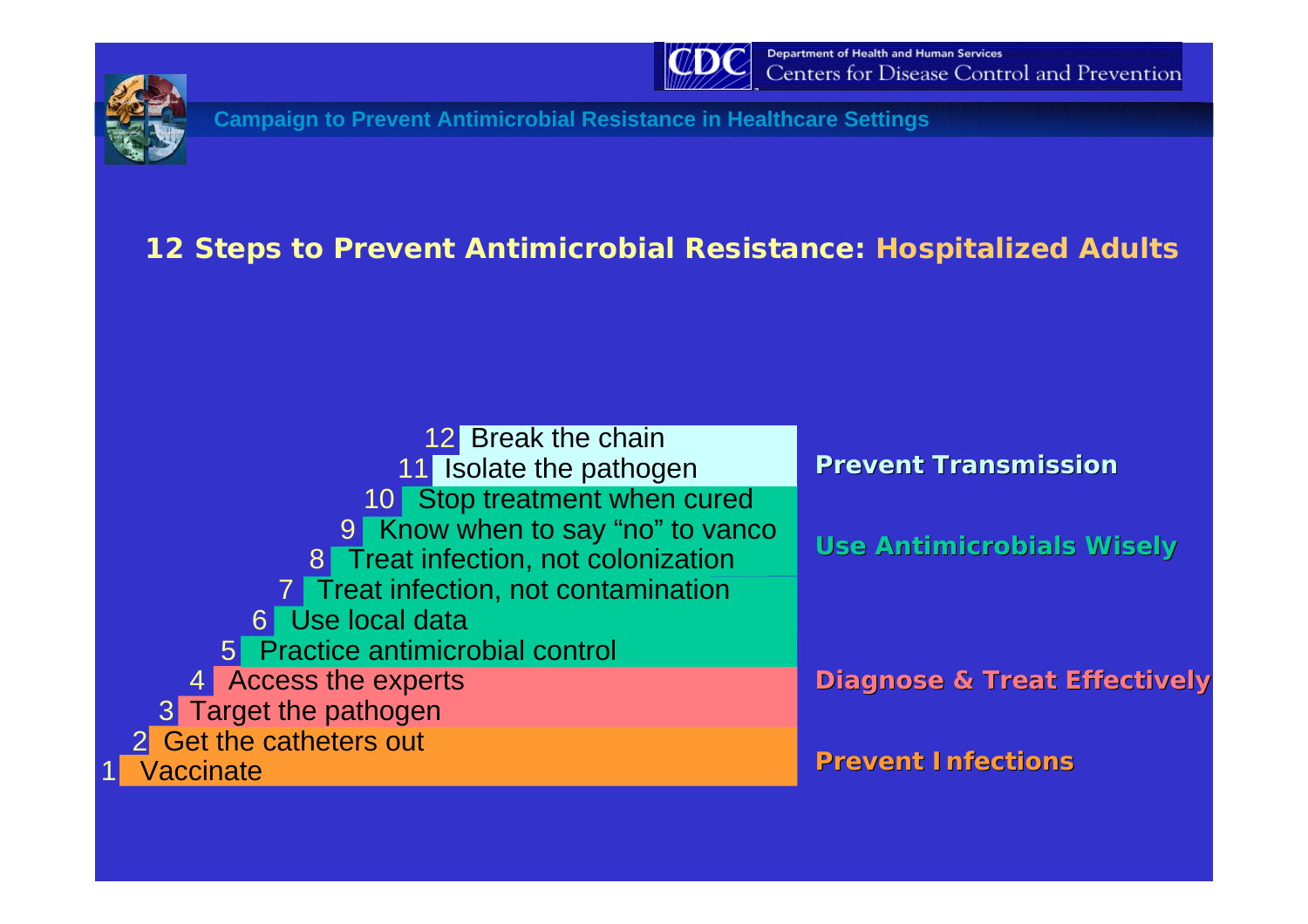



**12 Steps to Prevent Antimicrobial Resistance: Hospitalized Adults**

#### **Antimicrobial Resistance amon Antimicrobial Resistance among Pathogens Causing Hospital g Pathogens Causing Hospital-Onset Infections Infections**



**Intensive Care Unit Patients**

**Source: National Nosocomial Infections Surveillance (NNIS) System**

 $\blacktriangleright$ *Link to: NNIS Online at CDC*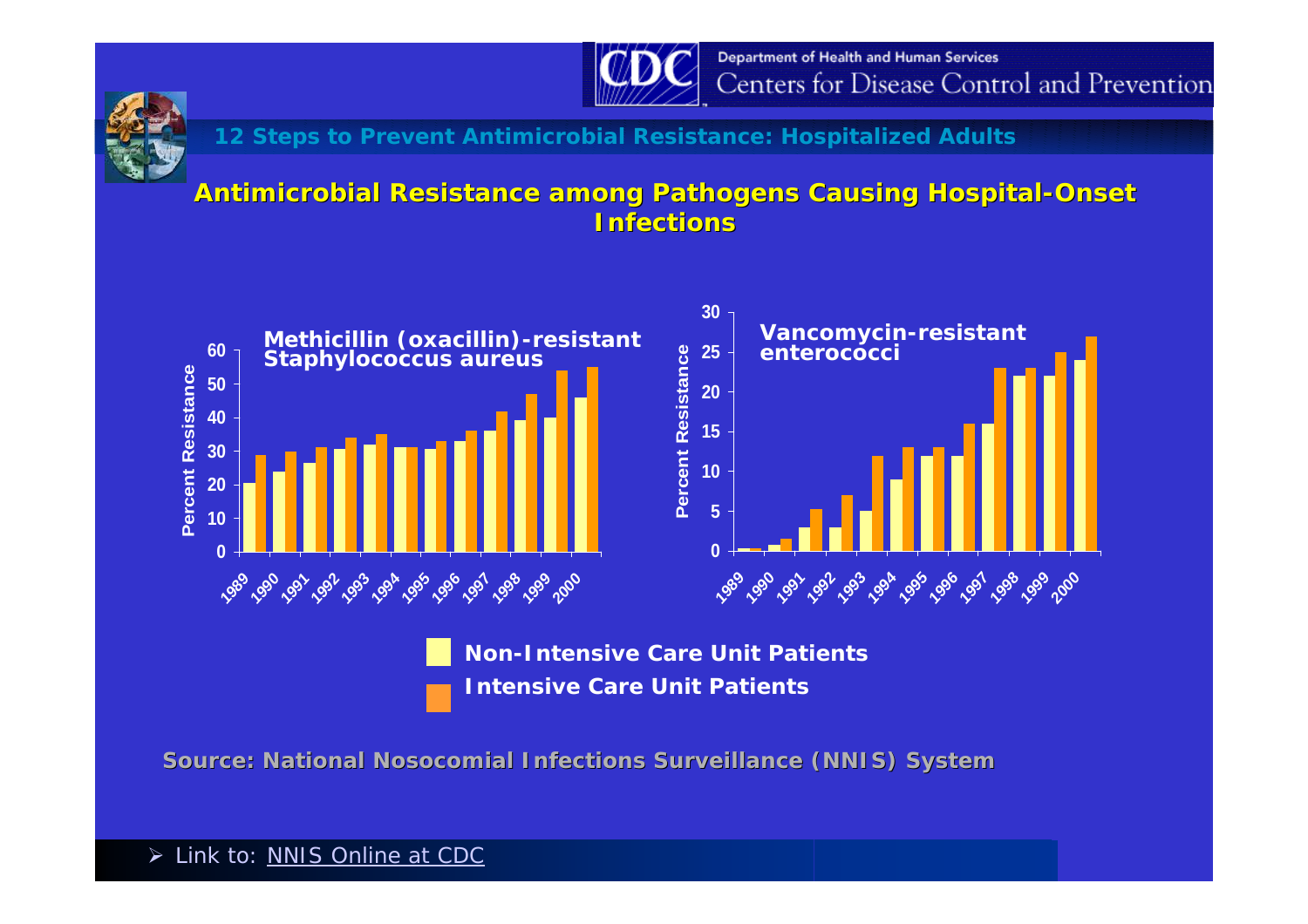

**Department of Health and Human Services** Centers for Disease Control and Prevention

**12 Steps to Prevent Antimicrobial Resistance: Hospitalized Adults**

#### **Antimicrobial Resistance amon Antimicrobial Resistance among Pathogens Causing Hospital g Pathogens Causing Hospital-Onset Infections Infections**



Source: National Nosocomial Infections Surveillance (NNIS) System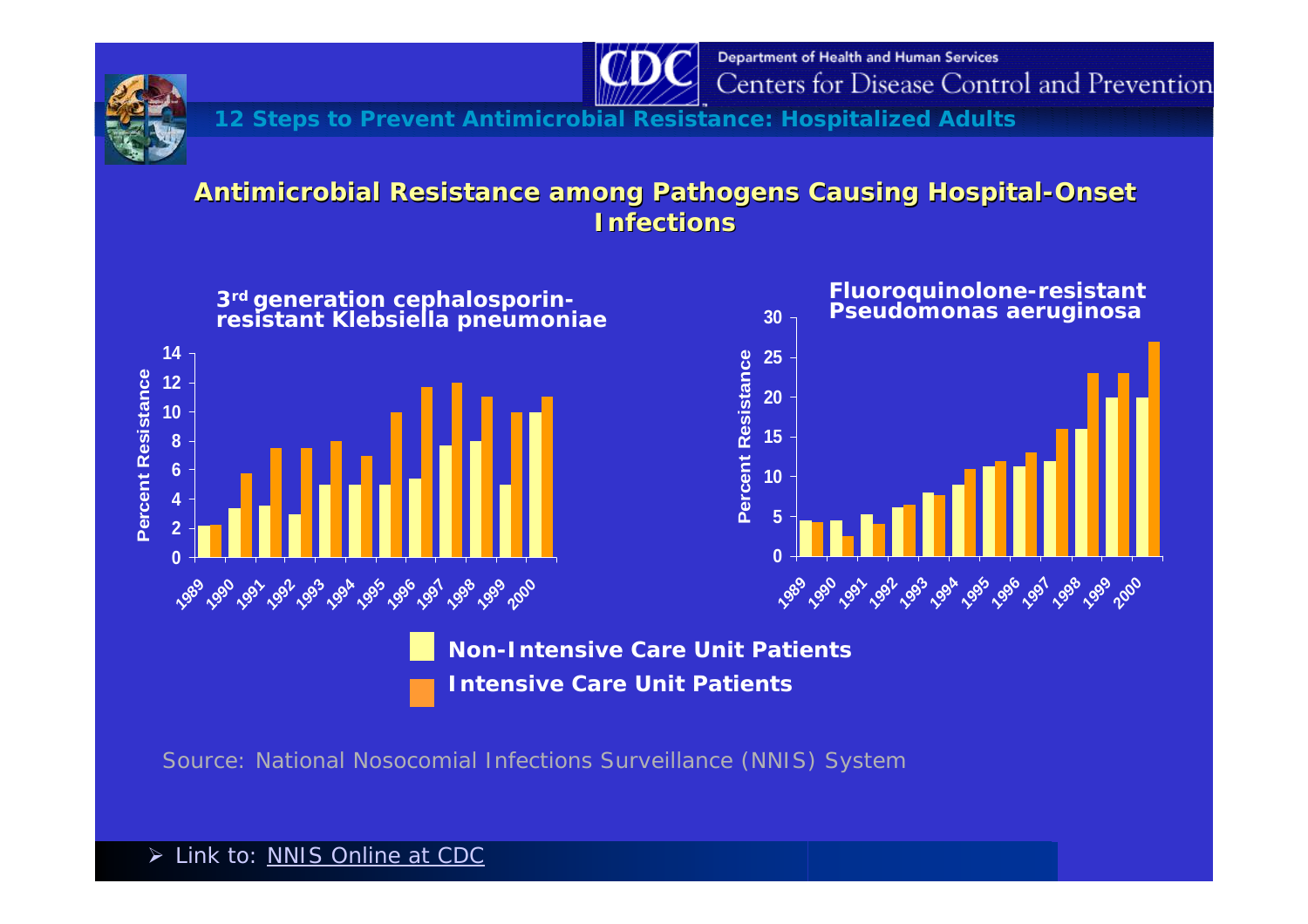



12 Steps to Prevent Antimicrobial Resistance: Hospitalized Adults

#### *Diagnose & Treat Diagnose & Treat Infection Effectively Infection Effectively* **Step 3: Target the pathogen Step 3: Target the pathogen**

#### **Fact:**

**Appropriate antimicrobial therapy (correct regimen, timing, dosage, route, and duration) saves lives.**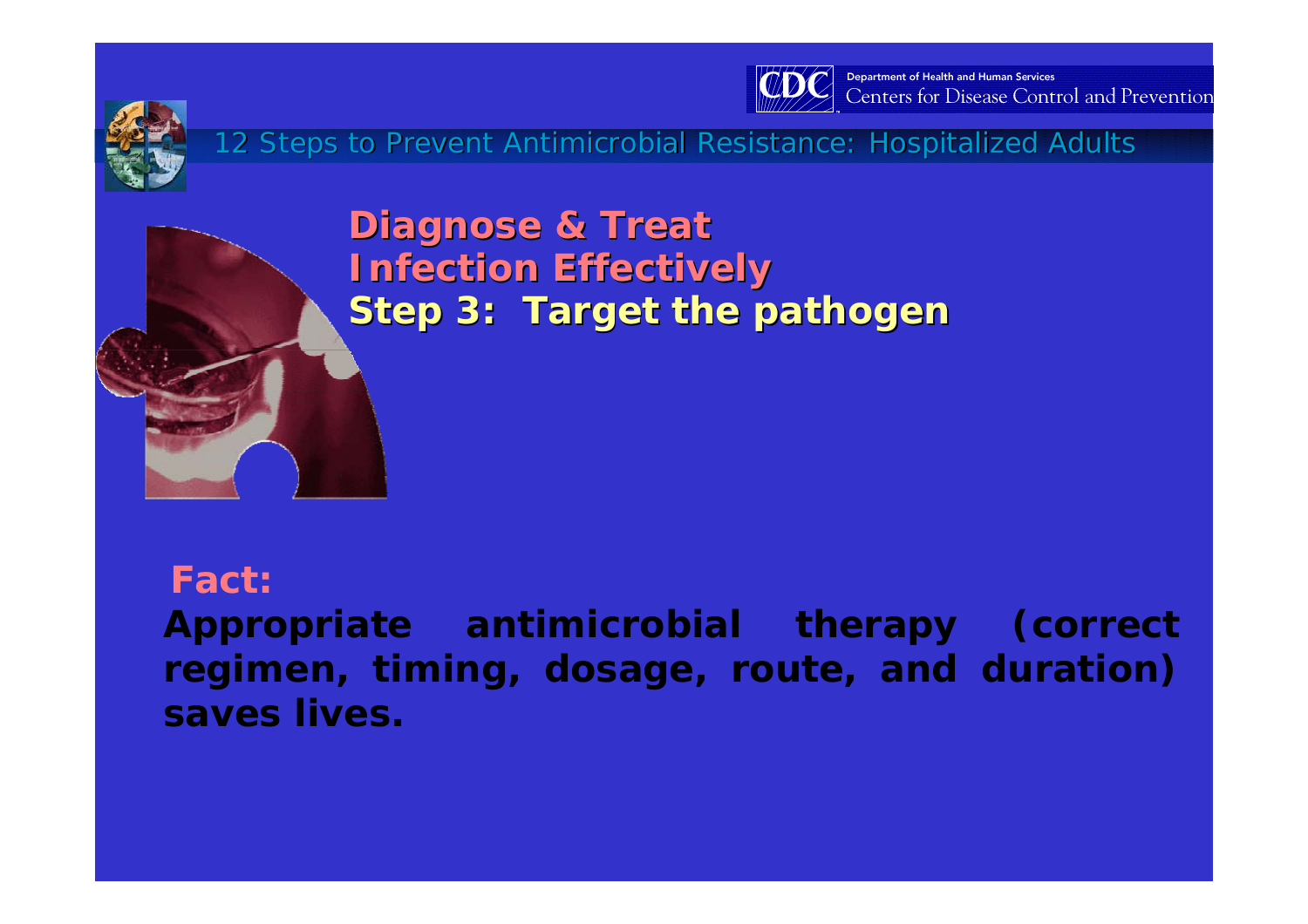



**12 Steps to Prevent Antimicrobial Resistance: Hospitalized Adults Step 3: Target the pathogen**

#### **Inappropriate Antimicrobial Therapy: Impact on Mortality**



*Source: Kollef M,et al Source: Kollef M,et al: Chest 1999;115:462-74*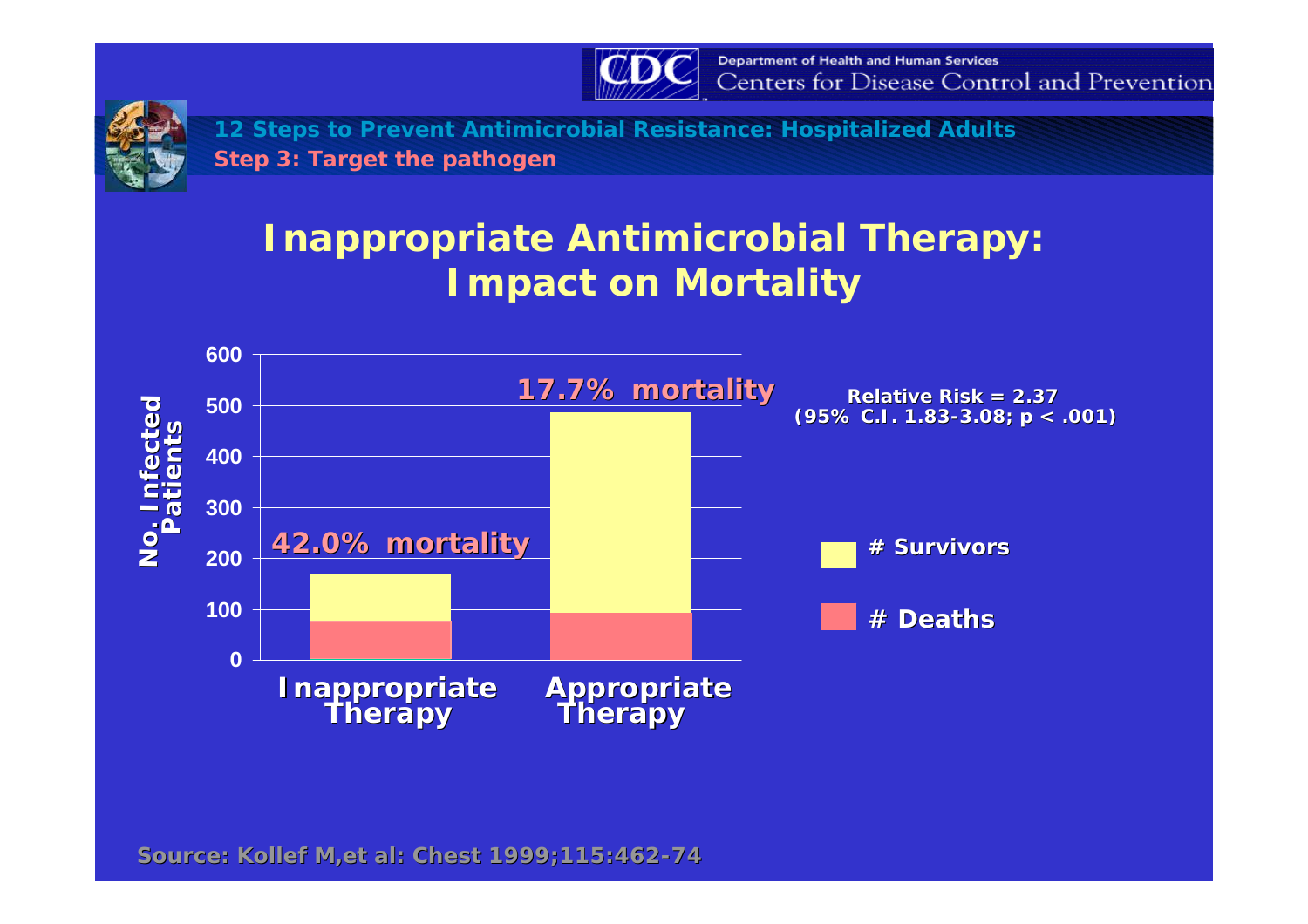



**12 Steps to Prevent Antimicrobial Resistance: Hospitalized Adults**

#### *Diagnose & Treat Infection Effectively* **Step 3: Target the pathogen**

**Fact:** Appropriate antimicrobial therapy saves lives.

#### **Actions:**

- $\checkmark$  culture the patient
- $\checkmark$  target empiric therapy to likely pathogens and local antibiogram
- $\checkmark$  target definitive therapy to known pathogens and antimicrobial susceptibility test results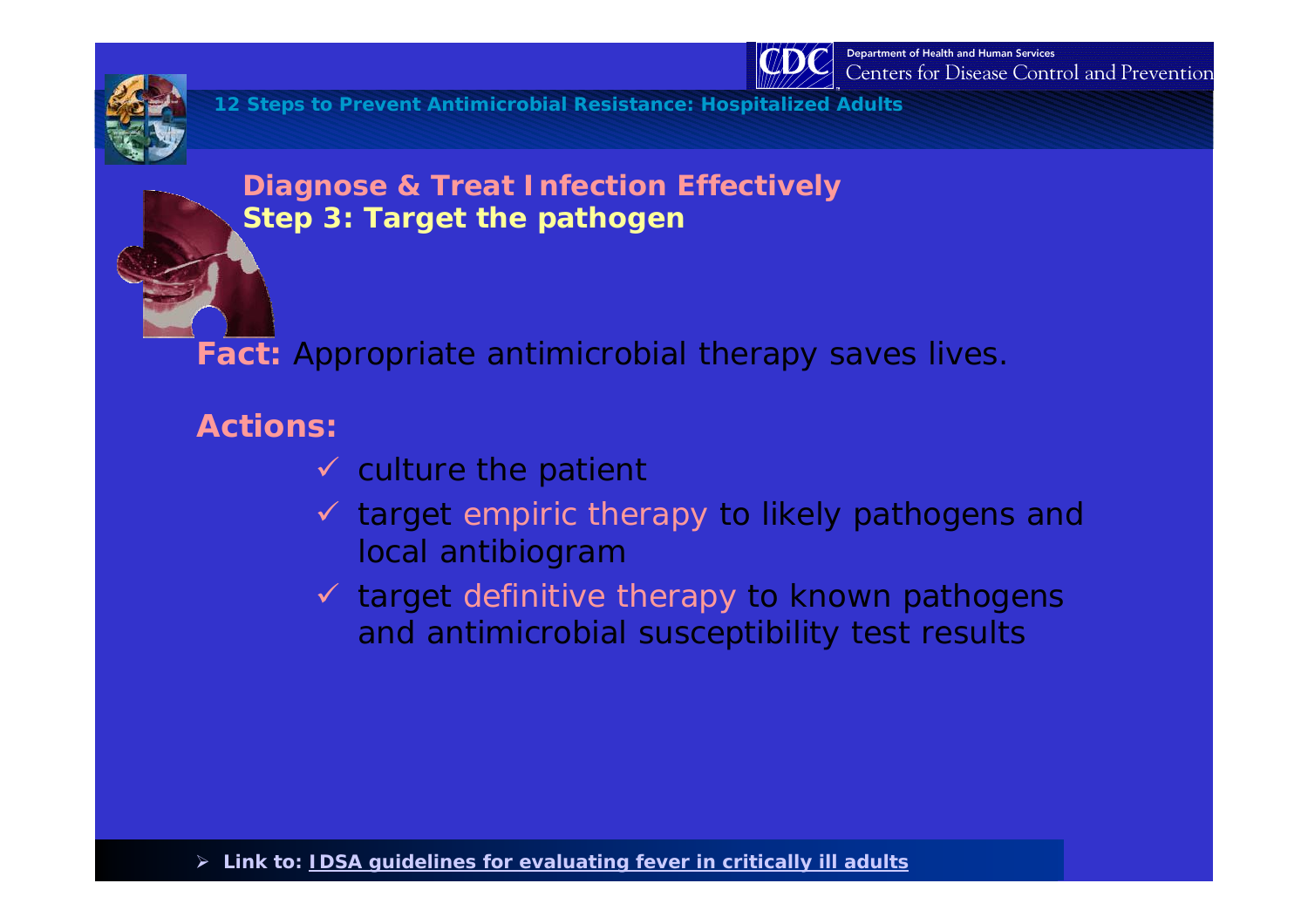



#### **12 Steps to Prevent Antimicrobial Resistance: Hospitalized Adults**



#### *Use Antimicrobials Wisely* **Step 5: Practice antimicrobial control**

#### **Fact:** Programs to improve antimicrobial use are effective.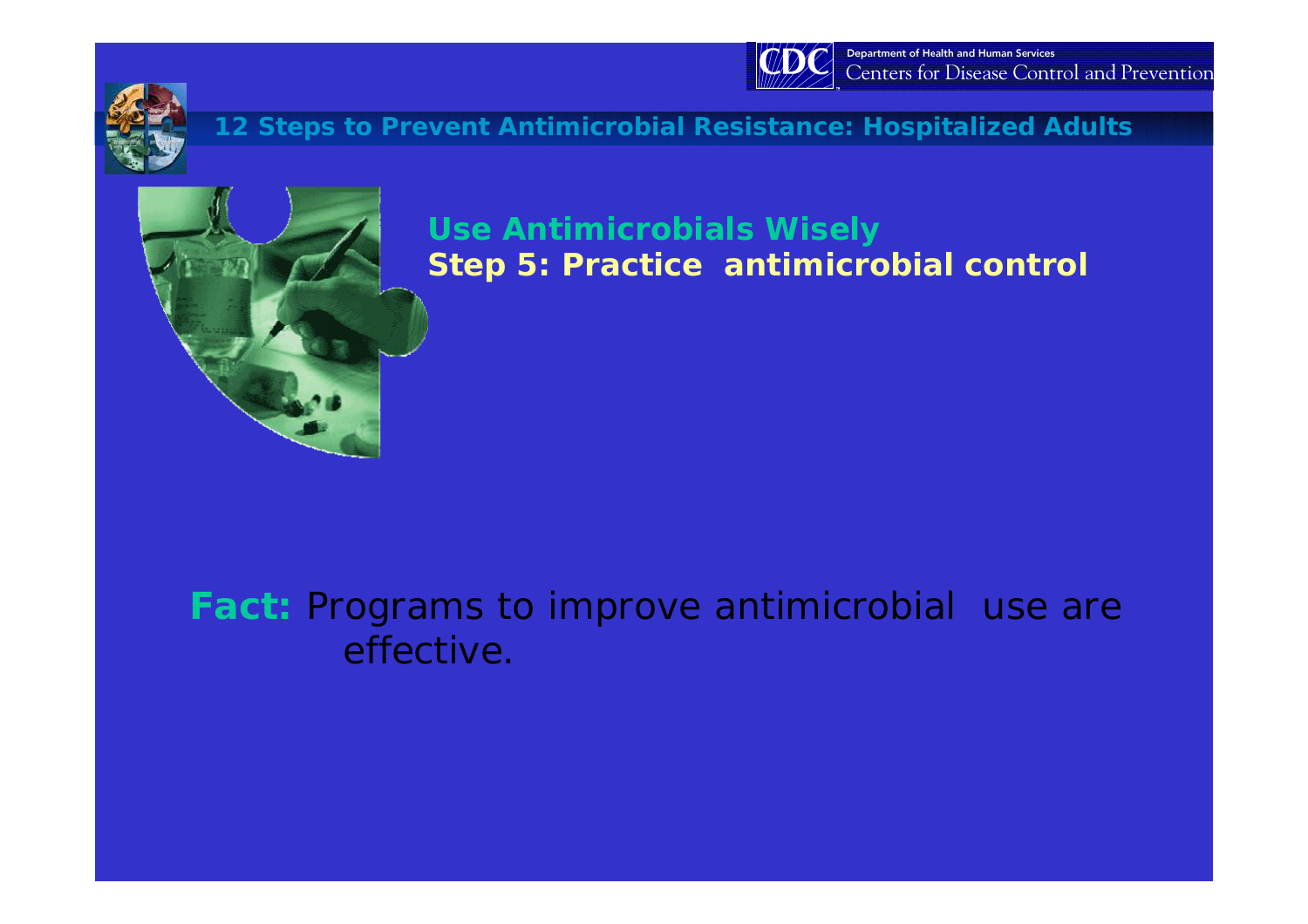



**12 Steps to Prevent Antimicrobial Resistance: Hospitalized Adults** *Step 5: Practice antimicrobial control*

### Methods to Improve Antimicrobial Use

- п Passive prescriber education
- $\blacksquare$ Standardized antimicrobial order forms
- п Formulary restrictions
- $\blacksquare$ Prior approval to start/continue
- п Pharmacy substitution or switch
- п Multidisciplinary drug utilization evaluation (DUE)
- п Interactive prescriber education
- Provider/unit performance feedback
- п Computerized decision support/on-line ordering

¾ *Link to: SHEA / IDSA: Guidelines for the Prevention of Antimicrobial Resistance in Hospitals*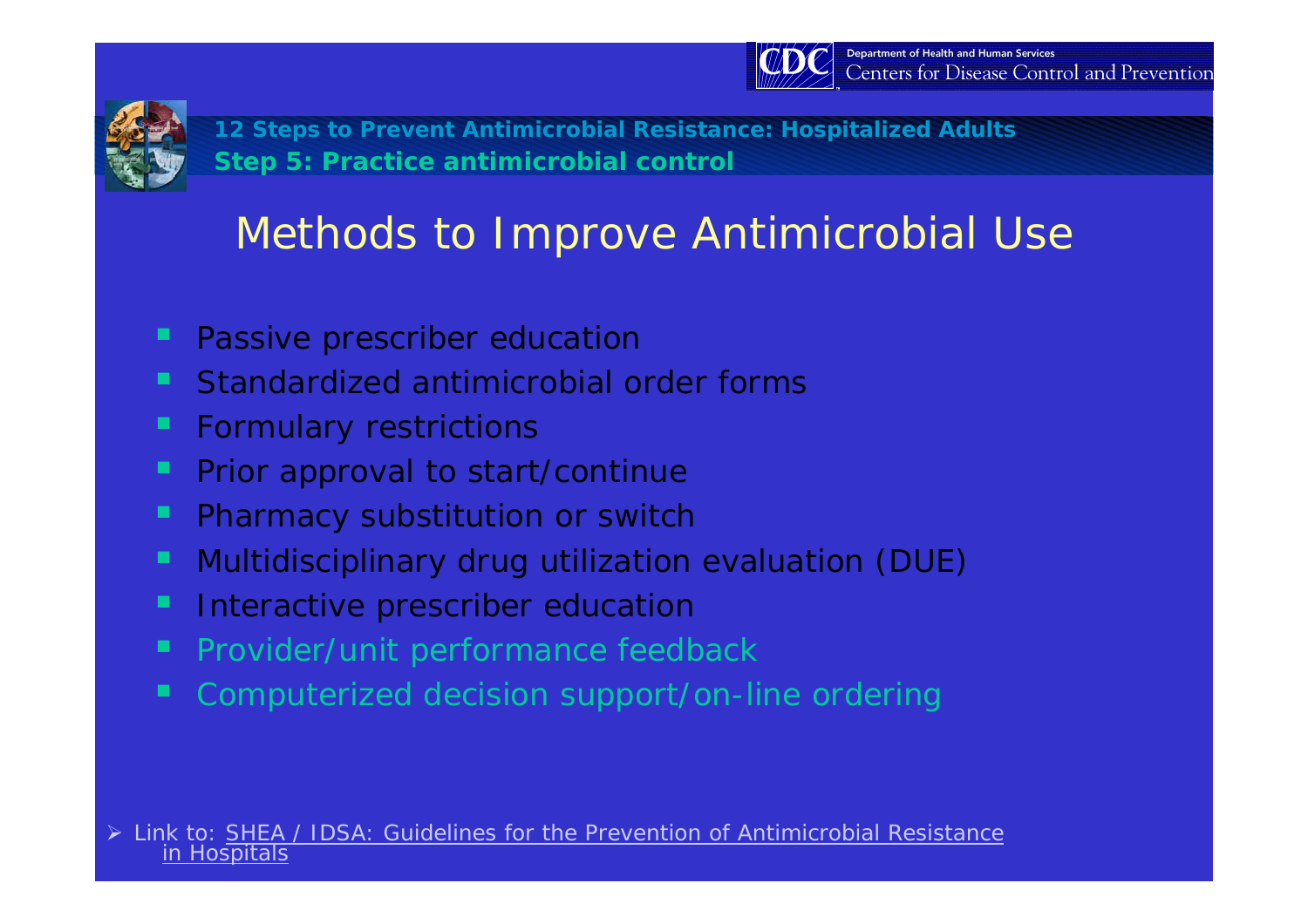



**12 Steps to Prevent Antimicrobial Resistance: Hospitalized Adults**



# *Use Antimicrobials Wisely* **Step 6: Use local data**

**Fact:** The prevalence of resistance can vary by time, locale, patient population, hospital unit, and length of stay.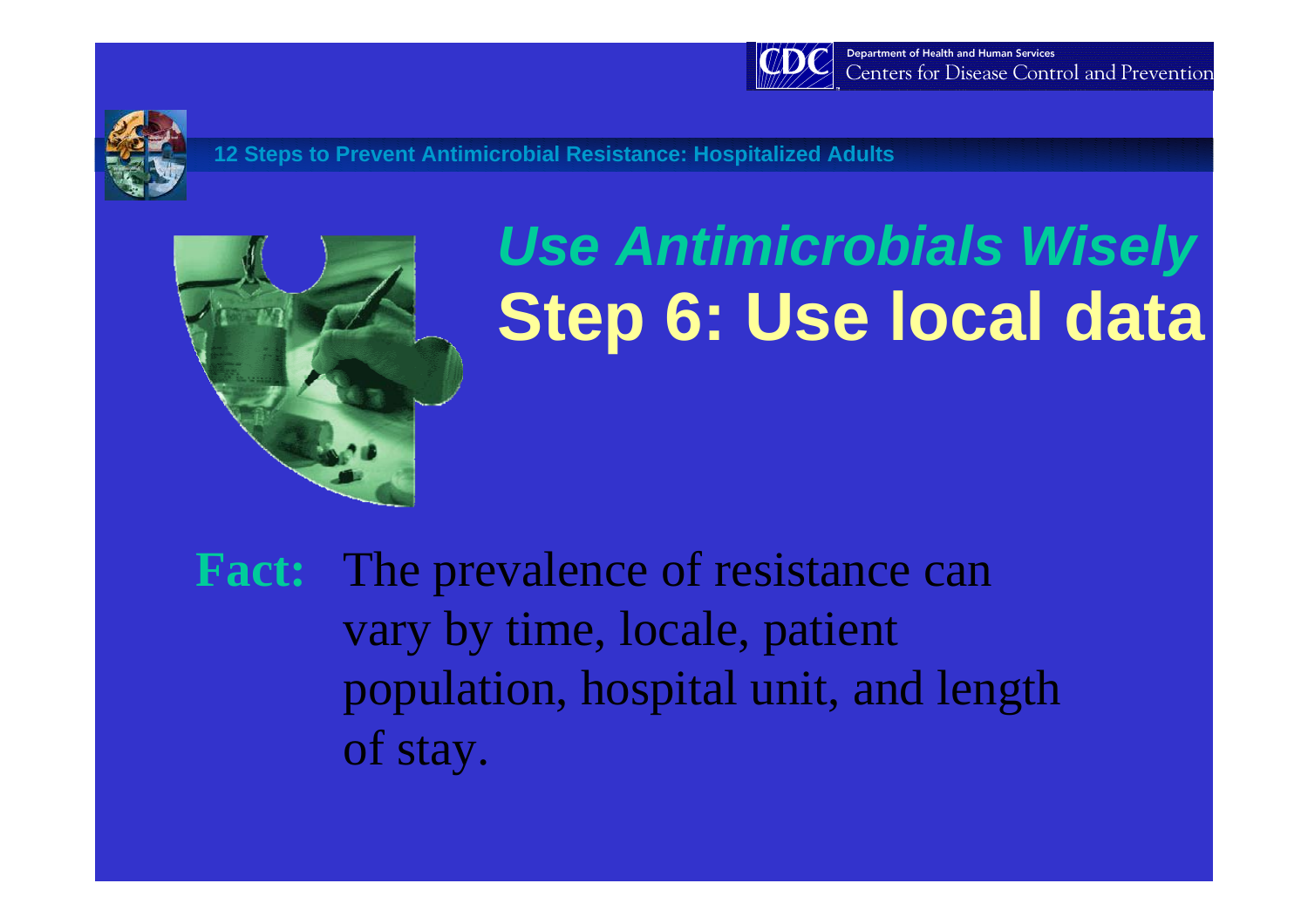



**12 Steps to Prevent Antimicrobial Resistance: Hospitalized Adults**



# *Use Antimicrobials Wisely* **Step 7: Treat infection, not contamination**

**Fact:** A major cause of antimicrobial overuse is "treatment" of contaminated cultures.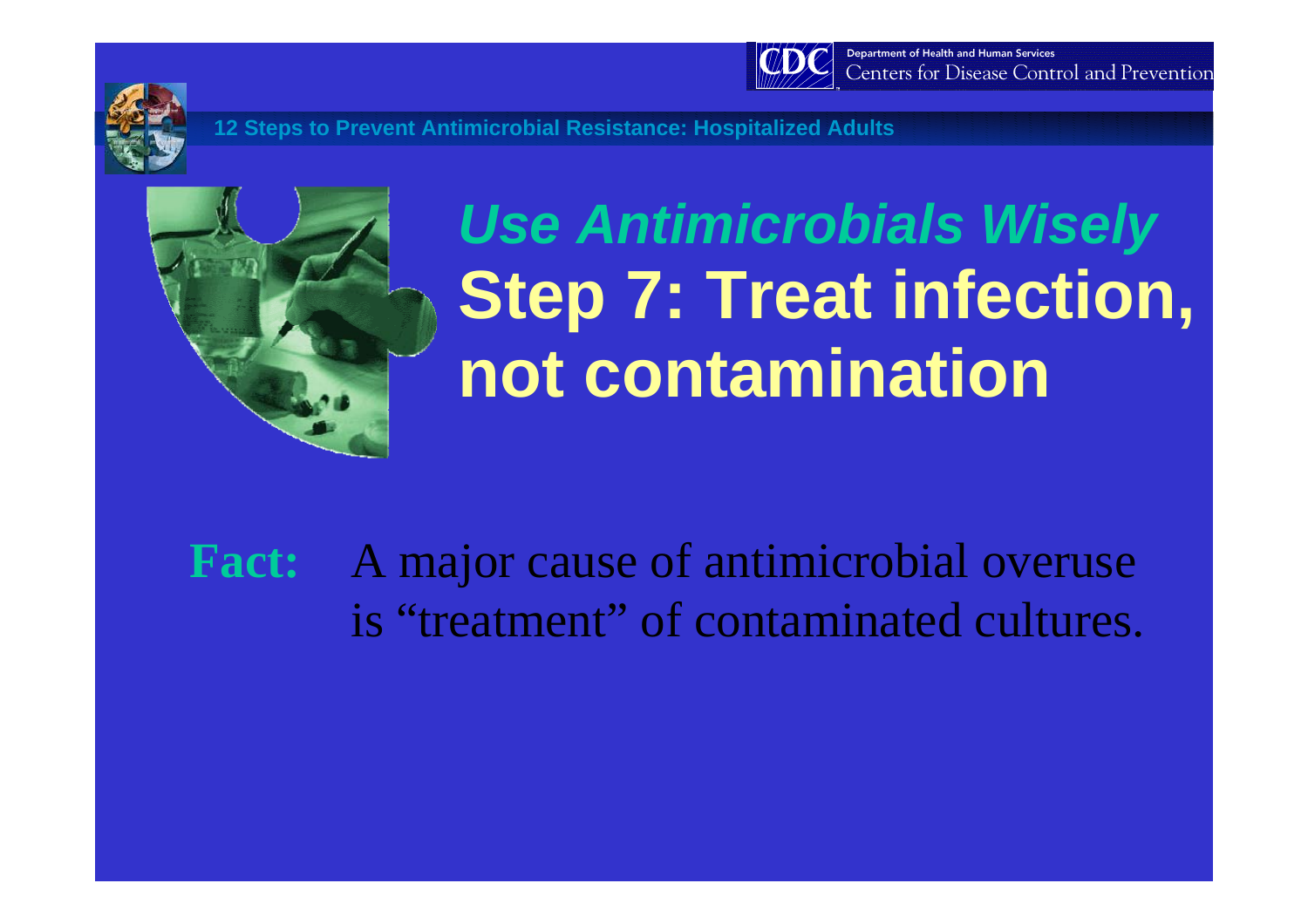

**Department of Health and Human Services** Centers for Disease Control and Prevention



#### **12 Steps to Prevent Antimicrobial Resistance: Hospitalized Adults**



*Use Antimicrobials Wisely Use Antimicrobials Wisely* **Step 8: Treat infection, not colonization** 

**Fact:** A major cause of antimicrobial overuse is treatment of colonization.

## **Actions:**

- $\checkmark$  treat pneumonia, not the tracheal aspirate
- $\checkmark$  treat bacteremia, not the catheter tip or hub
- $\checkmark$  treat urinary tract infection, not the indwelling catheter

#### ¾ *Link to: IDSA guideline for evaluating fever in critically ill adults*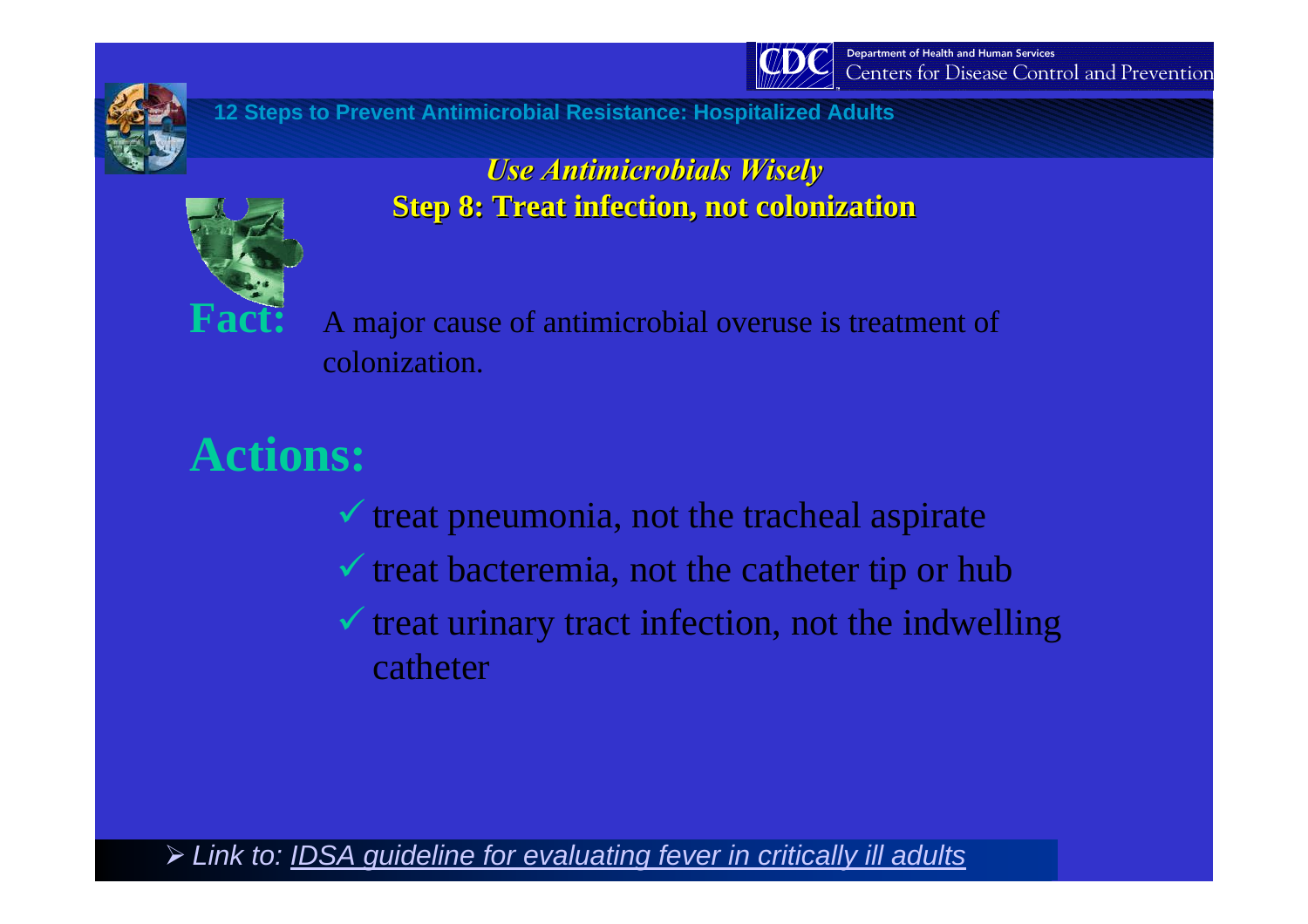

**Surveillance samples Diagnostic samples**

**(adattato da Curr Anaest Crit Care 2001)**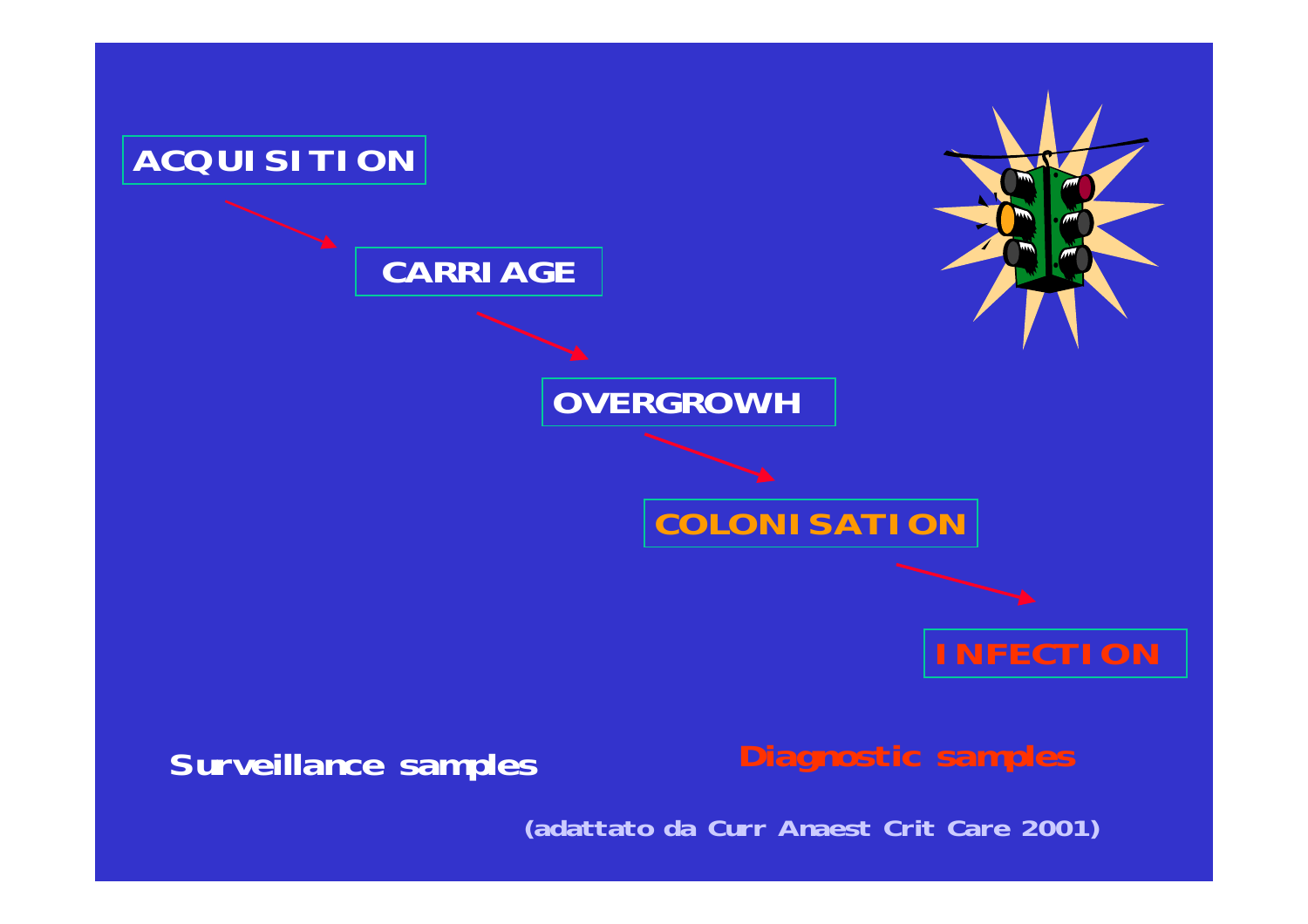

Department of Health and Human Services Centers for Disease Control and Prevention

**12 Steps to Prevent Antimicrobial Resistance: Hospitalized Adults**



### *Prevent Transmission* **Step 12: Break the chain of contagion**

**Fact:** Healthcare personnel can spread antimicrobial-resistant pathogens from patient to patient.

**Actions:**

 $\checkmark$  stay home when you are sick  $\checkmark$  contain your contagion  $\checkmark$  keep your hands clean  $\checkmark$  set an example!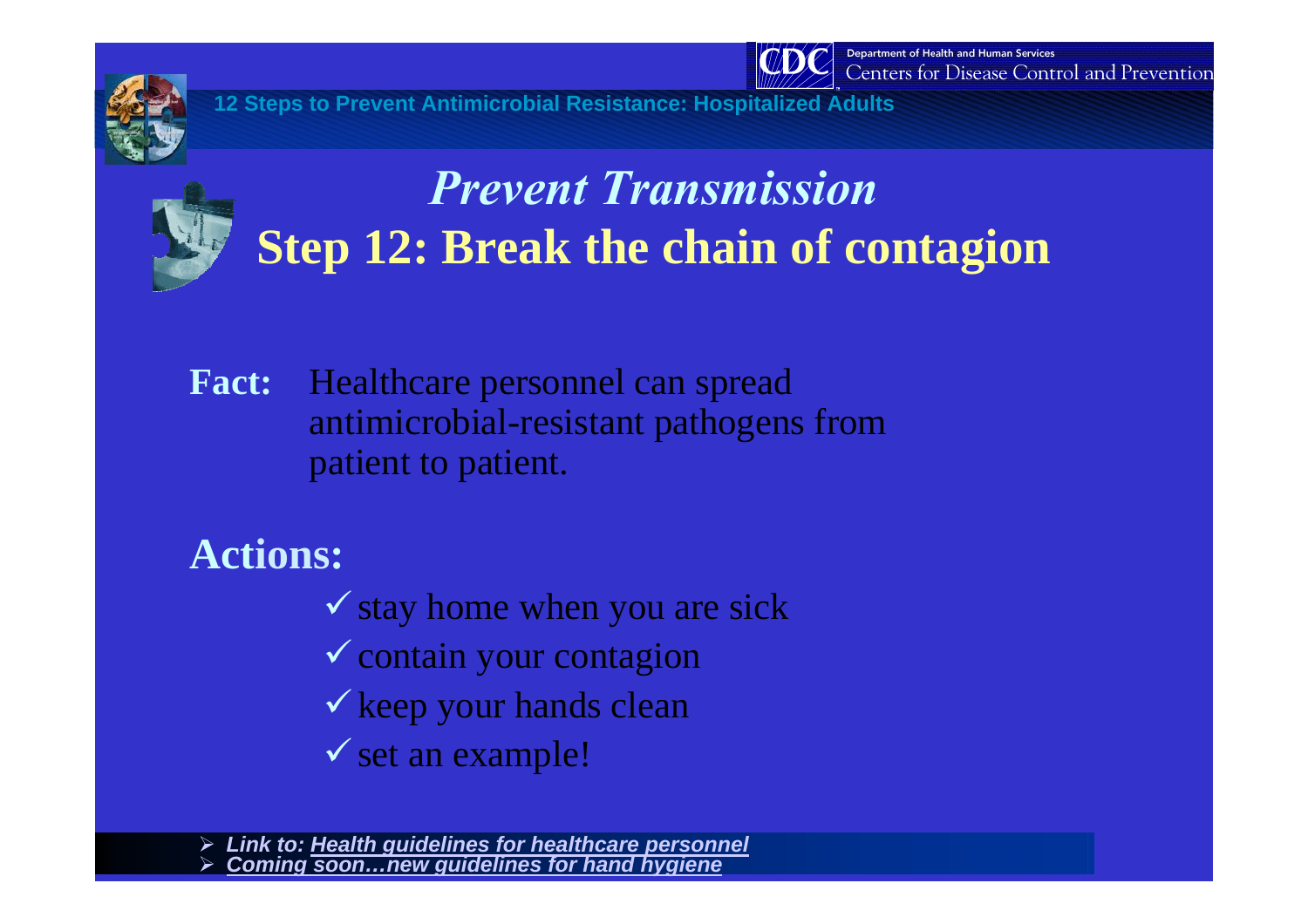**SCHEDA PER LA SEGNALAZIONE SCHEDA PER LA SEGNALAZIONE DI INFEZIONE NOSOCOMIALE DI INFEZIONE NOSOCOMIALE**

| <u>U.O.: Experimental Contractor</u>                                                                                                | DATA: New York State State State State State State State State State State State State State State State State |  |  |  |  |  |
|-------------------------------------------------------------------------------------------------------------------------------------|----------------------------------------------------------------------------------------------------------------|--|--|--|--|--|
| PAZIENTE: $\frac{1}{\text{cognome}}$ $\frac{1}{\text{cognome}}$ $\frac{1}{\text{cognome}}$ DATA NASCITA: $\frac{1}{\text{cognone}}$ |                                                                                                                |  |  |  |  |  |
| <b>Service Service</b><br>SESSO: 0 M OF<br>DATA RICOVERO: _______________                                                           |                                                                                                                |  |  |  |  |  |
| DI AGNOSI ALL'I NGRESSO: LA CANCELLA CONTRA LA CANCELLA CONTRA LA CANCELLA CONTRA LA CANCELLA CONTRA LA CANCEL                      |                                                                                                                |  |  |  |  |  |
| DATA DI RISCONTRO INFEZIONE: _____________________                                                                                  |                                                                                                                |  |  |  |  |  |
| <b>TIPOLOGIA D'INFEZIONE:</b>                                                                                                       |                                                                                                                |  |  |  |  |  |
| <b>O INFEZIONE DELLE VIE URINARIE</b>                                                                                               | <b>D</b> INFEZIONE DELLA FERITA CHIRURGICA                                                                     |  |  |  |  |  |
| Presenza di catetere vescicale si □ no □                                                                                            |                                                                                                                |  |  |  |  |  |
| Nelle ultime 48h manovre invasive sull'apparato                                                                                     |                                                                                                                |  |  |  |  |  |
|                                                                                                                                     |                                                                                                                |  |  |  |  |  |
| <b>D</b> INFEZIONE DELLE BASSE VIE RESPIRATORIE                                                                                     | <b>D</b> BATTERIEMIE                                                                                           |  |  |  |  |  |
| Nelle ultime 48 ore:                                                                                                                | Presenza di CVC si $\Box$ no $\Box$                                                                            |  |  |  |  |  |
| Ventilazione assistita $\Box$ no $\Box$                                                                                             | Presenza di CVP si <b>□</b> no <b>□</b>                                                                        |  |  |  |  |  |
| OssigenoTerapia: si <b>□</b> no <b>□</b>                                                                                            | TPN Si DI no DI                                                                                                |  |  |  |  |  |
| Intubazione oro-naso-tracheale: $\sin \Box$ no $\Box$                                                                               | ALTRO: ALTRO AND ALTRO AND ALTRO AND ALTRO AND A                                                               |  |  |  |  |  |
| <b>ALTRA INFEZIONE:</b>                                                                                                             |                                                                                                                |  |  |  |  |  |

#### **NOTE: \_\_\_\_\_\_\_\_\_\_\_\_\_\_\_\_\_\_\_\_\_\_\_\_\_\_\_\_\_\_\_\_\_\_\_\_\_\_\_\_\_\_\_\_\_\_\_\_\_\_\_\_\_\_\_\_\_\_\_\_\_\_\_**

#### **FIRMA: \_\_\_\_\_\_\_\_\_\_\_\_\_\_\_\_\_\_\_\_\_\_\_\_\_\_\_\_\_\_\_\_\_\_\_\_\_\_\_\_\_**

La presente scheda deve essere utilizzata per la segnalazione all'U.O.a. Prevenzione Rischio Infettivo di ogni infezione ospedaliera<br>riscontrata nei soggetti assistiti in regime di ricovero ordinario. Si prega di compilare